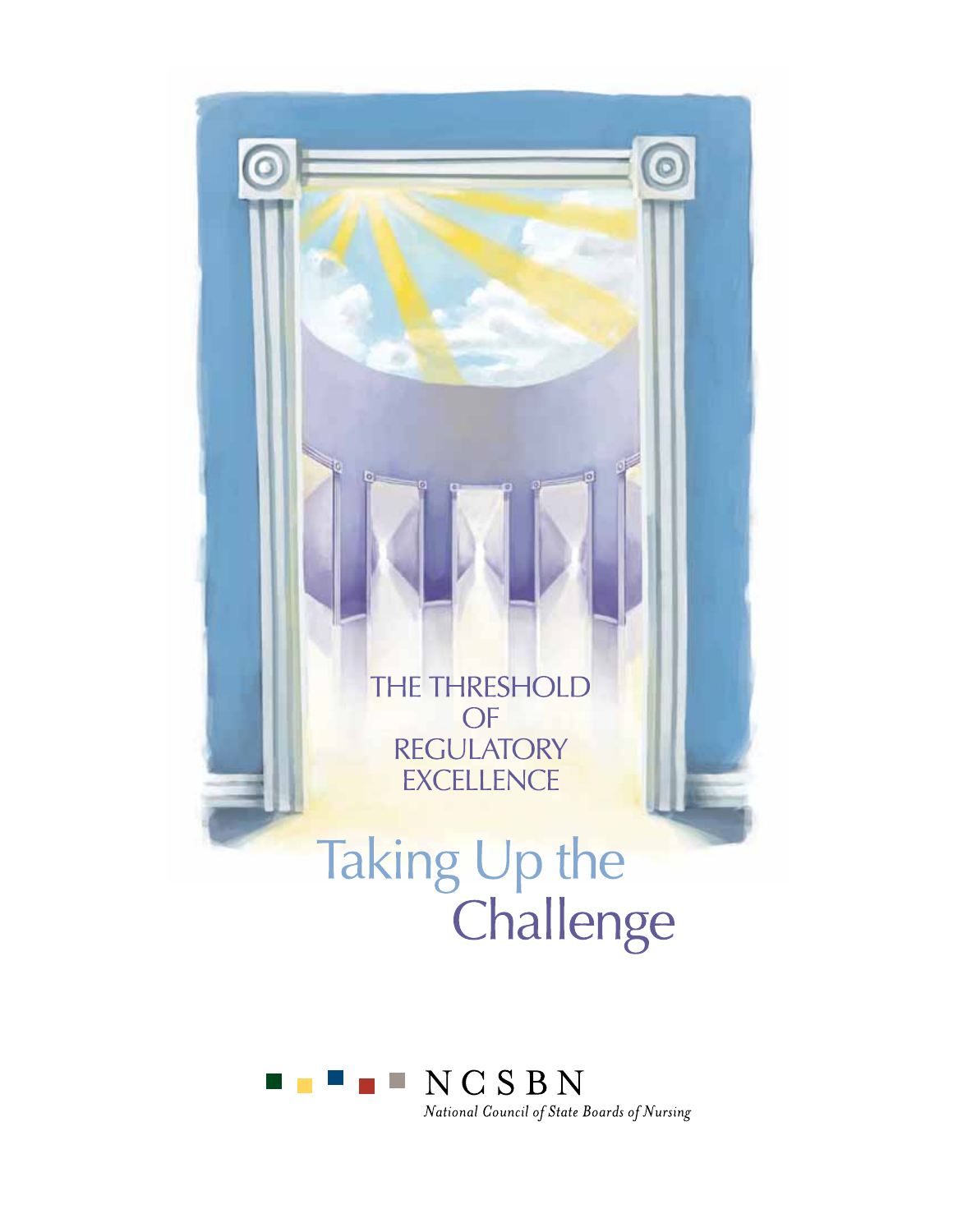

# Section I **2006 NCSBN Annual Meeting**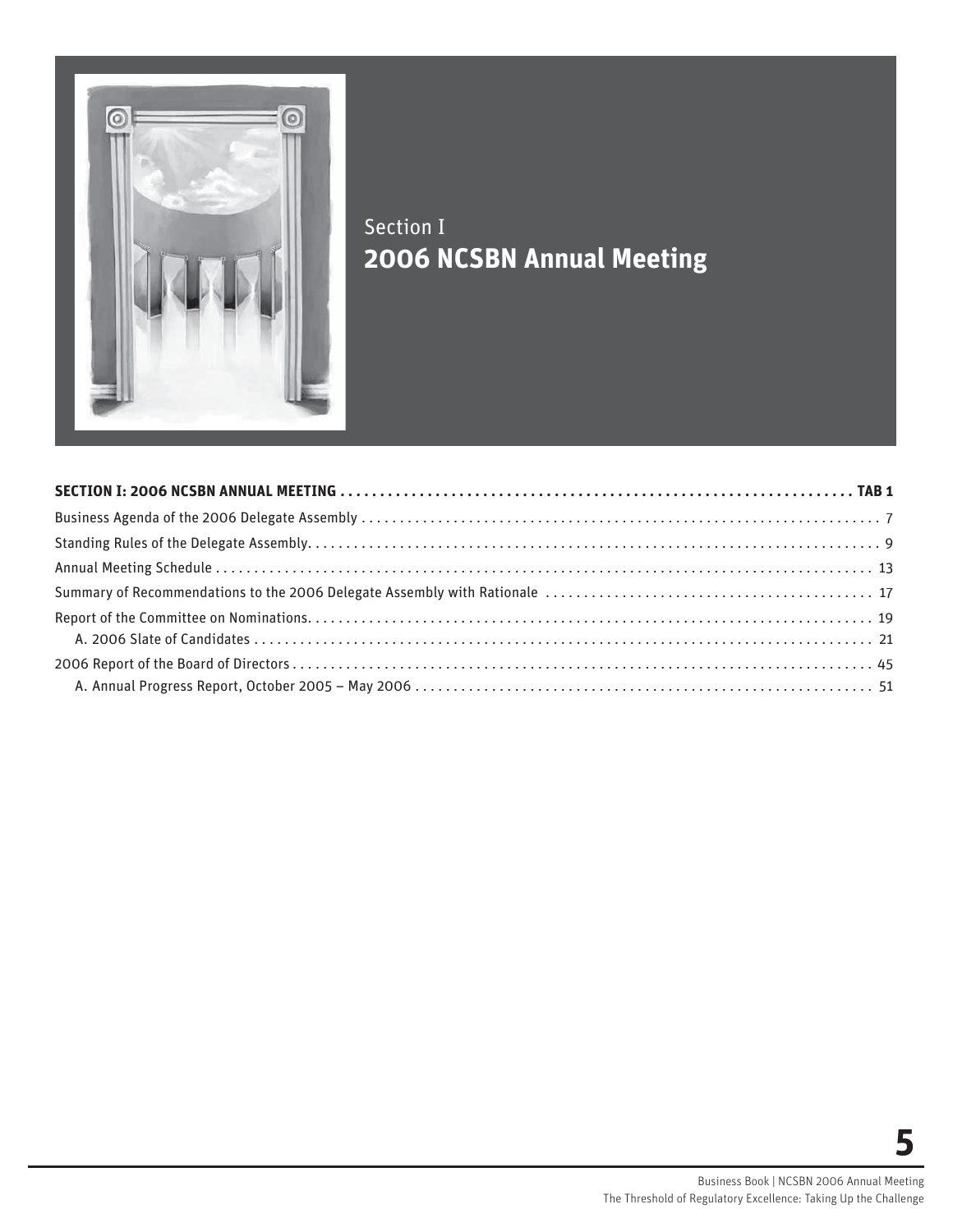Section I: 2006 NCSBN Annual Meeting

**%**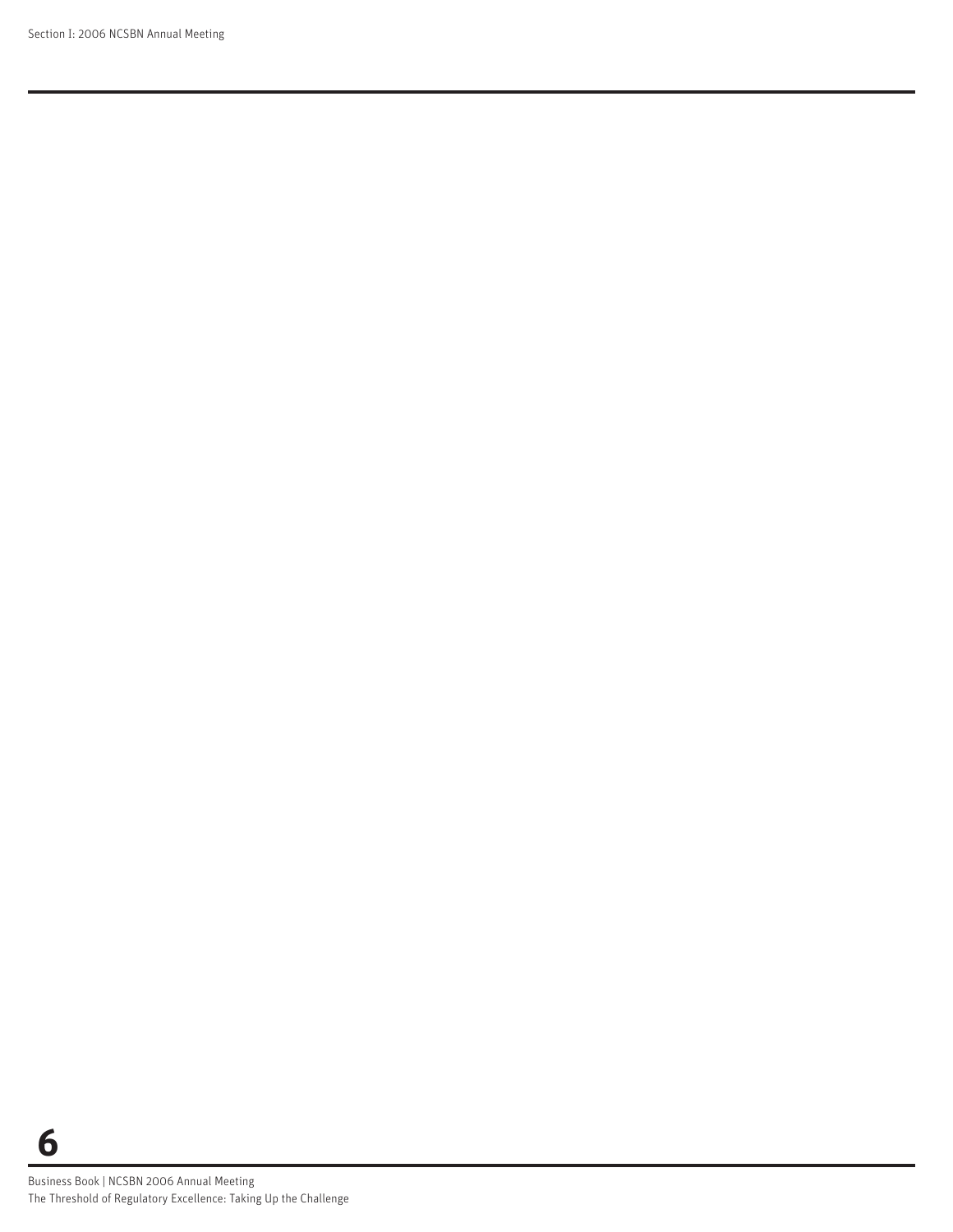# <span id="page-3-0"></span>**Business Agenda of the 2006 Delegate Assembly**

# **Tuesday, Aug. 1, 2006**

**9:00 - 9:40 am** 

## **OPENING CEREMONIES**

- $\blacksquare$  Introductions
- $\blacksquare$  Announcements

## **OPENING REPORTS**

- $\blacksquare$  Credentials Committee
- $\blacksquare$  Rules Committee

## **ADOPTION OF AGENDA**

#### **Report of the Committee on Nominations**

- $\blacksquare$  Presentation of the 2006 Slate of Candidates
- $\blacksquare$  Nominations from floor
- Approval of the 2006 Slate of Candidates

#### **PRESIDENT'S ADDRESS**

## **Executive Director's Address**

## **Thursday, Aug. 3, 2006**

 $3:00 - 4:30$  pm

#### **BOARD OF DIRECTORS RECOMMENDATIONS**

- $\blacksquare$  Adopt the proposed revisions to the bylaws of NCSBN.
- Adopt the proposed language to the NCSBN Model Practice Act regarding criminal background checks.
- $\blacksquare$  Adopt the proposed standard for drug screening.

#### **EXAMINATIONS COMMITTEE RECOMMENDATION**

**E** Adopt the proposed 2007 NCLEX-RN® Test Plan.

#### **RESULTS OF ELECTION OF OFFICERS, DIRECTORS AND COMMITTEE ON NOMINATIONS**

## **Friday, Aug. 4, 2006** 9:00 am - 3:00 pm

#### **BOARD OF DIRECTORS RECOMMENDATIONS (CONTINUED)**

#### **New Business**

 $\blacksquare$  Resolutions Committee

#### **2DB** Ceremony

**Adjournment** 

## **Special Note**

Business conducted during the Delegate Assembly will be continuous, advancing through the agenda as time and discussion permits.

**&**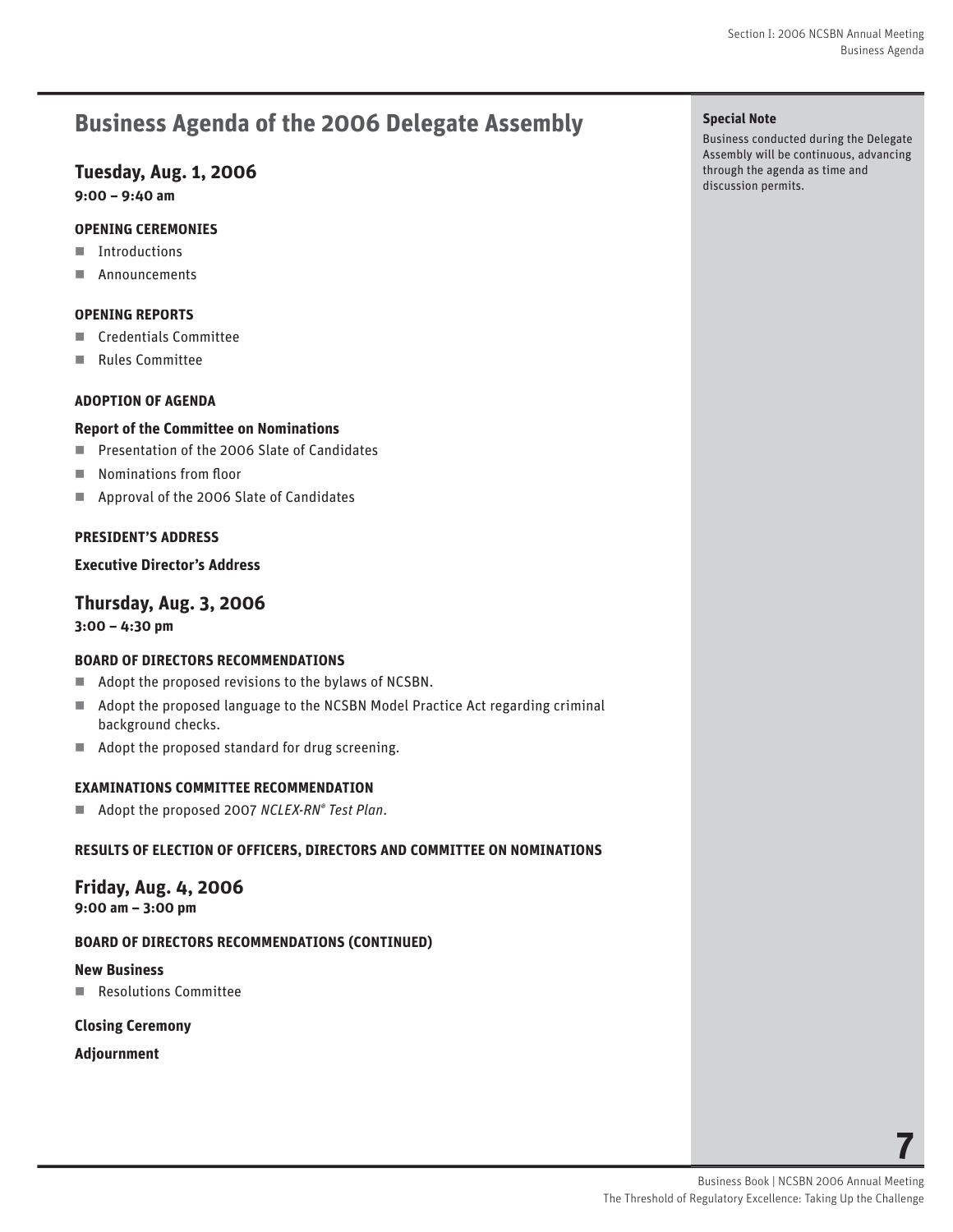Section I: 2006 NCSBN Annual Meeting

**'**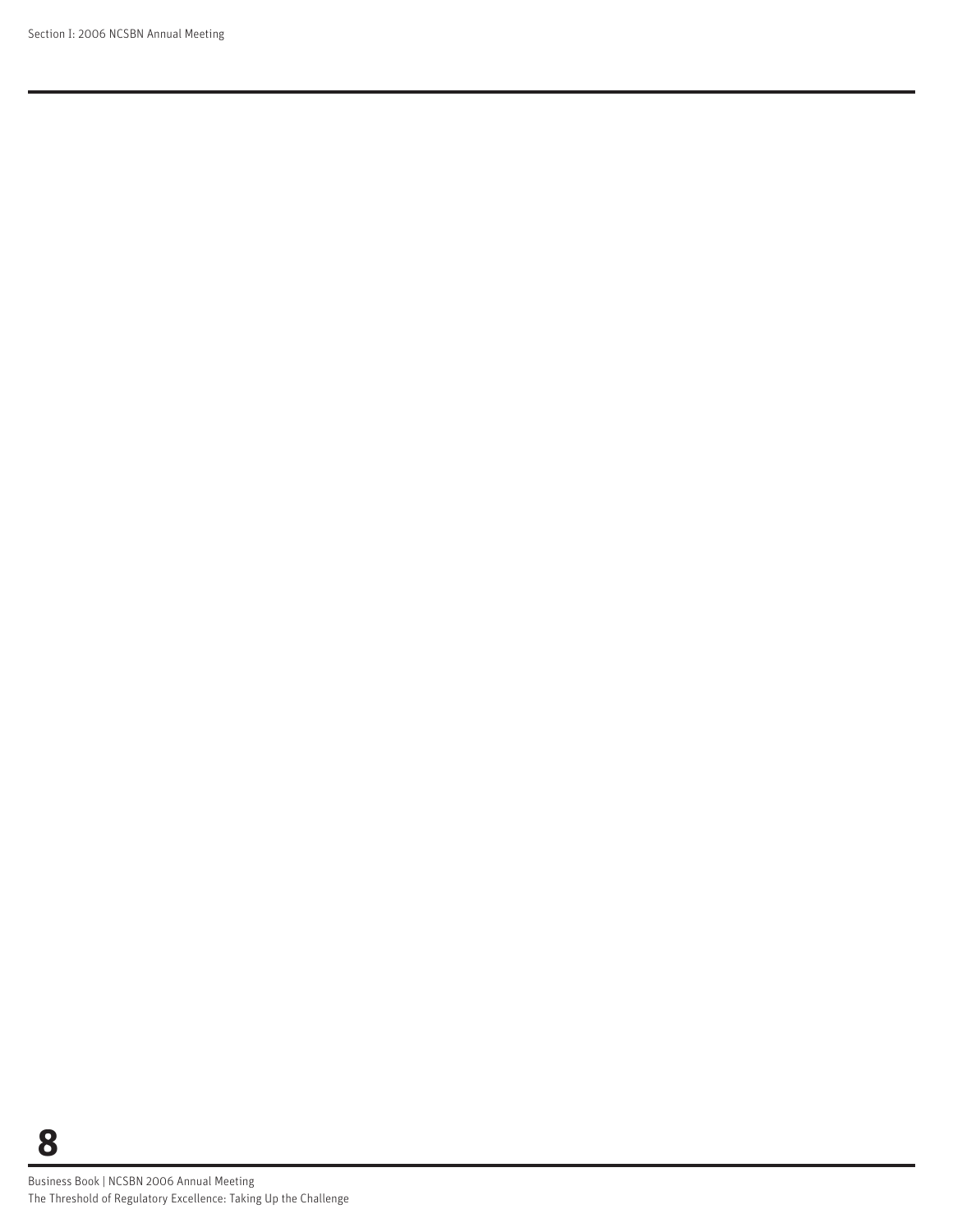# <span id="page-5-0"></span>**Standing Rules of the Delegate Assembly**

#### 1. Credentialing Procedures and Reports

- A. The president shall appoint the Credentials Committee, which is responsible for registering and accrediting delegates and alternate delegates.
- B. Upon registration, each delegate and alternate shall receive a badge and the appropriate number of voting cards authorized for that delegate. Delegates authorized to cast one vote shall receive one voting card. Delegates authorized to cast two votes shall receive two voting cards. Any transfer of voting cards must be made through the Credentials Committee.
- C. A registered alternate may substitute for a delegate provided the delegate turns in the delegate badge and voting card(s) to the Credentials Committee at which time the alternate is issued a delegate badge. The initial delegate may resume delegate status by the same process.
- D. The Credentials Committee shall give a report at the first business meeting. The report will contain the number of delegates and alternates registered as present with proper credentials, and the number of delegate votes present. At the beginning of each subsequent business meeting, the committee shall present an updated report listing all properly credentialed delegates and alternate delegates present, and the number of delegate votes present.

## 2. Meeting Conduct

- A. Meeting Conduct
	- 1. Delegates must wear badges and sit in the section reserved for them.
	- 2. All attendees shall be in their seats at least five minutes before the scheduled meeting time.
	- 3. There shall be no smoking in the meeting room.
	- 4. All cellular telephones and pagers shall be turned off or turned to silent vibrating mode. An attendee must leave the meeting room to answer a telephone.
	- 5. A delegate's conversations with nondelegates during a business meeting must take place outside the designated delegate area.
	- 6. All attendees have a right to be treated respectfully.

#### 3. Agenda

- A. Business Agenda
	- 1. The Business Agenda is prepared by the president in consultation with the executive director and approved by the Board of Directors.
- **B.** Consent Agenda
	- 1. The consent agenda contains agenda items that do not recommend actions.
	- 2. The Board of Directors may place items on the consent agenda that may be considered received without discussion or vote.
	- 3. An item will be removed from the consent agenda for discussion or vote at the request of any delegate.
	- 4. All items remaining on the consent agenda will be considered received without discussion or vote.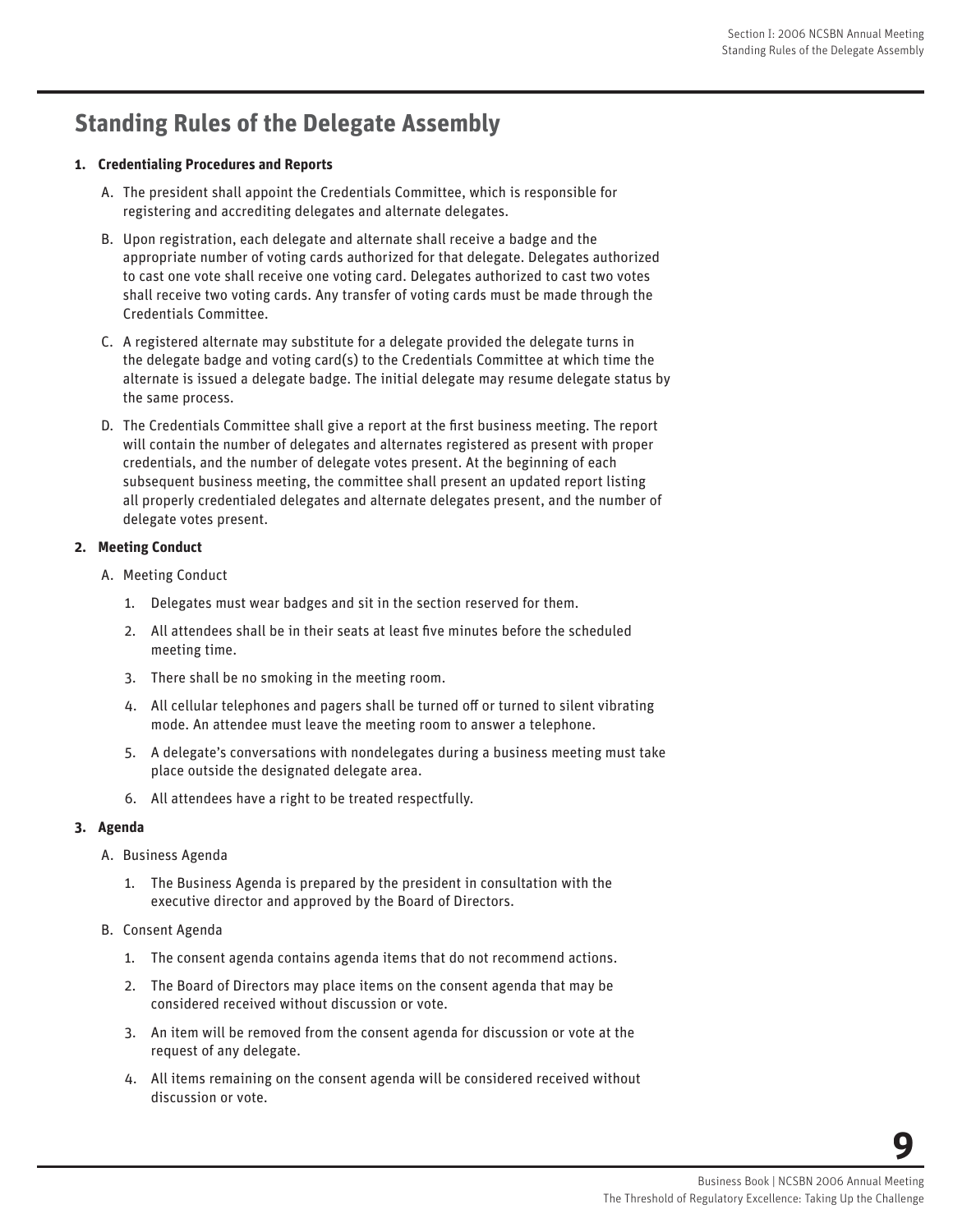#### **4. Motions or Resolutions**

- A. Only delegates, members of the Board of Directors, and the Examination Committee may present motions or resolutions to the Delegate Assembly. Resolutions or motions made by the Examination Committee are limited to those to approve test plans pursuant to Article X, Section  $1(a)$  of the bylaws of the National Council.
- B. All motions, resolutions and amendments shall be in writing and on triplicate motion paper signed by the maker and a second. All motions, resolutions and amendments must be submitted to the Delegate Assembly chair and the parliamentarian. All resolutions and nonprocedural main motions must also be submitted to the chair of the Resolutions Committee before being presented to the Delegate Assembly.
- C. The Resolutions Committee, according to its operating policies and procedures, shall review motions and resolutions submitted before Wednesday, Aug. 2, 2006, at 2 pm. Resolution or motion-makers are encouraged to submit motions and resolutions to the Resolutions Committee for review before this deadline.
- D. The Resolutions Committee will convene its meeting on Wednesday, Aug. 2, 2006, at 4:30 pm and schedule a mutually agreeable time during the meeting to meet with each resolution or motion-maker. The Resolutions Committee shall meet with the resolution  $\alpha$  or motion-maker to prepare resolutions or motions for presentation to the Delegate Assembly and to evaluate the resolution or motion in accordance with the criteria in its operating policies and procedures. The Committee shall submit a summary report to the Delegate Assembly of the Committee's review, analysis, and evaluation of each resolution and motion referred to the Committee. The Committee report shall precede the resolution or motion by the maker to the Delegate Assembly.
- E. If a member of the Delegate Assembly wishes to introduce a nonprocedural main motion or resolution after the deadline of 2 pm on Wednesday, Aug. 2, 2006, the request shall be submitted under new business, provided that the maker first submits the resolution or motion to the chair of the Resolutions Committee. All motions or resolutions submitted after the deadline must be presented with a written analysis that addresses the motion or resolution's consistency with established review criteria, including, but not limited to, the NCSBN mission, purpose and/or functions, strategic initiatives and outcomes; preliminary assessment of fiscal impact; and potential legal implications. The member submitting such a motion or resolution shall provide written copies of the motion or resolution to all delegates. A majority vote of the delegates shall be required to grant the request to introduce this item of business. [The Resolutions Committee shall advise the Delegate Assembly where the required analyses have not been performed and/or recommend deferral of a vote on the motion pending further analysis.]

#### **5. Debate at Business Meetings**

- A. *Order of Debate*: Delegates shall have the first right to speak. Nondelegate members and employees of Member Boards including members of the Board of Directors may speak only after all delegates have spoken.
- B. Any person who wishes to speak shall go to a microphone. When recognized by the chair, the speaker shall state his or her name and Member Board or organization.
- C. No person may speak in debate more than twice on the same question on the same day, or longer than four minutes per speech, without permission of the Delegate Assembly, granted by a majority vote without debate.
- D. A red card raised at a microphone interrupts business for the purpose of a point of order, a question of privilege, orders of the day, a parliamentary inquiry or an appeal. Any of these motions takes priority over regular debate.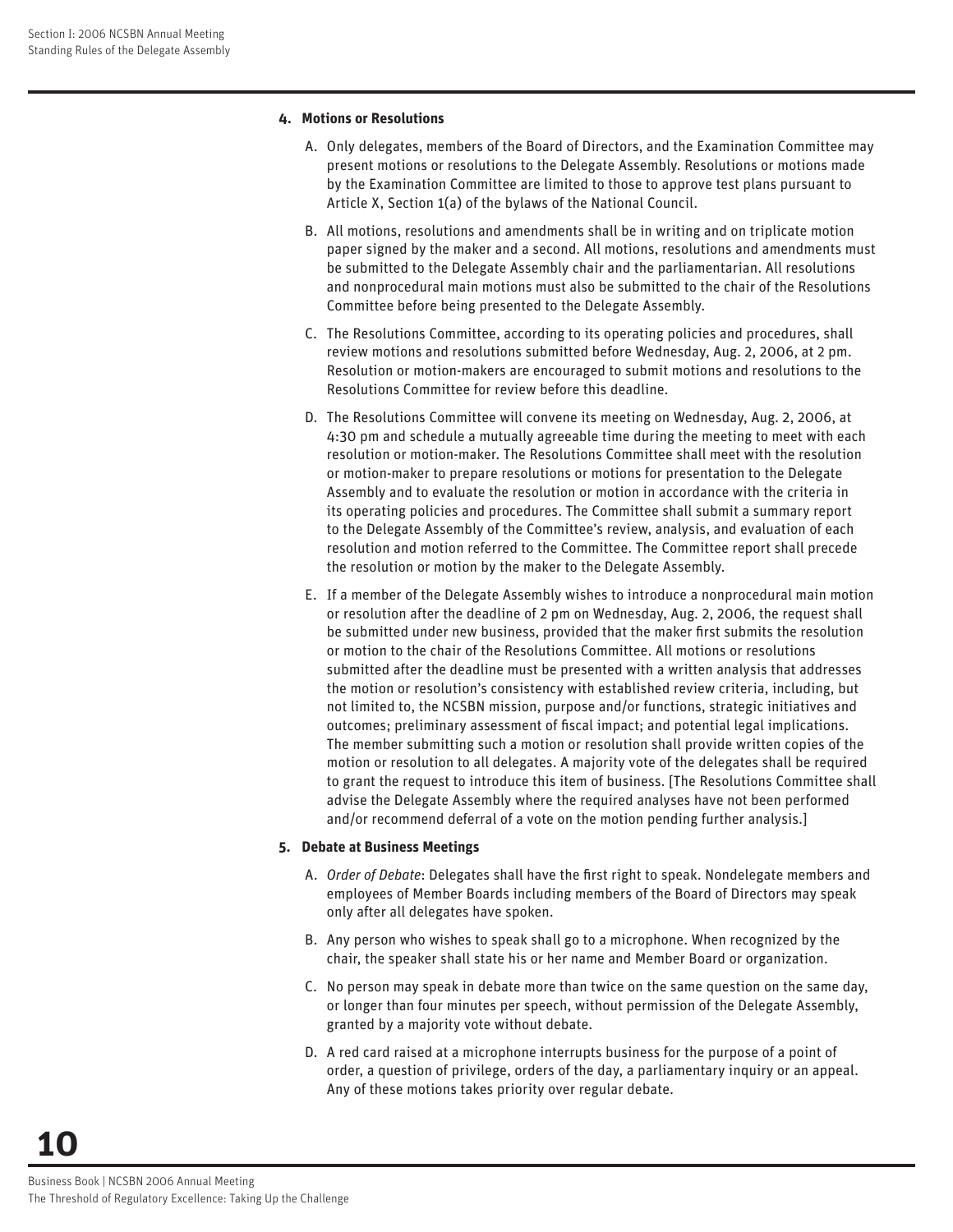E. A timekeeper will signal when the speaker has one minute remaining, and when the allotted time has expired.

#### **6. Nominations and Elections**

- A. A delegate making a nomination from the floor shall have two minutes to list the qualifications of the nominee. Written consent of the nominee and a written statement of qualifications must be submitted to the Committee on Nominations at the time of the nomination from the floor.
- B. Electioneering for candidates is prohibited except during the candidate forum.
- C. The voting strength for the election shall be determined by those registered by 5 pm on Wednesday, Aug. 2, 2006.
- D. Election for officers, directors and members of the Committee on Nominations shall be held Thursday, Aug. 3, 2006, from  $7:45$  to 8:45 am.
- E. If no candidate receives the required vote for an office and repeated balloting is required, the president shall immediately announce run-off candidates and the time for the run-off balloting.
	- $\blacksquare$  If no candidate for officer or area director receives a majority on the first ballot, the run-off shall be limited to the two candidates receiving the highest number of votes.
	- $\blacksquare$  If no candidate for director-at-large receives a majority on the first ballot, the run-off shall be limited to the four candidates receiving the highest number of votes. If no candidate receives a majority on the second ballot, another run-off shall be limited to the three candidates receiving the highest number of votes.
	- If, on the initial ballot, one candidate for director-at-large receives a majority, a run-off shall be limited to the two candidates receiving the next highest number of votes.

#### **7.** Forums

- A. *Scheduled Forums*: The purpose of scheduled forums is to provide information helpful for decisions and to encourage dialogue among all delegates on the issues presented at the forum. All delegates are encouraged to attend forums to prepare for voting during the Delegate Assembly. Forum facilitators will give preference to voting delegates who wish to raise questions and/or discuss an issue. Guests may be recognized by the chair to speak after all delegates, nondelegate members and employees of Member Boards have spoken.
- B. Open Forum: Open forum time will be scheduled to promote dialogue and discussion on issues by all attendees. Attendee participation determines the topics discussed during an Open Forum. The president will facilitate the Open Forum.
- C. To ensure fair participation in forums, the forum facilitators may, at their discretion, impose rules of debate.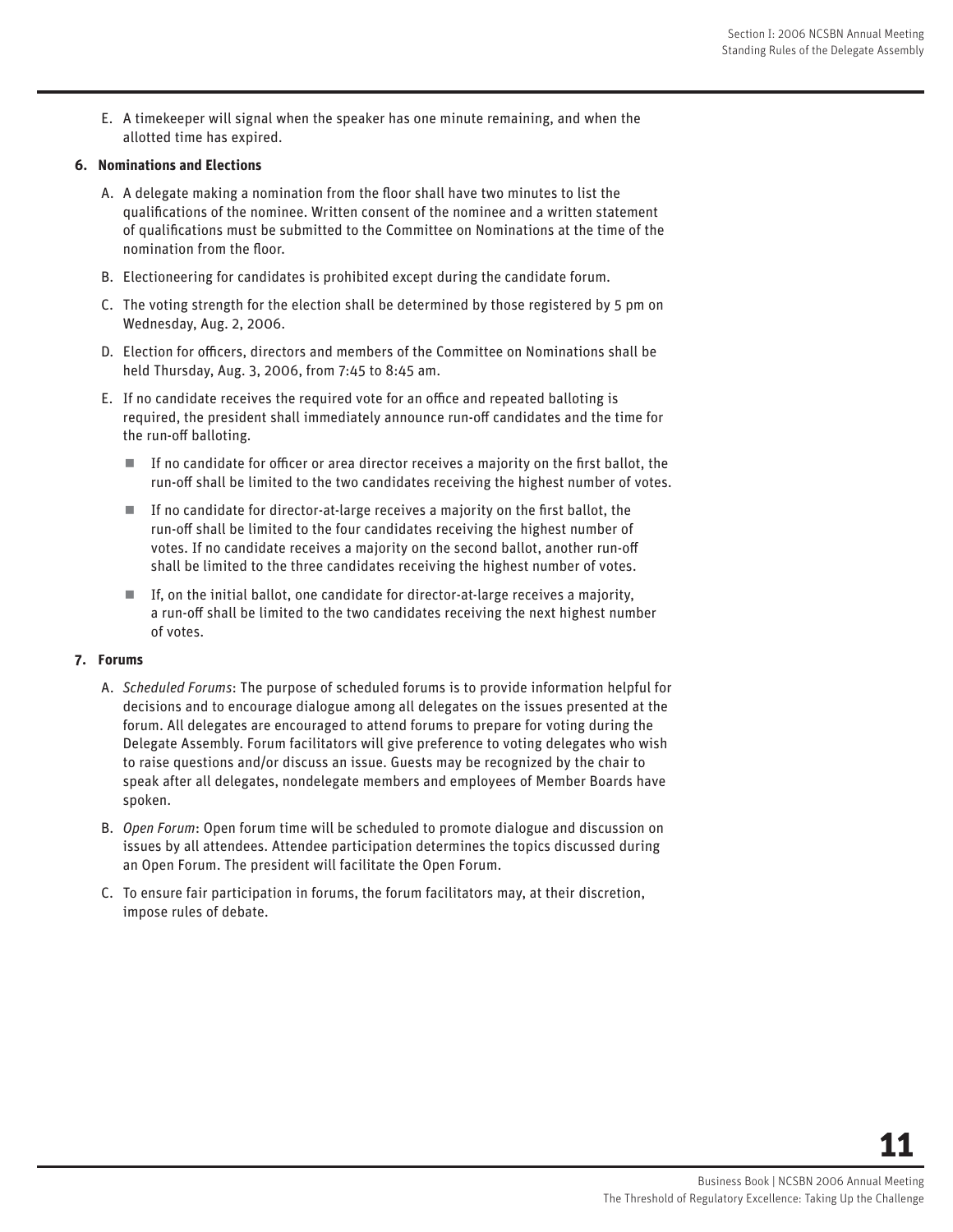Section I: 2006 NCSBN Annual Meeting

# **!**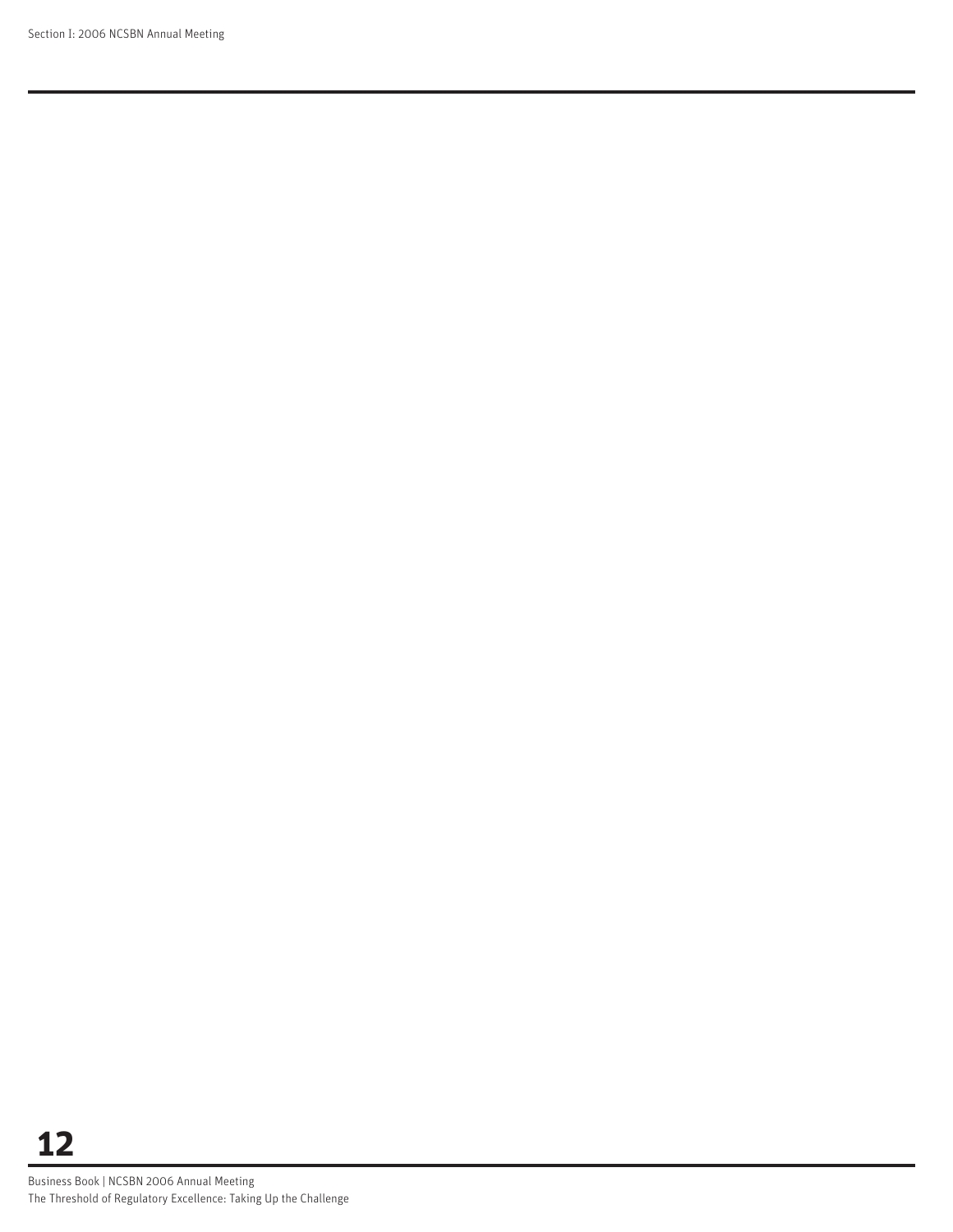# <span id="page-9-0"></span>**Annual Meeting Schedule**

# **Tuesday, Aug. 1, 2006**

| $8:00 - 9:00$ am      | <b>Registration/NCSBN Continental Breakfast</b>                                                                                                                                                                                                                                                                                                                                                                                                                          |
|-----------------------|--------------------------------------------------------------------------------------------------------------------------------------------------------------------------------------------------------------------------------------------------------------------------------------------------------------------------------------------------------------------------------------------------------------------------------------------------------------------------|
| $8:00 - 8:50$ am      | <b>NCSBN Delegate Orientation</b><br>Donna Dorsey MS, RN, FAAN, NCSBN President<br>Jay Douglas, MSM, RN, CSAC, Executive Director, Virginia State Board of Nursing<br>Julia von Haam, Parliamentarian<br>If you are representing your state as a delegate, please join us for a review of the parliamentary<br>procedures followed when debating and voting on Delegate Assembly business.                                                                               |
| $9:00 - 9:40$ am      | <b>Delegate Assembly: Opening Ceremony</b><br>Welcome from the Utah Board of Nursing<br><b>Opening Ceremonies</b><br>$\blacksquare$ Introductions<br>Announcements<br><b>Opening Reports</b><br>ш<br>$\blacksquare$ Credentials Committee<br><b>Rules Committee</b><br>ш<br>Adoption of Agenda<br>Report of the Committee on Nominations<br>ш<br>Presentation of the 2006 Slate of Candidates<br>Nominations from floor<br>ш<br>Approval of the 2006 Slate of Candidates |
| $9:40 - 9:55$ am      | <b>President's Address</b><br>Donna Dorsey MS, RN, FAAN, NCSBN President                                                                                                                                                                                                                                                                                                                                                                                                 |
| $9:55 - 10:10$ am     | <b>Executive Director's Address</b><br>Kathy Apple, MS, RN, CAE, NCSBN Executive Director                                                                                                                                                                                                                                                                                                                                                                                |
| $10:10 - 10:30$ am    | <b>Finance Committee Forum</b><br>Sandra Evans, MAEd, RN, NCSBN Treasurer, Idaho, Area I<br>Robert Clayborne, MBA, CPA, NCSBN Director of Finance                                                                                                                                                                                                                                                                                                                        |
| $10:30 - 11:00$ am    | <b>Refreshment Break</b>                                                                                                                                                                                                                                                                                                                                                                                                                                                 |
| 11:00 am $-$ 12:00 pm | <b>Candidate Forum</b><br>Mary Bowen, CRNP, DNS, JD, CNAA, Chair, Committee on Nominations, Pennsylvania, Area IV<br>Support NCSBN and your fellow NCSBN members by attending the candidate forum to hear from<br>the nominees for elected office.                                                                                                                                                                                                                       |
| $12:00 - 1:30$ pm     | Lunch<br>Provided by NCSBN.                                                                                                                                                                                                                                                                                                                                                                                                                                              |
| $1:30 - 2:30$ pm      | <b>Examination Committee Forum</b><br>Sheila Exstrom, PhD, RN, Chair, Examinations Committee, Nebraska, Area II<br>Anne Wendt, PhD, RN, CAE, Director, NCLEX® Examinations Department<br>Discussion of the proposed 2007 NCLEX-RN® Test Plan and the implementation timeline.                                                                                                                                                                                            |

**13**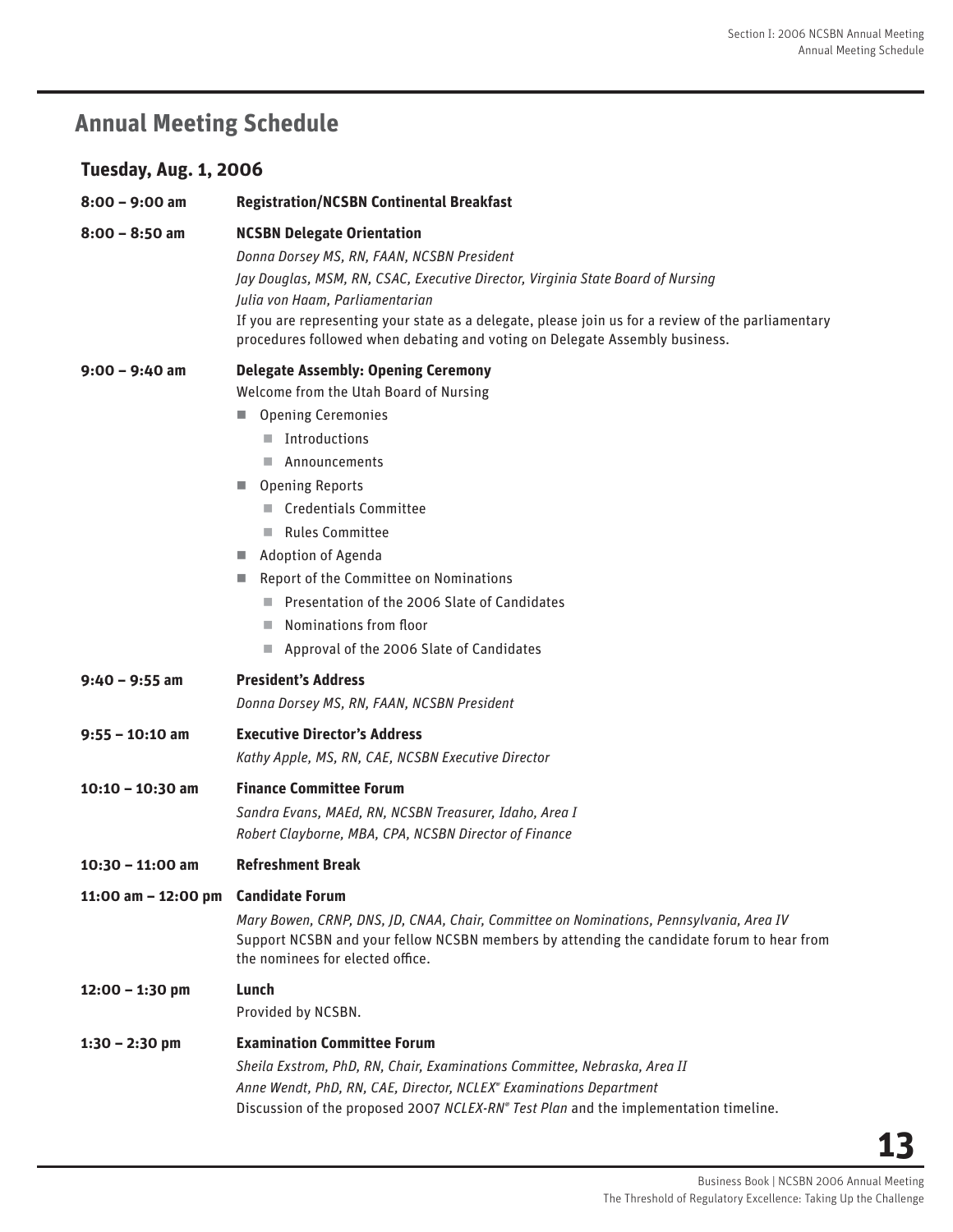| $2:30 - 3:00$ pm | <b>Refreshment Break</b>                                                                                                                                                                                                                                                                                                                                                                                                                                                                                                                                                                                                                                                                                                           |
|------------------|------------------------------------------------------------------------------------------------------------------------------------------------------------------------------------------------------------------------------------------------------------------------------------------------------------------------------------------------------------------------------------------------------------------------------------------------------------------------------------------------------------------------------------------------------------------------------------------------------------------------------------------------------------------------------------------------------------------------------------|
| $3:00 - 4:00$ pm | <b>Disciplinary Resources Advisory Panel Forum</b><br>Valerie Smith, MS, RN, Chair, Disciplinary Resources Advisory Panel, Arizona, Area I<br>Vickie Sheets, JD, RN, CAE, NCSBN Director of Practice and Regulation<br>Discussion regarding drug screening as a regulatory tool and the proposed Criminal Background Check<br>(CBC) language to amend the Model Nursing Practice Act. The CBC Resource Pack, which provides a variety<br>of resources for boards implementing criminal background checks as part of the licensure process, will also<br>be presented.                                                                                                                                                              |
| $4:30 - 5:30$ pm | Breakout Session: Healthcare Integrity and Protection Data Bank (HIPDB) and Nursys®<br>Betsy Ranslow, MS, Senior Associate for External Relations Practitioner Data Banks Branch, Bureau of Health<br>Professions Health Resources and Services Administration, Department of Health and Human Services<br>Vickie Sheets, JD, RN, CAE, NCSBN Director of Practice and Regulation<br>Nur Rajwany, MS, NCSBN Director of Information Technology<br>This breakout session will focus on the discipline content in Nursys® and the reporting of disciplinary actions<br>taken by boards of nursing to federal data banks, the Healthcare Integrity and Protection Data Bank (HIPDB)<br>and the National Practitioner Data Bank (NPDB). |
| $4:30 - 5:30$ pm | <b>Breakout session: NCSBN Research</b><br>Kevin Kenward, PhD, NCSBN Director of Research<br>An update on NCSBN research initiatives will be presented.                                                                                                                                                                                                                                                                                                                                                                                                                                                                                                                                                                            |
| $4:30 - 5:30$ pm | <b>Breakout Session: American Association of Colleges of Nursing (AACN)</b><br><b>Preparing Nurse Leaders for Excellence Today and Tomorrow</b><br>Dr. Donna Hathaway, PhD, FAAN, Dean and Professor, The University of Tennessee Health Science Center,<br>College of Nursing, Chair, AACN<br>Dr. Hathaway will provide an overview of forces leading to the development of early doctorate of nursing<br>practice (DNP) programs. These programs led to the 2004 AACN DNP Task Force Report, which recommended<br>the standardization of degree designation and transition of advanced practice nursing programs to the practice<br>doctorate. The work of the current AACN DNP Essentials Task Force will be presented.         |
| $6:00 - 9:00$ pm | Utah State Board of Nursing Reception: Clark Planetarium<br>The Utah Board of Nursing and Division of Occupational and Professional Licensing are hosting a "Welcome<br>to Utah" reception for the Annual Meeting and Delegate Assembly attendees. The reception will be held at the<br>Clark Planetarium located in the historic Gateway Outdoor Mall in downtown Salt Lake City.                                                                                                                                                                                                                                                                                                                                                 |

## Wednesday, Aug. 2, 2006

- $8:00 9:00$  am **Registration**
- **Pearson VUE Breakfast**  $8:00 - 9:00$  am

#### $9:00 - 10:00$  am **Keynote Presentation: Planning Under Uncertainty**

Roch Parayre, PhD, Managing Director, Decision Strategies International

We live in a world of increasing uncertainty. Yet most organizations plan as they always have, going through the annual budgeting process, keeping their fingers crossed that no external shock will come in to disrupt their plans for the coming year. In this presentation, Dr. Parayre will discuss how nurse leaders can change the way planning is conducted in a world of uncertainty. Using sample health care scenarios, he will discuss an alternative approach, where the organization constructs multiple future scenarios that explicitly recognize where the external world may be going, crafts nimble strategies with just the right amount of flexibility, implements them using an options approach and makes real-time adjustments through dynamic monitoring.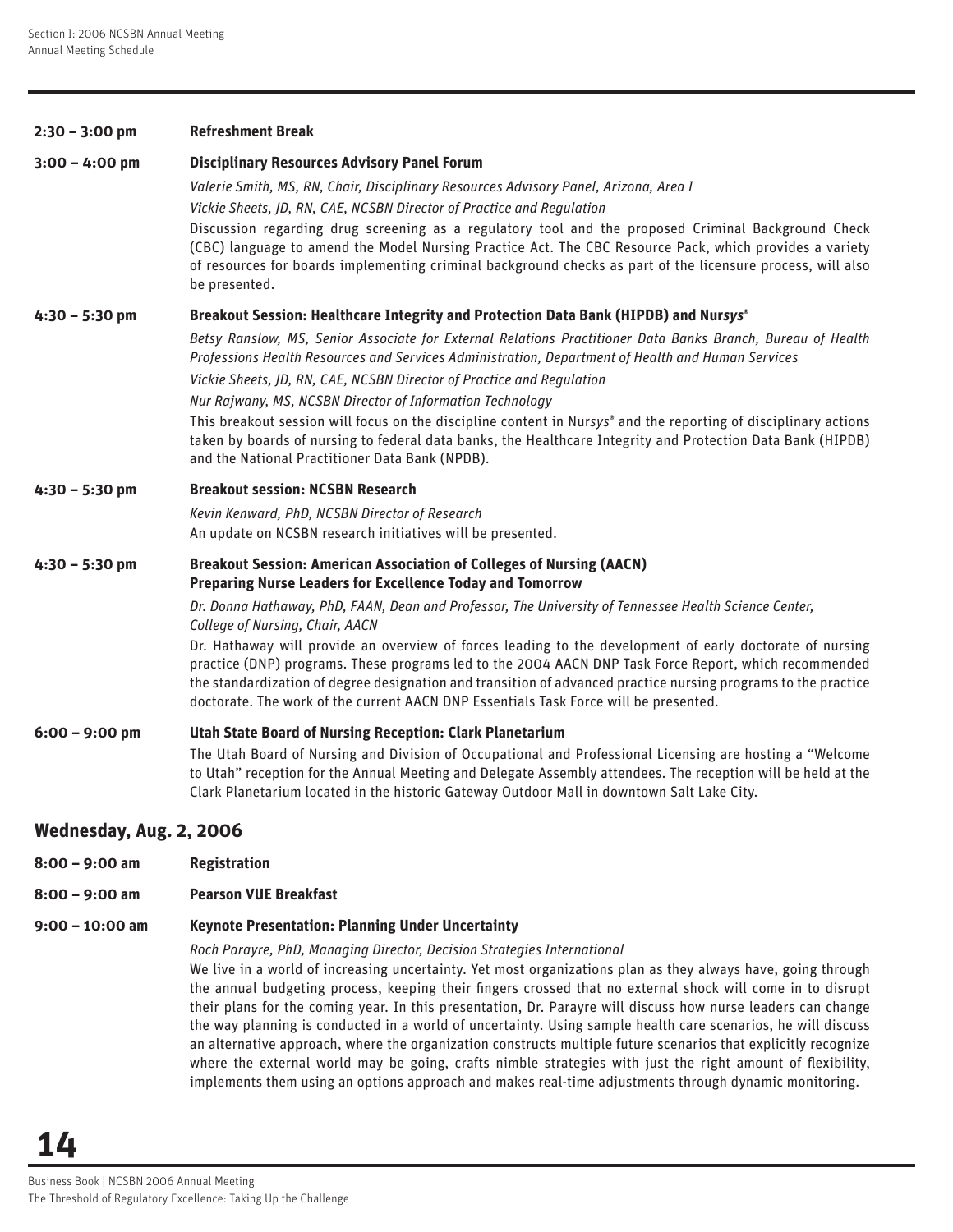| $10:00 - 10:30$ am     | <b>Refreshment Break</b>                                                                                                                                                                                                                                                                                                                                                                                                                                                                                                                                                                                                                                                                                                                                         |
|------------------------|------------------------------------------------------------------------------------------------------------------------------------------------------------------------------------------------------------------------------------------------------------------------------------------------------------------------------------------------------------------------------------------------------------------------------------------------------------------------------------------------------------------------------------------------------------------------------------------------------------------------------------------------------------------------------------------------------------------------------------------------------------------|
| 10:30 am $-$ 12:00 pm  | <b>Bylaws Committee Forum</b><br>Laura Rhodes, MSN, RN, Chair, Bylaws Committee, West Virginia-RN, Area II<br>Donna Dorsey, MS, RN, FAAN, NCSBN President<br>Presentation of the proposed NCSBN Bylaws revisions.                                                                                                                                                                                                                                                                                                                                                                                                                                                                                                                                                |
| $12:00 - 2:00$ pm      | <b>Area Lunch and Meeting</b><br>NCSBN Area luncheons are open to NCSBN members and staff only.<br>The purpose of NCSBN Area Meetings is to facilitate communication and encourage regional dialogue on<br>issues important to NCSBN and its members.<br>■ Area I Luncheon Meeting<br>Area II Luncheon Meeting<br>$\sim$<br>Area III Luncheon Meeting<br>Area IV Luncheon Meeting<br>ш                                                                                                                                                                                                                                                                                                                                                                           |
| $12:00 - 2:00$ pm      | <b>External Organization Lunch</b><br>NCSBN guests are invited to attend this lunch meeting to discuss issues of mutual concern with NCSBN<br>policy staff.                                                                                                                                                                                                                                                                                                                                                                                                                                                                                                                                                                                                      |
| $2:00 - 2:30$ pm       | <b>Refreshment Break</b>                                                                                                                                                                                                                                                                                                                                                                                                                                                                                                                                                                                                                                                                                                                                         |
| $2:30 - 3:15$ pm       | <b>Practice, Regulation and Education (PR&amp;E) Committee Forum</b><br>Gino Chisari, MSN, RN, Chair, Practice, Requlation and Education Committee, Massachusetts, Area IV<br>Nancy Spector, DNSC, RN, NCSBN Director of Education<br>Mary E. Doherty, JD, BSN, RN, NCSBN Practice, Regulation & Education Associate<br>The PR&E Committee will present a status report on the work it has done, to date, to respond to the motion<br>adopted by the 2005 Delegate Assembly to "conduct a job analysis, develop a model medication administration<br>curriculum and conduct a feasibility study for administering a competency examination for medication assistive<br>personnel." A draft Model Medication Assistant Curriculum will be presented for feedback. |
| $3:15 - 3:45$ pm       | <b>Practice Breakdown Advisory Panel Forum</b><br>Kathy Malloch, PhD, MBA, RN, Chair, Practice Breakdown Advisory Panel, Arizona, Area I<br>Vickie Sheets, JD, RN, CAE, NCSBN Director of Practice and Regulation<br>Kevin Kenward, PhD, NCSBN Director of Research<br>This is an informational session regarding updates on Taxonomy of Error, Root Cause Analysis and Practice<br>Responsibility and the practice breakdown research.                                                                                                                                                                                                                                                                                                                          |
| $3:45 - 4:30$ pm       | <b>Continued Competence Task Force Forum</b><br>Sue Tedford, MNSc, RN, CNS, APN, Chair, Continued Competence Task Force, Arkansas, Area III<br>Mary E. Doherty, JD, BSN, RN, NCSBN Practice, Regulation & Education Associate<br>Anne Wendt, PhD, RN, CAE, Director, NCLEX® Examinations Department<br>The Continued Competence Task Force will report on its FYO6 work on developing a Continued Competence<br>Regulatory Model.                                                                                                                                                                                                                                                                                                                                |
| $4:30 - 6:30$ pm       | <b>Resolutions Committee Meeting</b>                                                                                                                                                                                                                                                                                                                                                                                                                                                                                                                                                                                                                                                                                                                             |
| Thursday, Aug. 3, 2006 |                                                                                                                                                                                                                                                                                                                                                                                                                                                                                                                                                                                                                                                                                                                                                                  |
| $7:45 - 8:45$ am       | <b>Election of Candidates</b>                                                                                                                                                                                                                                                                                                                                                                                                                                                                                                                                                                                                                                                                                                                                    |
| $8:00 - 9:00$ am       | <b>Registration/NCSBN Continental Breakfast</b>                                                                                                                                                                                                                                                                                                                                                                                                                                                                                                                                                                                                                                                                                                                  |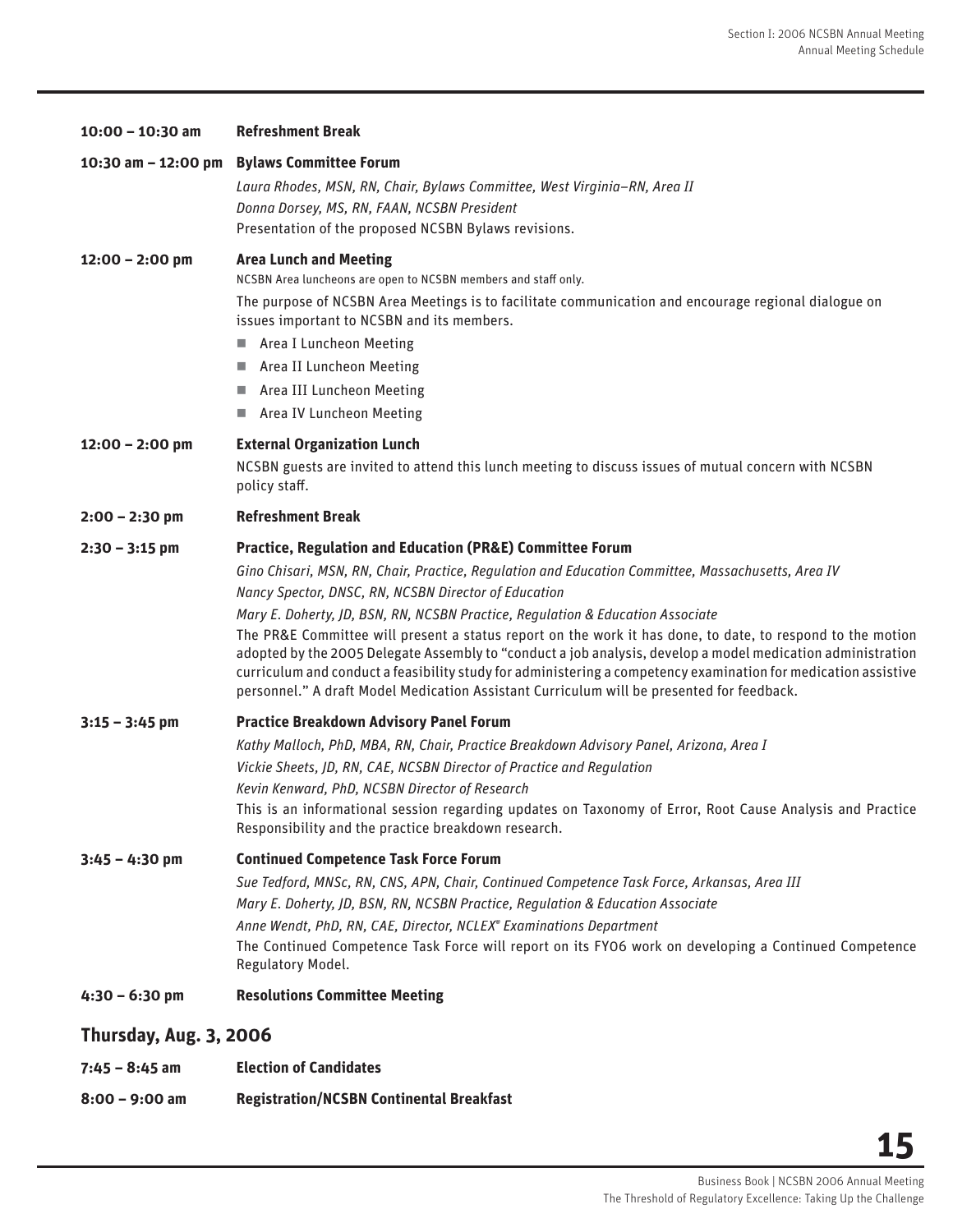| $9:00 - 10:00$ am           | <b>Open Forum</b>                                                                                                                                                                                                                                                                |  |
|-----------------------------|----------------------------------------------------------------------------------------------------------------------------------------------------------------------------------------------------------------------------------------------------------------------------------|--|
|                             | This is the opportunity for delegates and members to ask questions and discuss any items pertinent to the<br>business agenda.                                                                                                                                                    |  |
| $10:00 - 10:30$ am          | <b>Refreshment Break</b>                                                                                                                                                                                                                                                         |  |
| 10:30 am $-$ 12:00 pm       | <b>Knowledge Networks</b>                                                                                                                                                                                                                                                        |  |
|                             | NCSBN knowledge networks are brainstorming discussions regarding regulatory issues. Participants will be<br>asked to brainstorm a list of the top five emerging regulatory issues with the top three selected for discussion/<br>exploration. Choose from the following options: |  |
|                             | $\blacksquare$ NCSBN executive officers                                                                                                                                                                                                                                          |  |
|                             | NCSBN presidents                                                                                                                                                                                                                                                                 |  |
|                             | $\blacksquare$ NCSBN board members                                                                                                                                                                                                                                               |  |
|                             | ■ LPN/VN issues                                                                                                                                                                                                                                                                  |  |
|                             | Practice/discipline                                                                                                                                                                                                                                                              |  |
|                             | $\blacksquare$ Education                                                                                                                                                                                                                                                         |  |
| $12:00 - 2:30$ pm           | <b>NCSBN Awards Luncheon</b>                                                                                                                                                                                                                                                     |  |
|                             | Please join us to celebrate the individual and organizational achievements of the NCSBN membership.                                                                                                                                                                              |  |
| $2:30 - 3:00$ pm            | <b>Refreshment Break</b>                                                                                                                                                                                                                                                         |  |
| $3:00 - 4:30$ pm            | <b>Delegate Assembly: Second Meeting</b>                                                                                                                                                                                                                                         |  |
|                             | Continuation of agenda from first meeting.                                                                                                                                                                                                                                       |  |
| <b>Friday, Aug. 4, 2006</b> |                                                                                                                                                                                                                                                                                  |  |
| $8:00 - 9:00$ am            | <b>Registration/NCSBN Continental Breakfast</b>                                                                                                                                                                                                                                  |  |
| $9:00 - 10:15$ am           | <b>Delegate Assembly: Third Meeting</b>                                                                                                                                                                                                                                          |  |
|                             | Continuation of agenda from second meeting.                                                                                                                                                                                                                                      |  |
| $10:15 - 10:35$ am          | <b>Refreshment Break</b>                                                                                                                                                                                                                                                         |  |
| 10:35 am $-$ 12:00 pm       | <b>Delegate Assembly: Third Meeting Continued</b>                                                                                                                                                                                                                                |  |
| $12:00 - 1:00$ pm           | Lunch                                                                                                                                                                                                                                                                            |  |
|                             | Provided by NCSBN                                                                                                                                                                                                                                                                |  |
| $1:00 - 1:45$ pm            | <b>Delegate Assembly: Third Meeting Continued</b>                                                                                                                                                                                                                                |  |
| $1:45 - 3:00$ pm            | <b>Delegate Assembly: Closing Ceremony</b>                                                                                                                                                                                                                                       |  |

**SCHEDULE SUBJECT TO CHANGE.**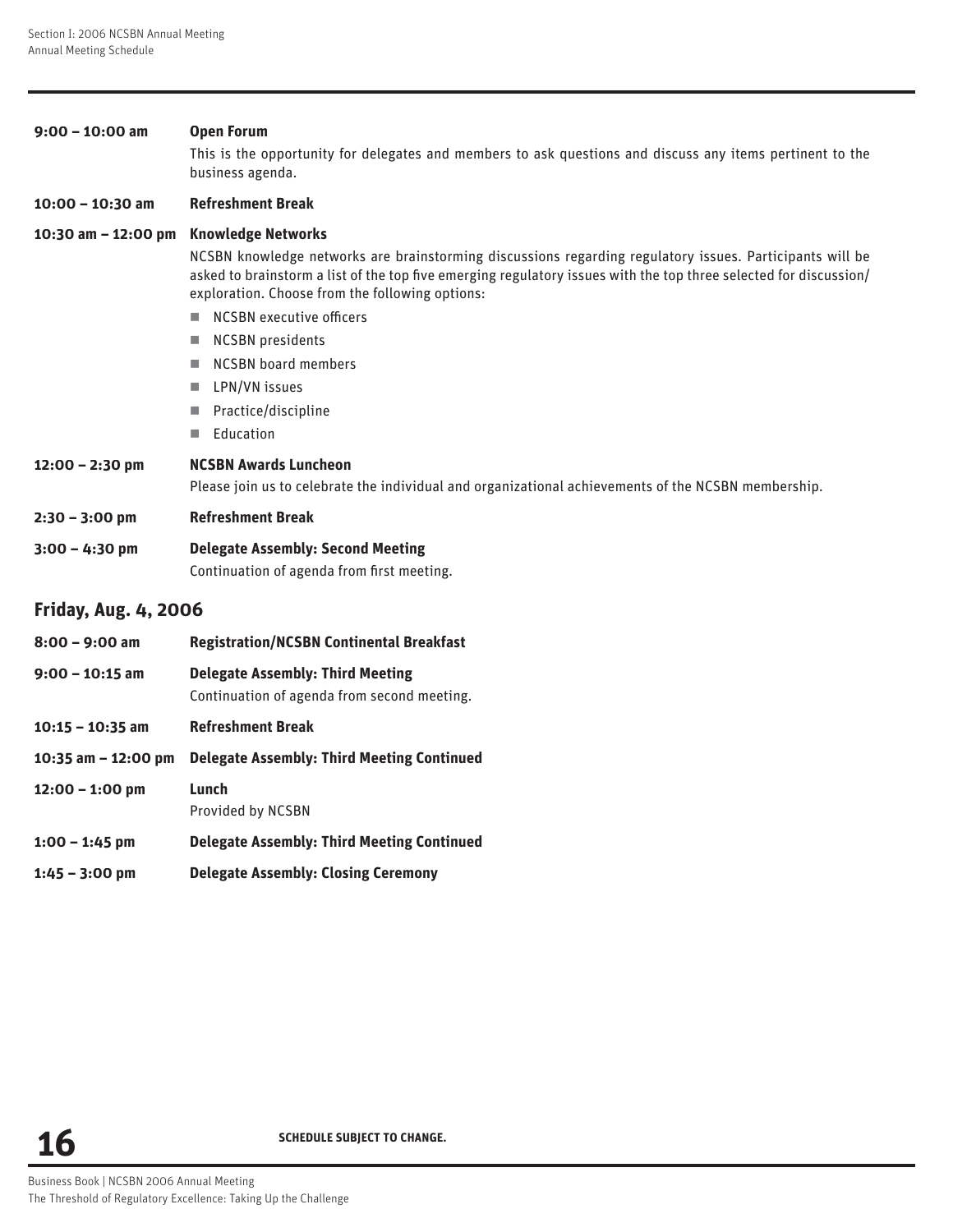# <span id="page-13-0"></span>**Summary of Recommendations to the 2006 Delegate Assembly with Rationale**

This document provides a summary of recommendations that the NCSBN Board of Directors, the Examinations Committee and the Committee on Nominations propose to the 2006 Delegate Assembly. Additional recommendations may be brought forward during the 2006 Annual Meeting.

## **Board of Directors**

## **1.** Adopt the proposed revisions to the bylaws of NCSBN.

## *Rationale*

The Bylaws Committee worked jointly with the Governance and Leadership Advisory Panel to develop recommendations in fulfillment of the strategic initiative to enhance the organizational culture to support change and innovation. The proposed bylaw revisions were developed and revised with feedback from the membership and Board of Director debate to impact the organization's ability to be progressive, creative and responsive to change.

## **Fiscal Impact**

- Four additional Board Members: \$20,000 per year
- Leadership Succession Committee: \$33,000 per year
- $\blacksquare$  Associate Membership Dues: Unknown at this time

## 2. Adopt the proposed language to the NCSBN Model Practice Act regarding criminal **background checks.**

#### **Rationale**

P.L. 92 - 544 states the criteria necessary for board authorization to access FBI fingerprinting data. The proposed language amends Model Nursing Practice Act (MNPA), Article IV, Section 5, Powers and Duties of the Board, to add specific language that addresses the requirements of P.L.92 - 544. The second proposed amendment to MNPA Article IV adds language regarding how to use criminal background check information in licensure decision-making. The third addition is to add definitions to Article III. These additions will make the MNPA Model Nursing Practice Act adopted by the 2004 Delegate Assembly congruent with the Model CBC Process for Boards of Nursing adopted by the 2005 Delegate Assembly.

## **Fiscal Impact**

Publication costs incorporated into the FYO7 budget.

#### 3. Adopt the proposed standard for drug screening.

#### **Rationale**

There are no national standards for drug screening. Each board and laboratory has established their own testing criteria based on their needs and experience. The proposed standard was developed after a study of the literature to review the parameters used for drug screening, a survey of member boards and consultation with experts in the field. Developing consistent standards will decrease the variation between jurisdictions and facilitate the collaboration between boards of nursing and alternative programs.

**Fiscal Impact** 

None

 **&**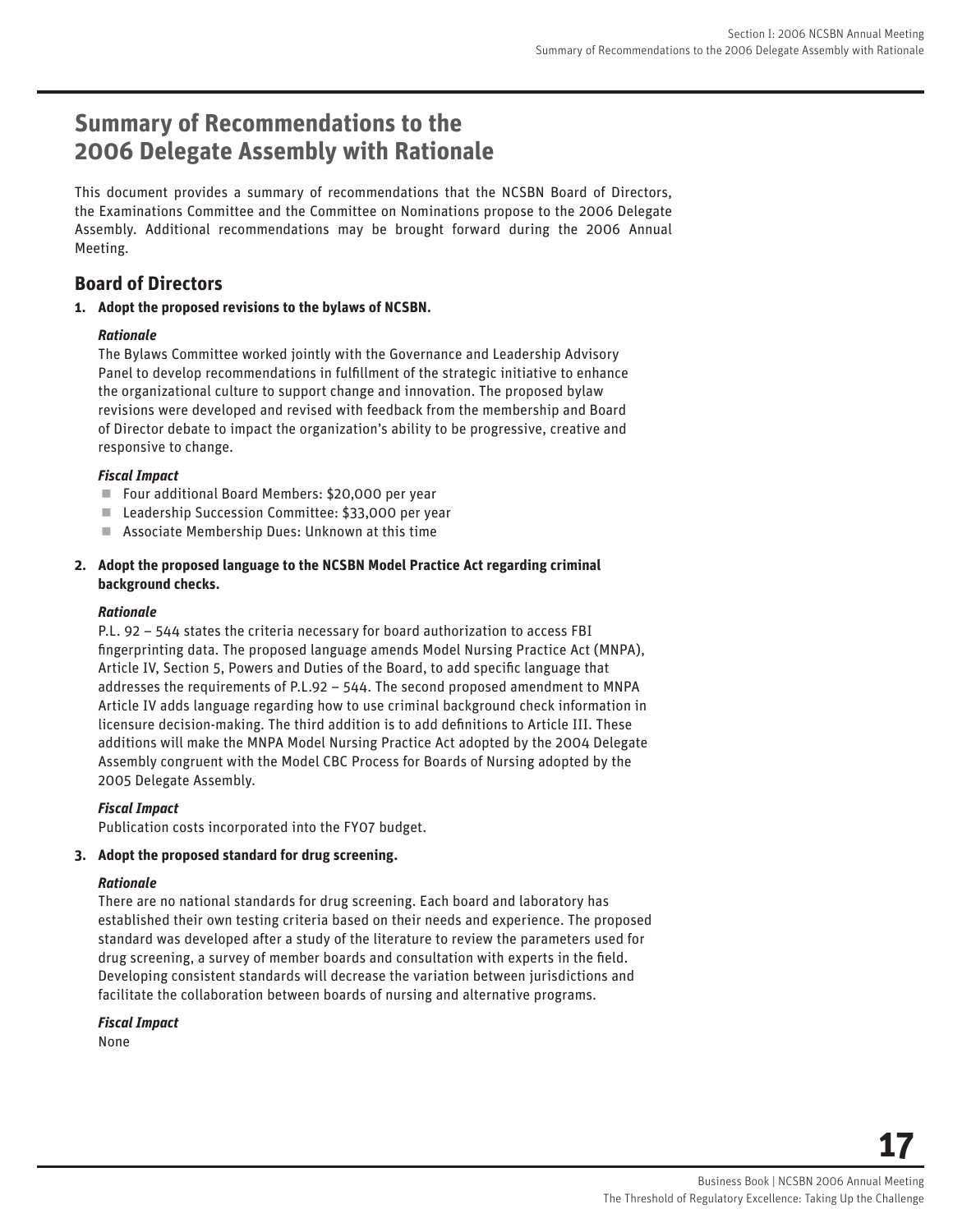## **Examination Committee**

## 1. Adopt the proposed 2007 NCLEX-RN<sup>®</sup> Test Plan.

#### $Ratio *n*ale$

The Examination Committee reviewed and accepted the Report of Findings from the 2005 RN Practice Analysis: Linking the NCLEX-RN® Examination to Practice (NCSBN, 2006) as the basis for recommending revisions to the 2004 NCLEX-RN<sup>®</sup> Test Plan to the Delegate Assembly. Empirical evidence from the practice analysis, feedback from the Member Boards of Nursing and the professional judgment of the Examination Committee provide support for the recommendation to the Delegate Assembly to adopt the proposed 2007 NCLEX-RN<sup>®</sup> Test Plan.

## **Fiscal Impact**

Publication costs incorporated into FYO7 budget.

## **Committee on Nominations**

1. Present the 2007 Slate of Candidates.

## $Ratio *n*$

The Committee on Nominations has prepared the 2006 Slate of Candidates with due regard for the qualifications required by the positions open for election, fairness to all nominees, and attention to the goals and purpose of the NCSBN. Full biographical information and personal statement for each candidate is posted in the Business Book under the Report of the Committee on Nominations. Candidates will present himself or herself at the Candidate's Forum on Tuesday, Aug. 1, 2006.

#### **Fiscal Impact**

Incorporated into the FYO7 budget.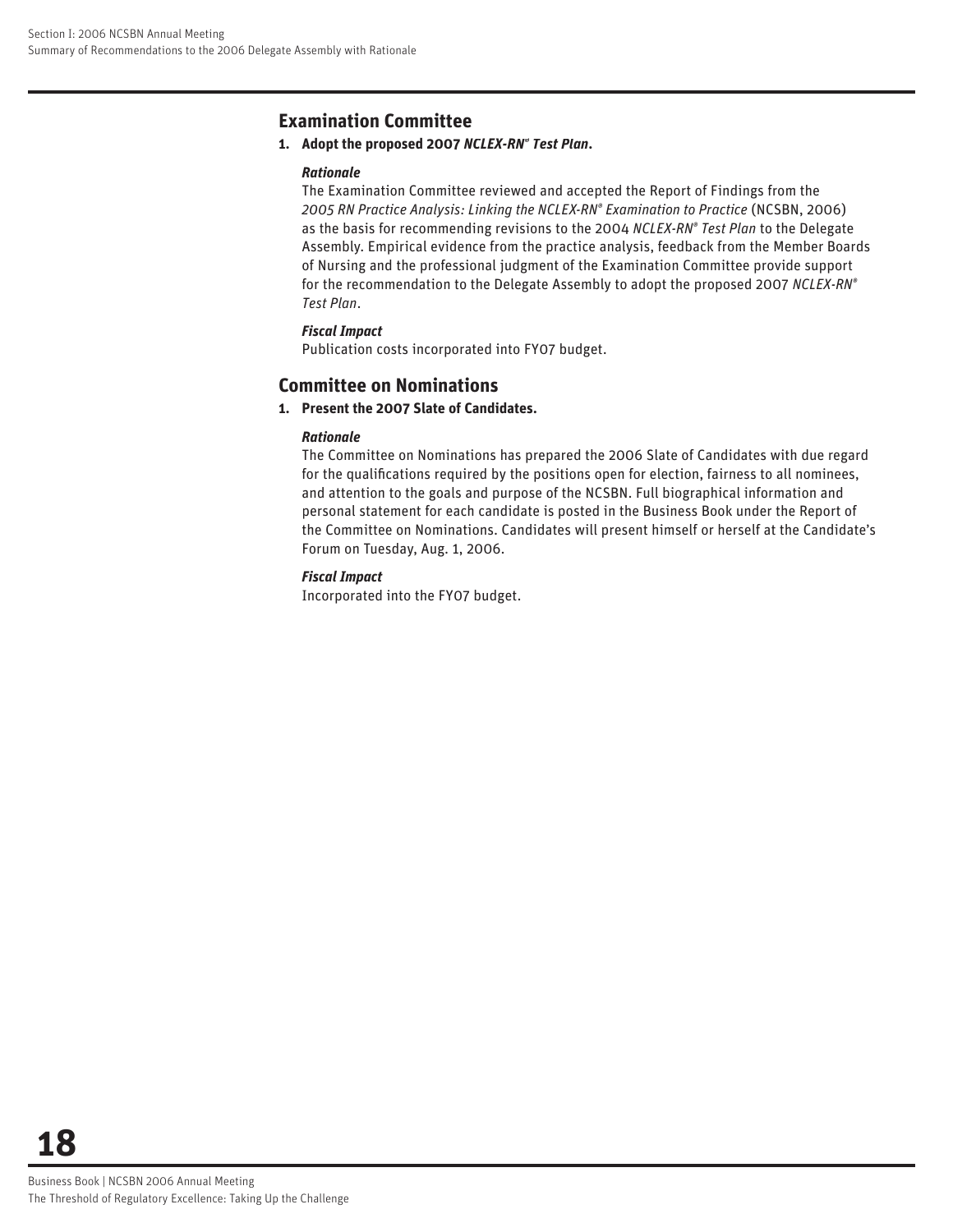# <span id="page-15-0"></span>**Report of the Committee on Nominations**

## **Recommendations to the Delegate Assembly**

## 1. Present the 2006 Slate of Candidates

#### $Ratio *n*$

The Committee on Nominations has prepared the 2006 slate of candidates with due regard for the qualifications required by the positions open for election, fairness to all nominees, and attention to the goals and purpose of NCSBN. Full biographical information for each candidate follows. Each candidate will present himself or herself at the Candidate's Forum on Tuesday, Aug. 1, 2006.

## **Background**

Per the bylaws, the Committee on Nominations considers the qualifications of all nominees for officers and directors and presents a qualified slate of candidates for vote at the Annual Meeting. The committee's report is read at the first session of the Delegate Assembly, when additional nominations may be made from the floor. No name is placed in nomination without the written consent of the nominee.

## **Highlights of FYO6 Activities**

- $\blacksquare$  Karen Taylor, chair, Area III, resigned. Betty Sims filled her vacancy per the bylaws.
- Mary Bowen became chair per the bylaws.
- $\blacksquare$  The committee reviewed their role per the bylaws.
- $\blacksquare$  The committee reviewed Policy 3.1, role of the board, the mission, vision, values and the  $2005 - 2007$  strategic initiatives.
- $\blacksquare$  The committee reviewed the Board positions open this year including president, vice president, treasurer, director at large and Committee on Nominations from Area III and IV. There is also an election for Area III director as the person elected last year resigned and per the bylaws, a new election is held at the next Delegate Assembly to complete the term.
- $\blacksquare$  The committee reviewed the openings and brainstormed possible candidates. Committee  $\Box$  members will contact various potential candidates as assigned and contact potential candidates in their areas.
- $\blacksquare$  The committee asked staff to send a letter to the current Area III and IV directors asking for input into possible candidates for Committee on Nominations from those areas.
- $\blacksquare$  The due date for nominations is April 16, 2006.
- $\blacksquare$  The committee reviewed and discussed the Committee on Nominations policies. Revisions were made to Policy 1.1 and Policy 1.3.
- $\blacksquare$  The committee reviewed and discussed the letter campaign, the Midyear PowerPoint presentation, the candidate forum and revised the brochure.
- $\blacksquare$  Several copies of the brochure were sent to all Member Boards.
- $\blacksquare$  The committee reviewed the results of the agreed upon recruitment strategy throughout the year. Possible candidates for each position were identified.
- $\blacksquare$  The committee consulted with legal counsel regarding bylaw interpretations.
- $\blacksquare$  The committee discussed the candidate forum process and campaigning guidelines.
- $\blacksquare$  The committee revised the acceptance to the slate letter to candidates.
- $\blacksquare$  The committee conducted a recruitment presentation at the 2006 Midyear Meeting.

#### **Committee Members**

Mary Bowen, CRNP, DNS, JD, CNAA, Chair, Pennsylvania, Area IV

Lorinda Inman, RN, MSN, Vice Chair Iowa, Area II

Mary Calkins, PhD, RN, Wyoming, Area I

Betty Sims, MSN, RN, Texas, Area III

#### **Staff**

Kathy Apple, MS, RN, CAE Executive Director

#### **Meeting Dates**

 $Nov. 30.2005$  $\blacksquare$  Feb. 7, 2006 ■ March 13, 2006  $\blacksquare$  April 25, 2006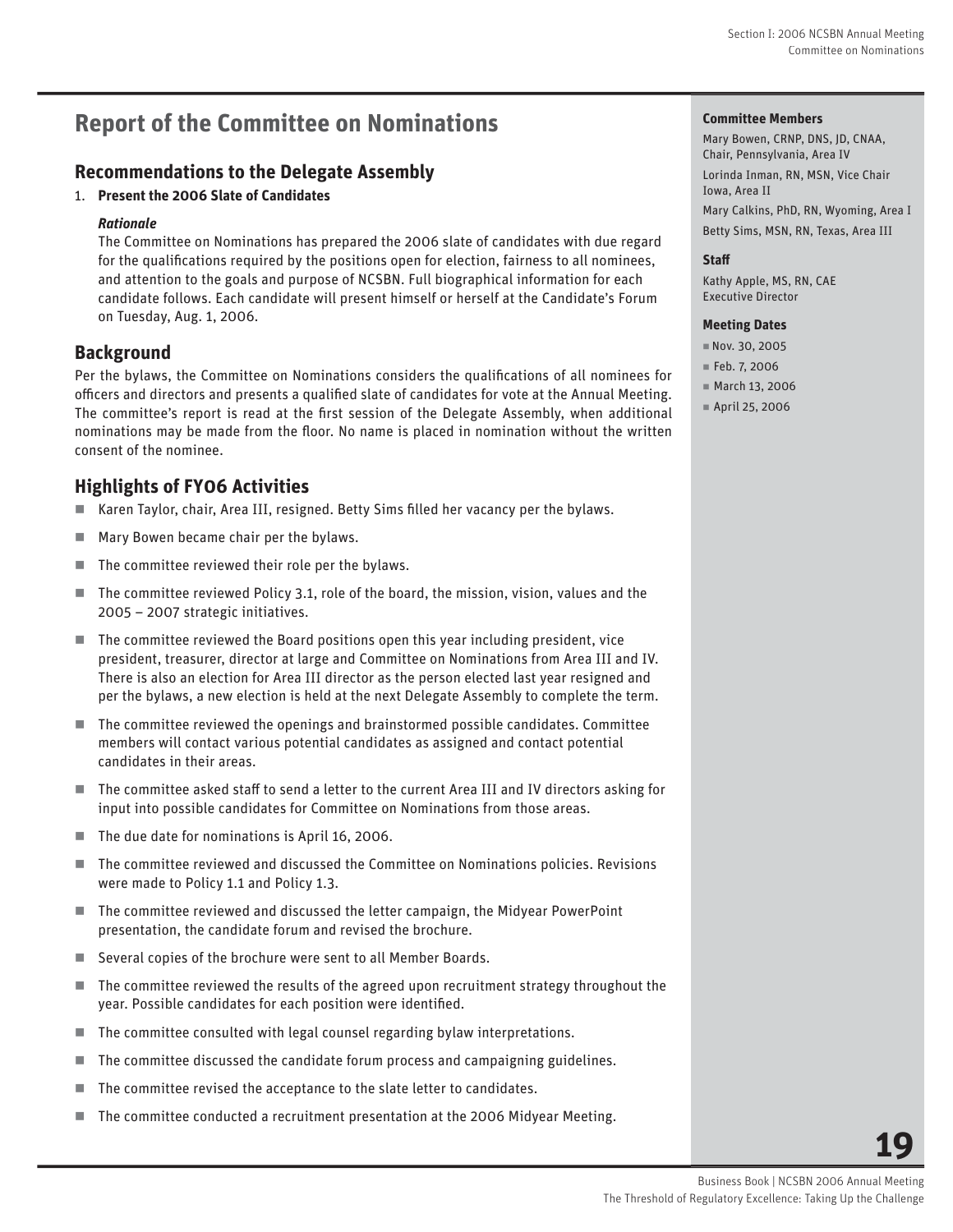# **Attachments**

A. 2006 Slate of Candidates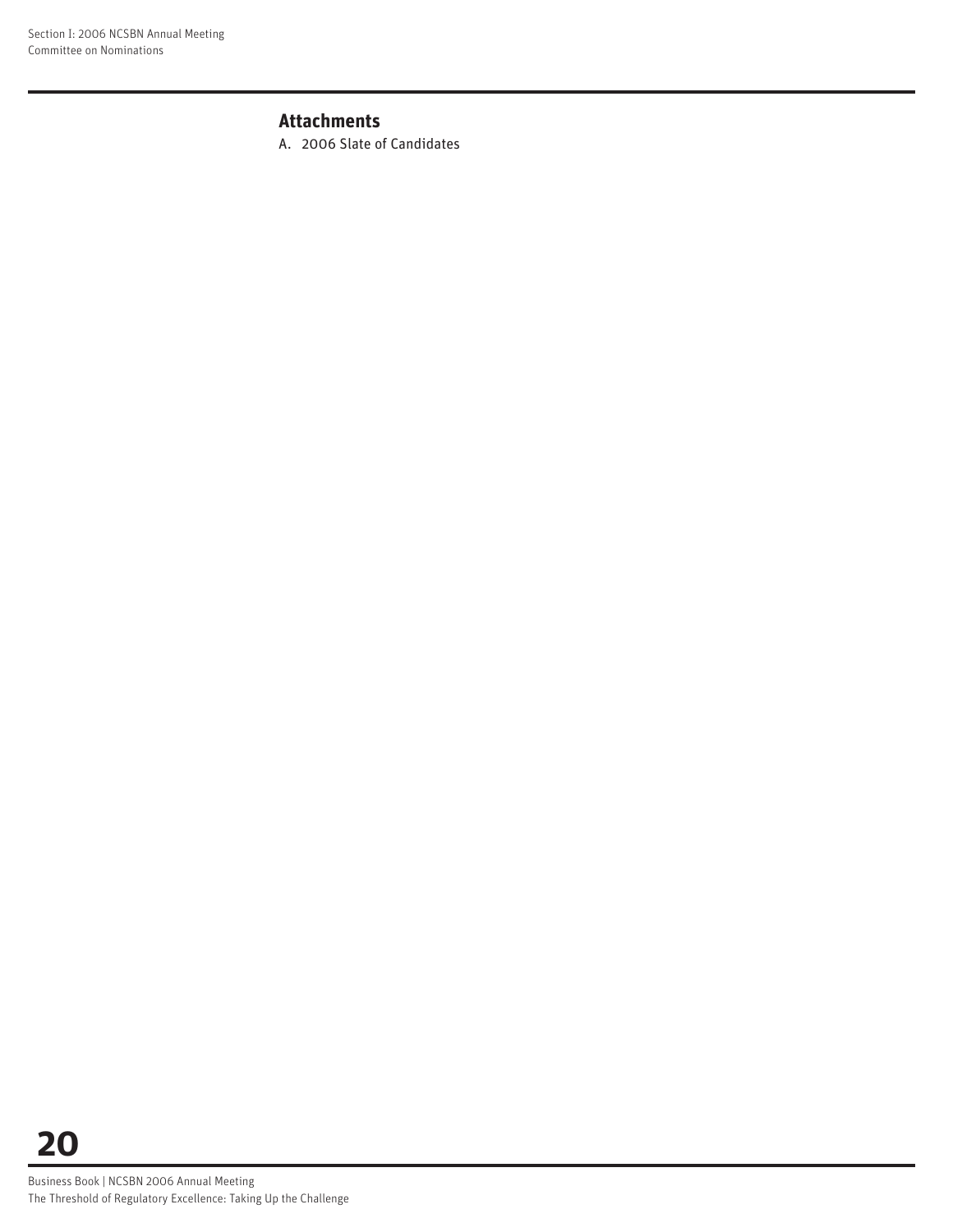# <span id="page-17-0"></span>**Attachment A 2006 Slate of Candidates**

The following is the slate of candidates developed and adopted by the Committee on Nominations. Each candidate profile is taken directly from the candidate's nomination form. The Candidate Forum will provide the opportunity for candidates to address the 2006 Delegate Assembly on Tuesday, Aug. 1, 2006, from  $10:35$  am  $- 12:00$  pm.

## **Board of Directors**

## **PRESIDENT**

## **VICE PRESIDENT**

| Laura Skidmore Rhodes, West Virginia–RN, Area II31 |
|----------------------------------------------------|

## **TREASURER**

#### **AREA III DIRECTOR**

#### DIRECTOR-AT-LARGE (TWO POSITIONS)

## **2.2 Committee on Nominations**

## **AREA III**

## **AREA IV**

|--|--|--|

## **Detailed Information on Candidates**

Information is provided on each candidate in the following pages (taken directly from nomination forms) and organized as follows:

- 1. Name, Jurisdiction, Area
- 2. Present board position, board name
- 3. Date of term expirations and eligibility for reappointment
- 4. Professional/Regulatory/ Community Involvement including Service on NCSBN committee(s)
- 5. Propose how the activities of NCSBN can influence a positive outcome to a major challenge that is currently facing nursing regulation.
- 6. Describe how you will advance the mission, vision and strategic initiatives of NCSBN.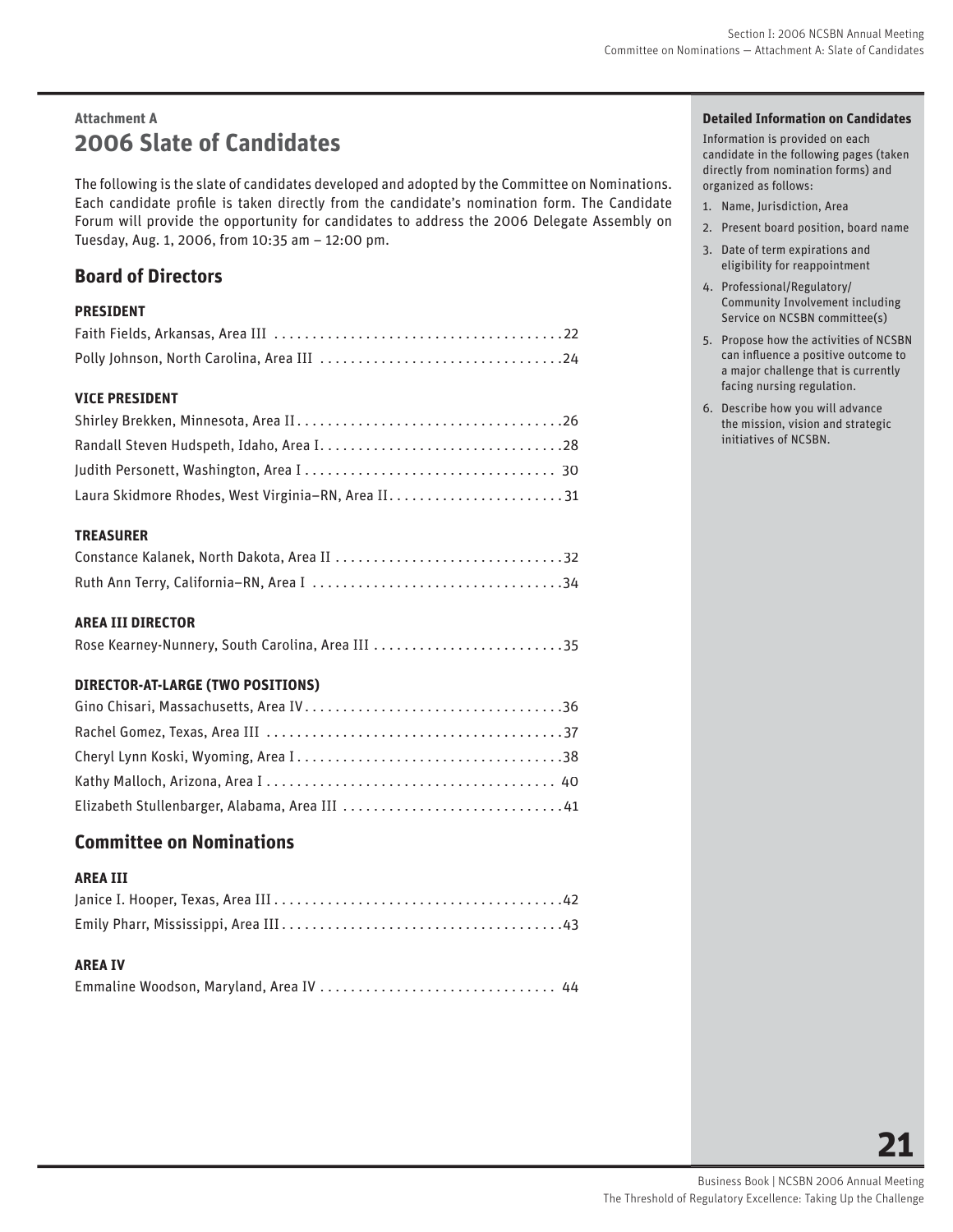

Date of expiration of term: N/A Eligible for reappointment: N/A

# **President**

## **Faith Fields, MSN, RN**

Board Staff, Arkansas Board of Nursing, Area III

## PROFESSIONAL/REGULATORY/COMMUNITY INVOLVEMENT INCLUDING SERVICE ON **NCSBN COMMITTEE(S).**

## **State Level:**

Board Staff, Arkansas State Board of Nursing, 1991 - present Board Member, Arkansas State Board of Nursing, 1988 - 1991

## **NCSBN:**

Director at Large, 2005 - 2006, 1998 - 1999 Chair, Executive Officers Group, 2004 - 2005 Chair, Elections Committee, 2004, 1995, 1992 Examination Committee, 2000 - 2005 Chair, Nursys® Advisory Panel, 2000 - 2004 Multistate Regulation Task Force, 1996 - 1999 Chair, Multistate Regulation Task Force Operations Work Group, 1998 **NCLEX Contract Negotiation Team, 1997** Examination Committee, Alternate, 1994 - 1997 **NCLEX Evaluation Task Force, 1996** Committee For Special Projects (CAT), 1994 - 1995 **NCLEX Summary Profiles Focus Group, 1993** Exam Committee, Team 2 (CAT), 1993 Communications Committee, 1990 - 1994 Pilot State Participant, Nursys®, CORE Nurse Licensure Compact Administrator's Group (NLCA), 1999 - present Secretary - Treasurer, 2001 - 2005 Co-Chair, 1999 - 2001

## **Professional Involvement:**

Arkansas Licensed Practical Nurses Association, 1996, 2006 - Present Sigma Theta Tau, 1988 - present American Nurses Association/Arkansas Nurses Association, 1975 - present University of Arkansas For Medical Sciences Dean Search Committee, 2006 Arkansas Nurses Association Health Policy Committee, 1995 - 2003 Arkansas Center For Nursing Board of Trustees 1996 - 2000 Arkansas Department of Health, Education/Regulations Committee 1996 - 1998 ARNA APRN/Prescriptive Authority Legislation Task Force, 1994 - 1995 Stop Violence Against Women Act Funding Advisory Committee, 1994 UA for Medical Sciences Grant Funding Advisory Council, 1990 - 1993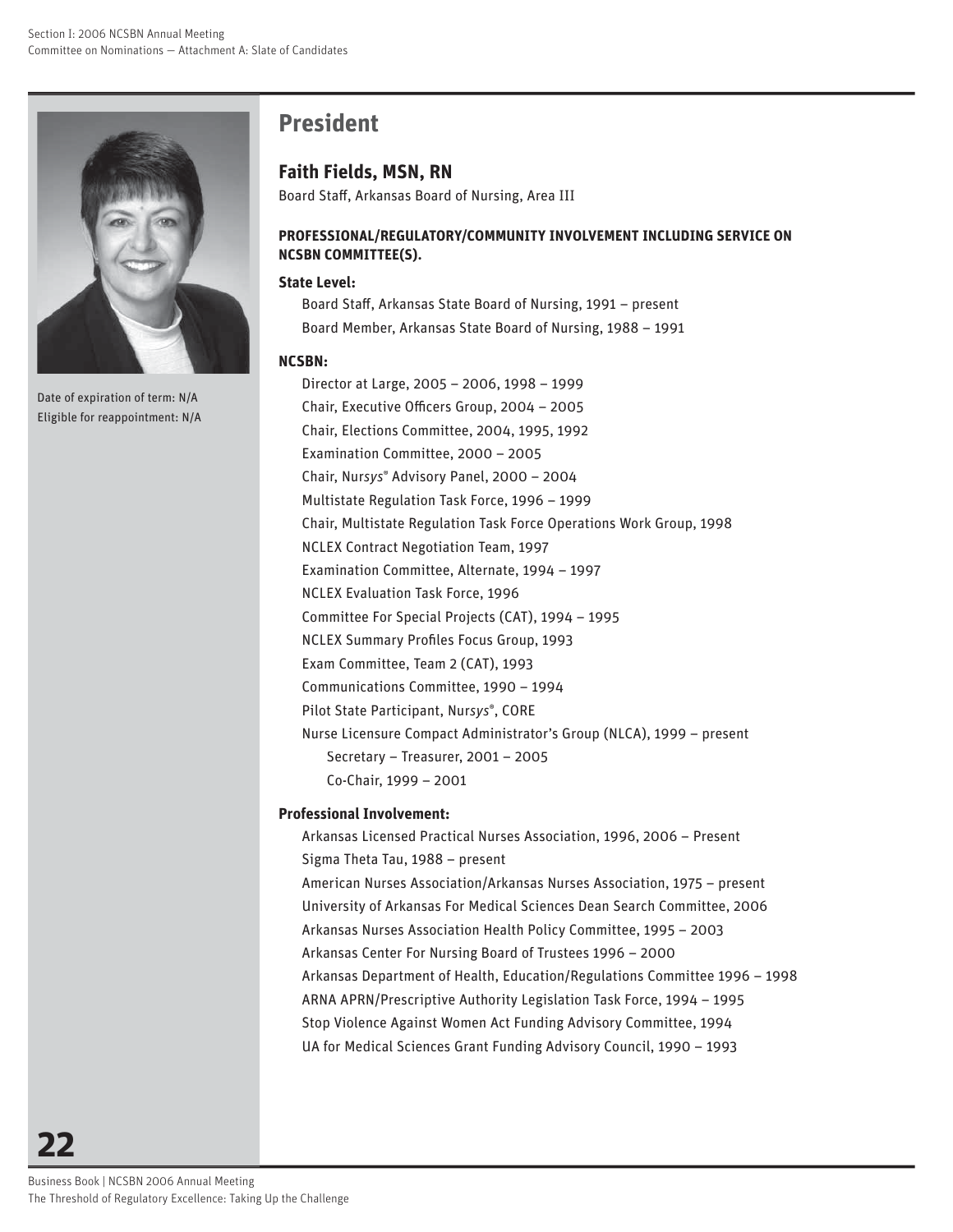## **PROPOSE HOW THE ACTIVITIES OF NCSBN CAN INFLUENCE A POSITIVE OUTCOME TO A MAJOR CHALLENGE THAT IS CURRENTLY FACING NURSING REGULATION.**

The purpose of NCSBN is to provide an organization through which boards of nursing act and counsel together on matters of common interest and concern affecting the public health. As a Council and as individual boards of nursing, one of the major challenges we face is being proactive with such issues as continued competence, evolving scopes of practice, the international nursing shortage, and a lack of uniformity along with a multiplicity of educational frameworks and subspecialty certifications for advanced practice. NCSBN can support Member Boards in addressing these and other issues by providing research resources for evidence-based practice for all licensure types, by continuing to provide pathways for board member and staff education, by offering the best possible licensure examinations, and by providing a vehicle for Member Boards to share their concerns and best practices for regulatory excellence. Through the activities of the committees and task forces, NCSBN can create a vision for the future of regulation, work toward continuity and consistency when it is appropriate, and inform the decisions that are made.

## **DESCRIBE HOW YOU WILL ADVANCE THE MISSION, VISION AND STRATEGIC INITIATIVES OF NCSBN.**

Having been a NCSBN director-at-large, chair of the Executive Officers Group, Arkansas Board of Nursing board member and then board staff over the past 18 years, I bring a diversity of experience and perspectives to the leadership of NCSBN. Dedication and commitment to NCSBN is evidenced by my active participation in NCSBN activities. I will continue to advance the mission, vision and strategic initiatives of NCSBN through communication and dialogue first and foremost with boards of nursing and then with outside stakeholder groups in nursing, government and health care. I will advance the NCSBN mission through supporting improvements in testing and through tenacity in ensuring that we keep "the main thing," "the main thing" [redundancy intended!]; and that is protecting the public. As nursing and health care issues (Avian flu, medical errors, planning for disasters and epidemics) continue, I will endeavor to promote NCSBN as a key partner in discussing, understanding and addressing the global issues that we face. I appreciate the confidence placed in me in the past and look forward to working in the future to ensure that the products of NCSBN meet the needs of the Member Boards.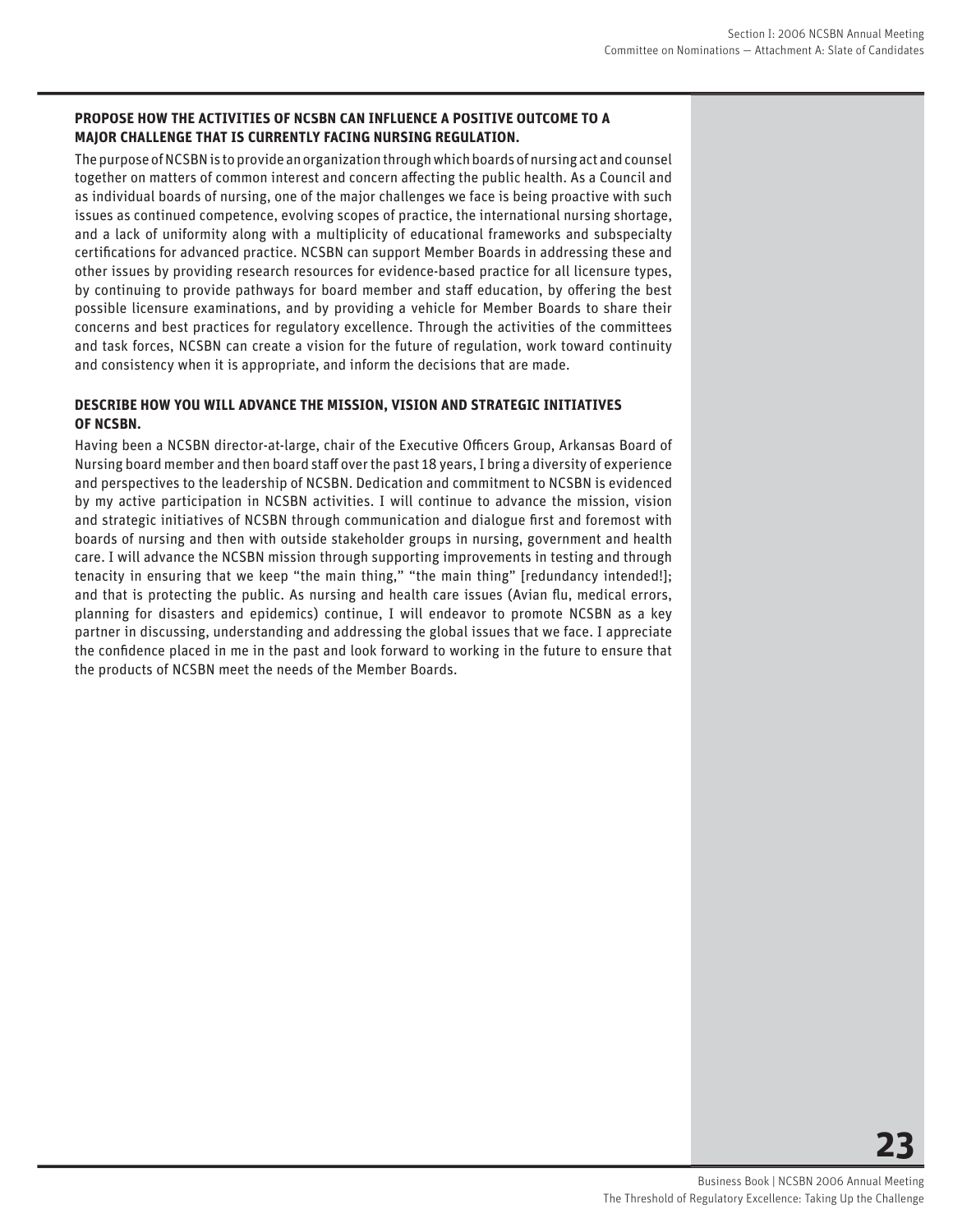

Date of expiration of term: N/A Eligible for reappointment: N/A

# **President**

## Polly Johnson, RN, MSN, FAAN

Board Staff, North Carolina Board of Nursing, Area III

## PROFESSIONAL/REGULATORY/COMMUNITY INVOLVEMENT INCLUDING SERVICE ON **NCSBN COMMITTEE(S).**

## **Selected Current Statewide Activities:**

NC Institute of Medicine

Board of Directors, 2004 - present

Nursing Workforce Task Force, 2002 - 2004; APRN Task Force, 2004 - 2005

NC Center for Hospital Quality and Patient Safety, Board of Trustees, 2005 - present

Foundation for Nursing Excellence, President and Founding Member, 2002 - present

Principal Investigator - AHRQ Research Conference Grant, 2005

Adjunct Associate Professor - UNC-CH, 1998 - present

NC Center for Nursing, Advisory Council, 1997 - present; Workforce Planning Committee, 2003 - present

Office of Emergency Services, Hospital Bioterrorism Preparedness Task Force,  $2002 - present$ 

Member. NC Nurses Association, NC Association of Nurse Leaders

## **National Activities:**

American Academy of Nursing, Fellow, 2005 - present Advisory Council Robert Wood Johnson Foundation (RWJF) grant - Quality and Safety Education for Nursing Students, 2005 - present **NCSBN Board of Directors** 

Vice President, 2004 - present Director-at-Large, 2002 - 2004

## **NCSBN Committees:**

Governance and Leadership Advisory Panel, Chair, 2004 - present Resolutions Committee, 2000 - 2002 Advisory Panel - Commitment to Excellence in Regulation, 2000 - 2002 UAP Task Force, 1996 - 1999); Chair, 1998 - 1999 Pilot State Participant: Nursys® and Commitment to Excellence Project Area III Program Planning Committee, Chair, 1998 National Coordinating Council for Medication Error Reporting and Prevention - NCSBN Representative, 2003 - present Federation of State Medical Boards - Patient Safety Task Force, 2005

## **Citizens Advocacy Center:**

Member of Advisory Panel for Practitioner Remediation and Enhancement Partnership (PREP) Project, 2001 - present

PREP Pilot State Participant, 2001 - 2004

National Academies of Science Institute of Medicine - Committee on Health Professions Education, 2002 - 2003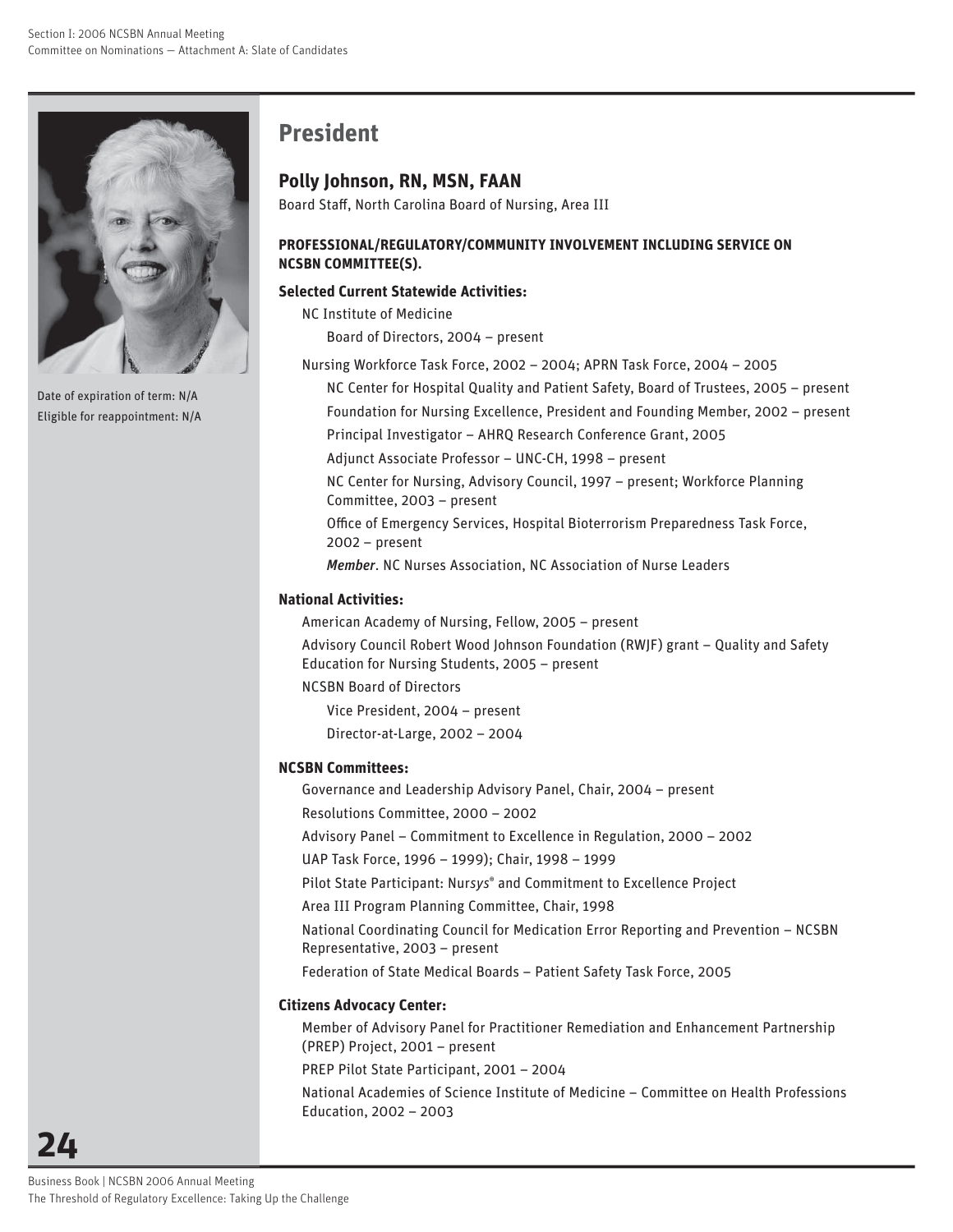Nurse Licensure Compact Administrators, 2000 - present Member: ANA, Sigma Theta Tau International

#### **International Activities:**

*Presenter*. Third Western Nurse Leaders Forum, Edmonton, Alberta, 2005 **Consultant.** Implementation of PREP Program in Manitoba and Alberta Canada and Tasmania, Australia, 2003 - present *Participant*. Seventh International Conference on Regulation & Midwifery, 2005;

International Council of Nurses Quadrennial Meeting, 2005

*Presenter*. Sixth International Conference on Regulation of Nursing and Midwifery, 2003

*Presenter. International Council of Nurses Quadrennial Meeting, 2001* 

Participant. Fifth International Conference on Regulation of Nursing and Midwifery, 2001

#### PROPOSE HOW THE ACTIVITIES OF NCSBN CAN INFLUENCE A POSITIVE OUTCOME TO A MAJOR CHALLENGE THAT IS CURRENTLY FACING NURSING REGULATION.

As we face the challenge of improving patient safety in an increasingly complex, global, as well as mobile, health care delivery environment, regulatory bodies must be able to assure the public that all levels of nursing care providers are competent to practice throughout their careers. NCSBN has been building a research base of evidence regarding the essential competencies for entry to practice for several years and, more recently, has begun to build a base of evidence for the continuing competencies of RNs and LPN/VNs. Drawing on its own research findings as well as the work of other experts in health care regulation worldwide, NCSBN will continue to refine its exam for initial licensure, suggest models for safely transitioning both new graduates and nurses educated in other countries into the practice arena, build frameworks for training and evaluating the initial competence of assistive personnel as well as develop evidence-based models for the periodic demonstration of continued competence for all levels of nursing care providers. These models will assist Member Boards in meeting their mandate to assure the public of their commitment to enhancing patient safety and improving the quality of health care in America through the demonstration of competence upon entry to practice and periodically throughout one's nursing career.

#### DESCRIBE HOW YOU WILL ADVANCE THE MISSION, VISION AND STRATEGIC **INITIATIVES OF NCSBN.**

Building upon my four years as a member of the Board of Directors, I will bring my in-depth knowledge of NCSBN, my understanding of the global health care environment and my commitment to valuing the diversity of opinions to my leadership role as president of NCSBN. As president, I will guide generative as well as strategic discussions with both the Board and our membership to advance our mission and vision. I will challenge assumptions to assure that all our Board decisions and initiatives are mission-driven, reflect sound fiduciary principles and stewardship of our resources, and are carefully deliberated within the geopolitical context of health care regulation. As president I will provide the framework for thoughtful study and consideration of environmental factors at the global, national and state levels, and a deliberative decision-making process that values diversity of opinions as well as flexibility and creative visioning to assure we choose the right path, evaluate our progress and reset the course when necessary, to advance regulatory excellence. I will bring my knowledge of those governance principles that power exceptional boards and organizations along with my visionary, analytical and interpersonal skills to facilitate and enhance the collective work of the Board of Directors and our membership. I am proud of the work we do, of our willingness to address tough and often controversial issues that impact public protection and the future value of regulation. It would be a great honor and privilege for me to serve you as the president of the National Council of State Boards of Nursing.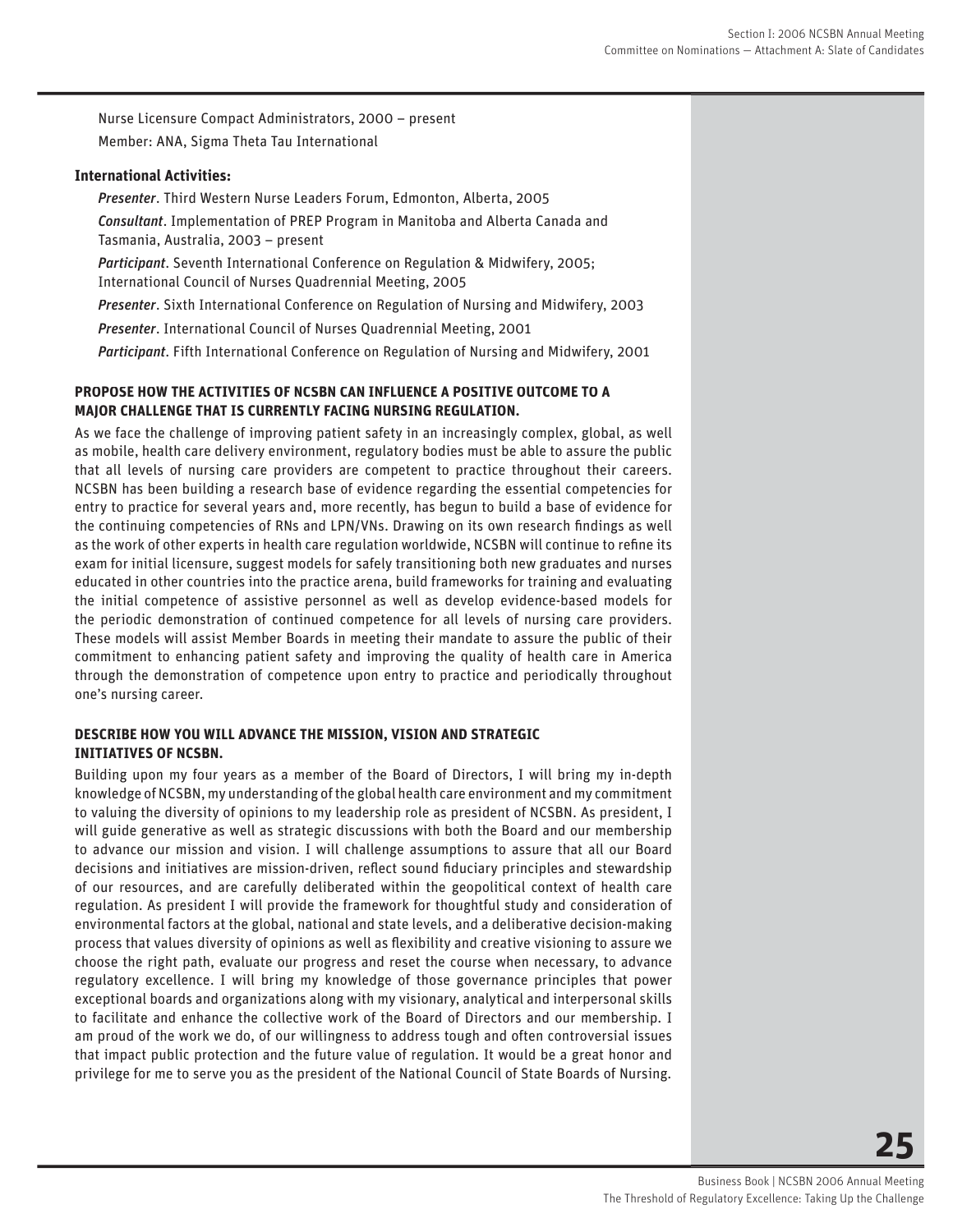

Date of expiration of term: N/A Eligible for reappointment: N/A

# **Vice President**

## **Shirley Brekken, RN, MS**

Board Staff, Minnesota Board of Nursing, Area II

## PROFESSIONAL/REGULATORY/COMMUNITY INVOLVEMENT INCLUDING SERVICE ON **NCSBN COMMITTEE(S).**

## $NCSBN:$

Governance and Leadership Advisory Panel, 2005 - 2006 Member Board Leadership Development Advisory Panel, 2002 - 2006 Institute for Regulatory Excellence Faculty, 2004 Executive Director Search Committee, 2000 Mutual Recognition Master Plan Coordinating Group (Chairperson), 1998 - 1999 Information System User Group, 1998 Information System Vendor Advisory Group, 1997 Multistate Regulation Task Force, 1996 - 1998 Essential and Continued Competence Subcommittee (Chairperson), 1995 - 1996 Exam Committee Alternate,  $1994 - 1996$ NCLEX Computer Adaptive Test Implementation Team,  $1992 - 1994$ Board of Directors, 1990 - 1992 (Area II Director) Nursing Assistant Competency Evaluation Program,  $1988 - 1990$ University of Minnesota - Lighten Nursing Residency Program Advisory Committee,  $2004$  – present National Advisory Group for University of Minnesota research project "Comparing State Regulations Affecting Nursing Homes: Implications for Culture Change and Resident Autonomy,"  $2005$  – present Minnesota Alliance for Patient Safety Steering Committee, 2001 - present MN Health Education Industry Partnership Steering Committee, 2001 - present

MN Governor's Drive for Excellence Licensing Steering Committee, 2005 - present

## **PROPOSE HOW THE ACTIVITIES OF NCSBN CAN INFLUENCE A POSITIVE OUTCOME TO A MAIOR CHALLENGE THAT IS CURRENTLY FACING NURSING REGULATION.**

A profound challenge to nursing regulation is to protect the public health and safety, and promote the public interest in a manner that is responsive to the significant change that is continuous in health and nursing care today. The National Council of State Boards of Nursing can assist Member Boards understand the problems that impede these goals and focus on greater effectiveness of nursing regulation.

Advancing regulatory knowledge requires data-driven conclusions, which are derived from research pertinent to nursing regulation. Conducting rigorous research on trends in nursing practice breakdowns and violations and the efficacy of remediation and disciplinary actions can lead to evidence-based regulation and enhance member board achievement of public protection. Reviews of literature and concept analysis regarding the effectiveness of licensure are helpful, but further investigation beyond description is required to aid Member Boards to make sound and well-grounded decisions.

It is timely to critically examine traditional regulatory practices and to ask ourselves, as regulators, whether we are doing things right or doing the right things. NCSBN is uniquely poised to provide the research services and disseminate the information that will result in Member Boards implementing regulatory effectiveness.

**!%**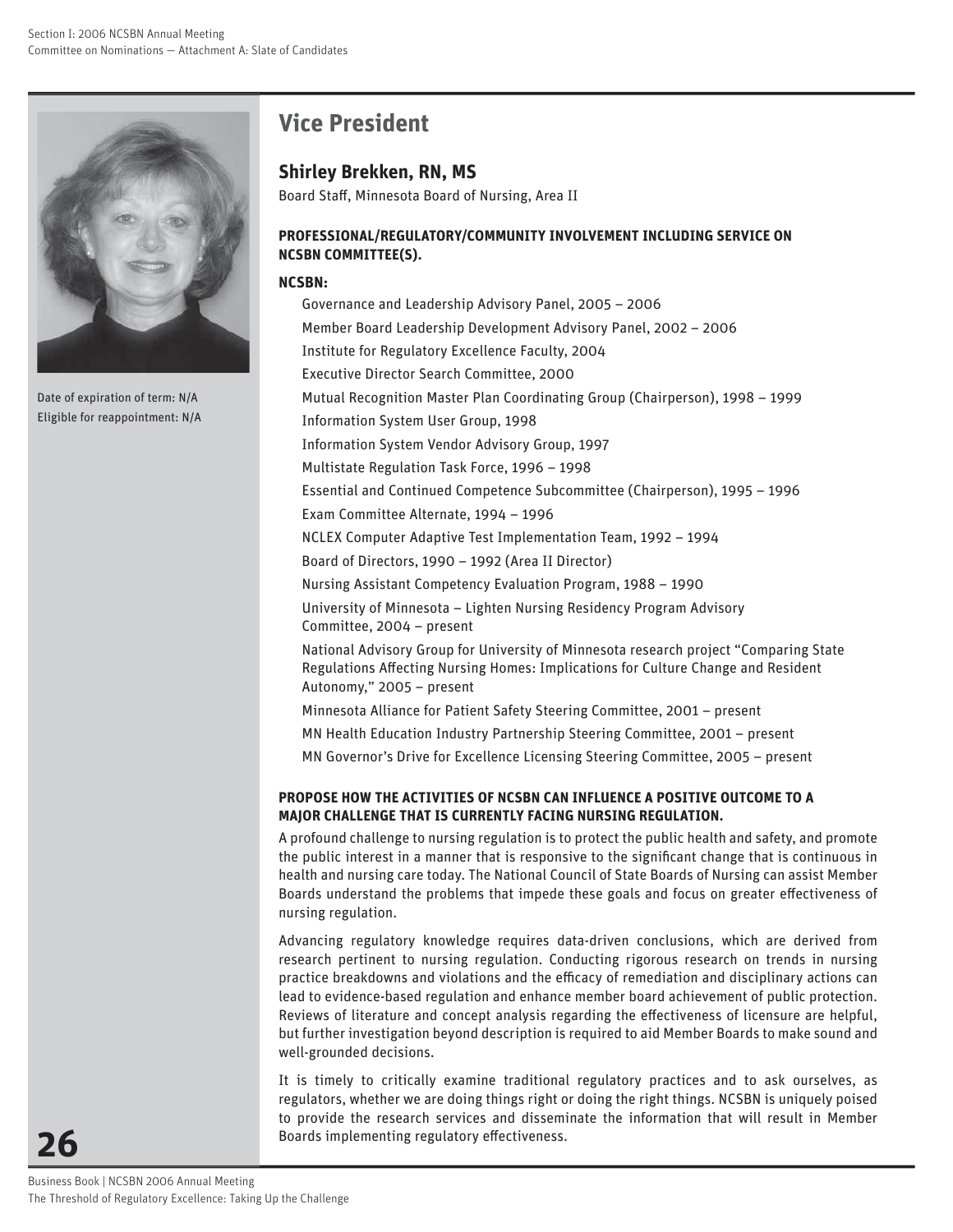## **DESCRIBE HOW YOU WILL ADVANCE THE MISSION, VISION AND STRATEGIC INITIATIVES OF NCSBN.**

The National Council of State Boards of Nursing mission is to advance regulatory excellence. I have been privileged to have been involved in NCSBN activities directed at improvement of nursing regulation. These activities have been in the areas of development of innovative models for testing, licensure and the use of technology.

All of these initiatives required vision and collaboration, both values NCSBN has identified as imperative to the purpose of the organization, i.e., to be an organization through which boards of nursing act and counsel together on matters of common interest and concern in the work of public protection. Whether or not I am elected to the Board of Directors, I will promote emphasis on evidence about problems, solutions and outcomes. I will support dialogue and debate by the membership. And I will support advancing regulatory knowledge by going beyond description and advocate for sound research of regulatory models and interventions.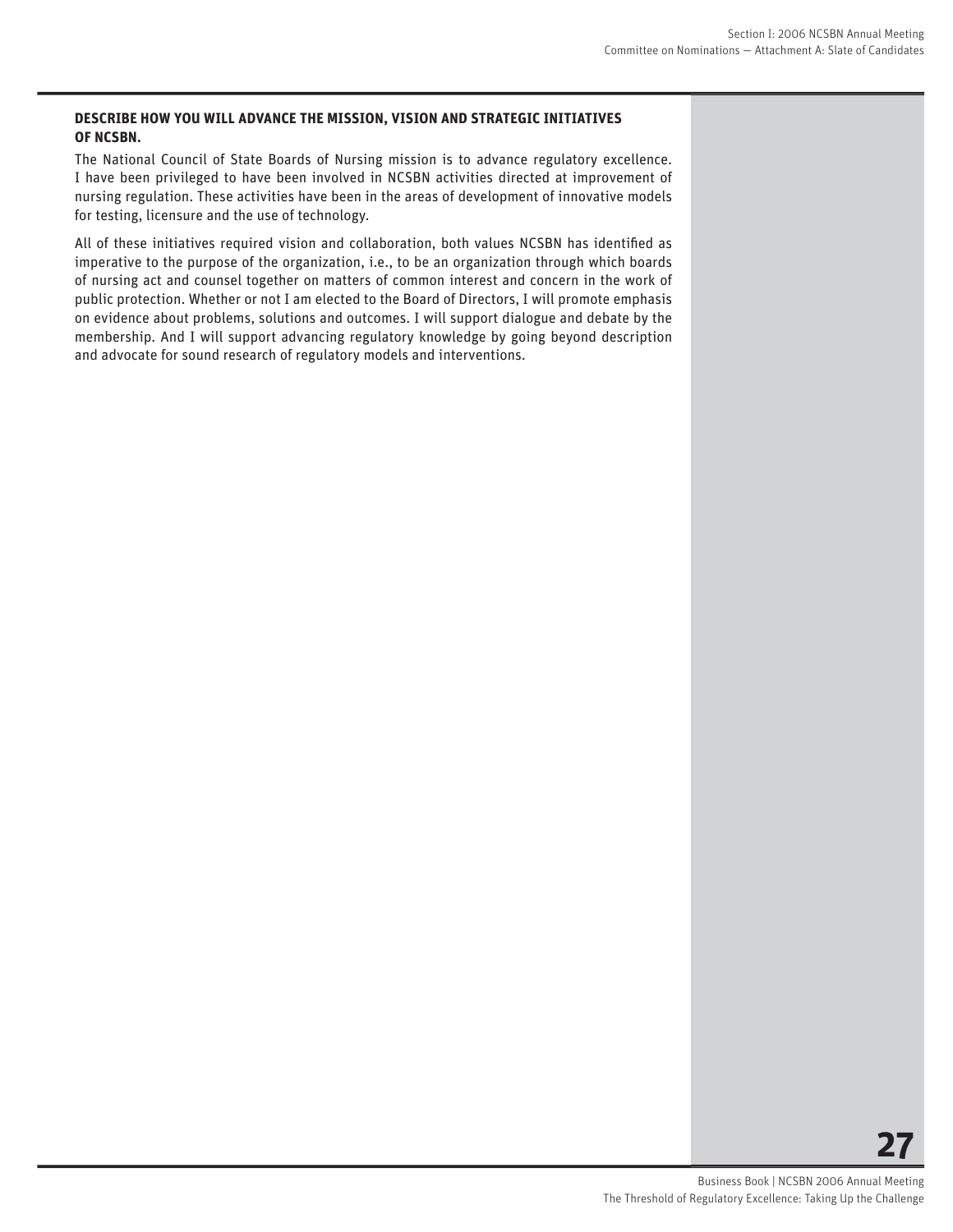

Date of expiration of term: 04/30/07 Eligible for reappointment: Yes

# **Vice President**

## **Randall Steven Hudspeth, MS, RN, APRN-NP/CNS**

Board Member, Idaho Board of Nursing, Area I

## PROFESSIONAL/REGULATORY/COMMUNITY INVOLVEMENT INCLUDING SERVICE ON **NCSBN COMMITTEE(S).**

## **State Level:**

Board Member, Idaho Board of Nursing, holding advanced practice nurse designated position Board President/Chairman, current Idaho Nurse's Association Board of Directors (treasurer), 1999 - 2003 Nurse Practitioner of Idaho Board of Directors,  $1999 - 2003$ 

## **National Level:**

Voting Delegate, NCSBN Delegate Assembly, 2004, 2005, 2006 Midyear participant, 2004, 2005, 2006 Committee member: APRN Advisory Panel, 2004 - present National APRN Round Table, 2005 & 2006 National CNS Leadership conference, July 2005 Institute of Regulatory Excellence Fellowship, 2004 - present

## **Professional Involvement:**

American Nurses Association, 1976 - present American Association of Critical Care Nurses, 1981 - present CCRN certified 23 continuous years, 1980 – 2003 American Academy of Nurse Practitioners, 2000 - present National Legislative Task Force, 2003 State Award of Excellence in Practice, 2004 National Association of Clinical Nurse Specialists, 2002 - present American Society for Pain Management Nurses, 2004 - present American Nurses Credentialing Center certifications: Adult Nurse Practitioner Medical/Surgical Clinical Nurse Specialist Pain Management Idaho Nurse's Association, Board of Directors, Treasurer, 1999 - 2004 Idaho Nurse's Foundation, Board of Directors, 1999 - 2004 Idaho Alliance of Leaders in Nursing/AONE, 2001- current Editorial Board, Nursing Administration Quarterly, 2006 Editorial Board, ModRN Nurse Magazine, 2005 - present American Heart Association, Advisory Board Idaho Chapter Idaho Department of Health & Welfare Rural Health Board of Directors, 2000 - present Clinical preceptor Gonzaga University MSN-CNS program - present Idaho State University, MSN-NP program - present

**28**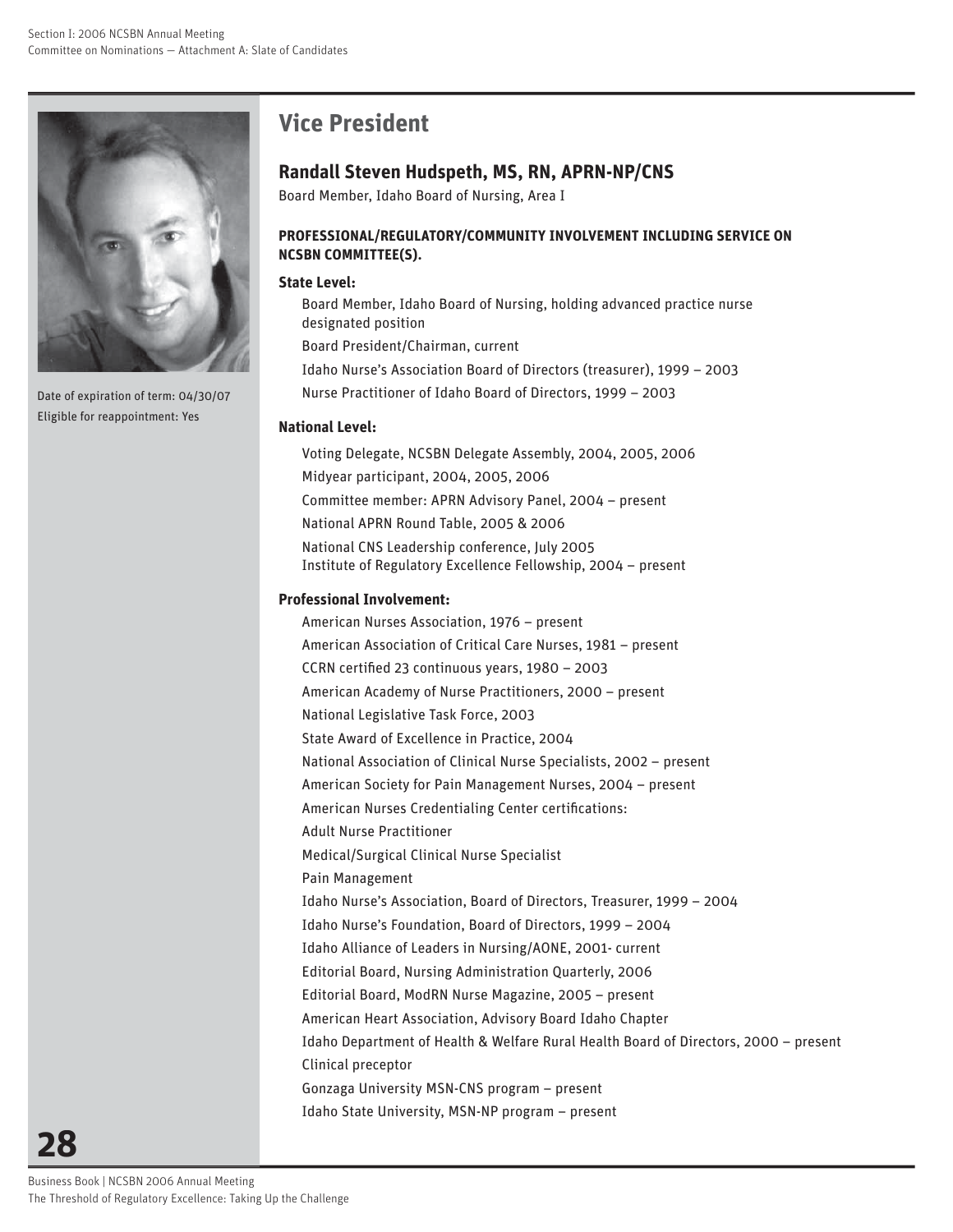#### **Honors:**

2004 Distinguished Nurse of the Year for Idaho for March of Dimes 2004 Nurse Practitioner of the Year for Idaho

2003 President's Award for Distinguished Contributions to Nurse Practitioners of Idaho

#### **Employment:**

Thirty years as RN and 20 years as APRN (both CNS and NP) in hospital settings, including 12 years of international assignment. Senior nursing administration level positions for past 15 years.

#### **Current position**

Deputy Chief of Nursing for Cardiovascular and Specialty Practice

## PROPOSE HOW THE ACTIVITIES OF NCSBN CAN INFLUENCE A POSITIVE OUTCOME TO A MAJOR CHALLENGE THAT IS CURRENTLY FACING NURSING REGULATION.

NCSBN is in a key position to be the consensus building organization. Not every nurse has relationships with every professional nursing organization, but every nurse is licensed and has a link to a board of nursing. The major challenges facing nursing are not local or regional, but require attention and dialogue on national and international levels. Some of the most problematic areas are the nursing shortage and globalization; the increasing educational demands for new and streamlined curricula; technology use; testing and continued competence measurements; expanding roles for all nurses with increasing independence and the implications for increased monitoring and regulation to protect the public; and the economic impact of salary variation between faculty and practice to attract and retain, third party reimbursement reductions and limited health care funding, which all result in diminished access to care.

Within NCSBN, regulatory developmental activities, such as experiences with the Institute or Regulatory Excellence, formation of position papers, model language, standards and scopes of practice statements, and the strong research history have broad impact and can be used as a basis for discussion and development of public policy.

## DESCRIBE HOW YOU WILL ADVANCE THE MISSION, VISION AND STRATEGIC INITIATIVES OF NCSBN.

If elected to the position of vice president, I will bring to the Board of Directors my experience as a board member, a state president, a practicing RN and a practicing Advanced Practice RN along with experience as a NCSBN committee member and Institute of Regulatory Excellence fellowship participant. Board members have a limited amount of time to engage fully with NCSBN, and I have attempted to maximize my learning by early involvement on multiple levels.

Organizational advancement requires leaders with broad experiences who are visionary, open to engaging in dialogue, consensus building and willing to thoroughly evaluate the degree of risk related to the expected outcome. My NCSBN experience on the APRN Advisory Panel has been a challenging committee assignment where I feel I demonstrated these skills. I am confident I can apply them to the broader scope of issues being addressed at the Board of Directors level. It is important to be a participating member of the team, sharing a common vision and goal, using individual strengths for a common support and being willing to negotiate to maintain forward movement. I have these skills and have demonstrated them in many different roles over the years.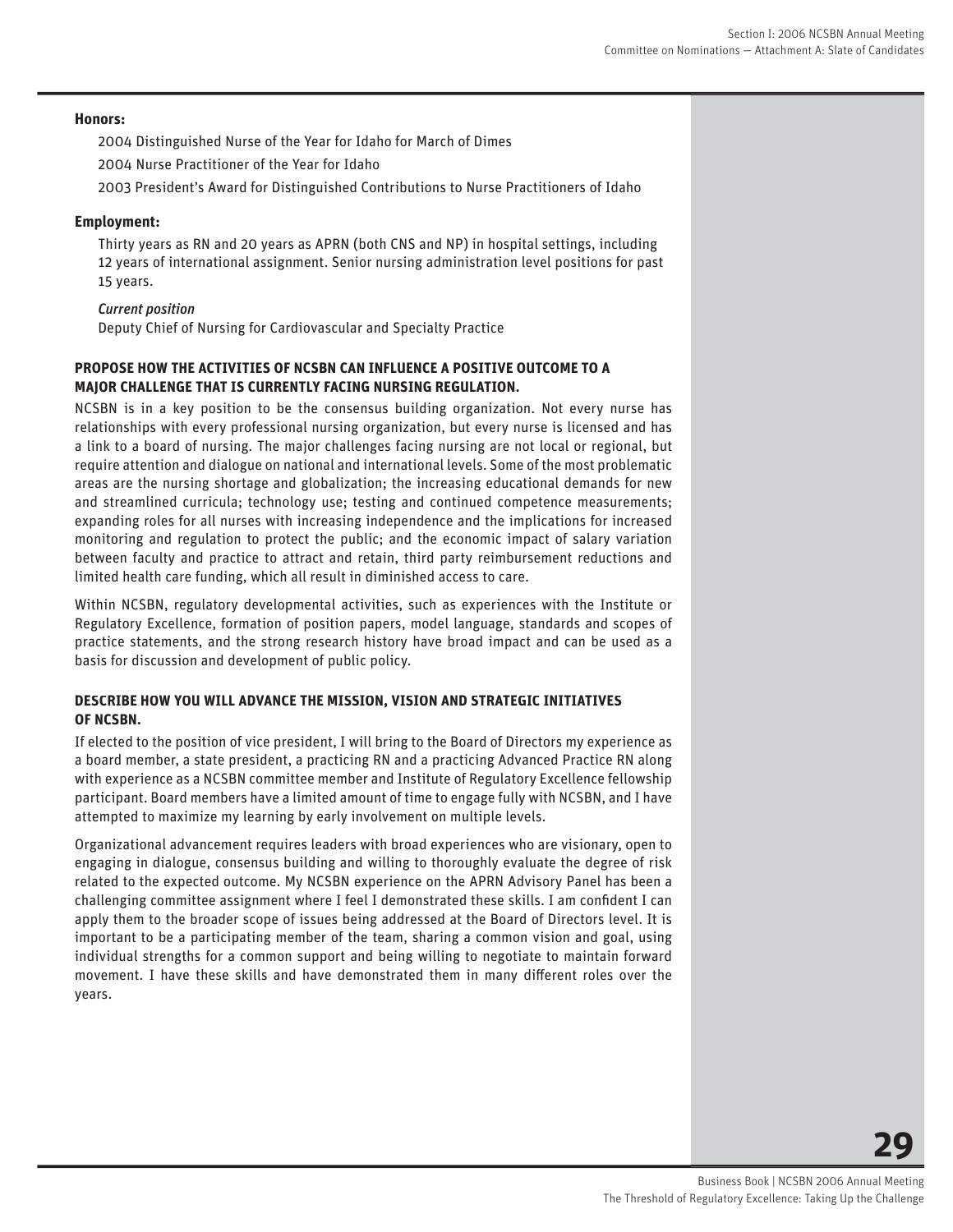

Date of expiration of term: 06/30/07 Eligible for reappointment: Yes

# **Vice President**

## **Judith Personett, EdD, RN**

Board Member, Washington Board of Nursing, Area I

## PROFESSIONAL/REGULATORY/COMMUNITY INVOLVEMENT INCLUDING SERVICE ON **NCSBN COMMITTEE(S).**

I have served on the Resolutions Committee for NCSBN. As a member of the Washington State Nursing Care Quality Assurance Commission, I have served on the Nurse Practice Committee, the Continuing Competence Committee and the Executive Committee. In my community I serve as the treasurer for a National Organization of Women, and I serve as the president to the Board of Directors for the Holy Names Music Center in Spokane, Washington. I have also in the past served on non-profit boards: Horizon House and the Senior Center.

## **PROPOSE HOW THE ACTIVITIES OF NCSBN CAN INFLUENCE A POSITIVE OUTCOME TO A** MAJOR CHALLENGE THAT IS CURRENTLY FACING NURSING REGULATION.

The strength of NCSBN is centered in the national input that is received from the membership and incorporated into the positions taken by NCSBN. The national input of the members, the expertise of consultants and the practicality of the present health care environment come together to provide the foundation for nursing regulation that will advance the profession of nursing.

## **DESCRIBE HOW YOU WILL ADVANCE THE MISSION, VISION AND STRATEGIC INITIATIVES OF NCSBN.**

I believe that NCSBN will move into the arena of international nursing regulation. The leadership role provided by NCSBN will ensure that high standards of nursing education and practice will be advanced. Innovative thinking will bring concepts to the table that will transform into nursing regulation of the future. I am deeply committed to ethical leadership and will use my skills as vice president to support the president of NCSBN as we meet the challenges of the future.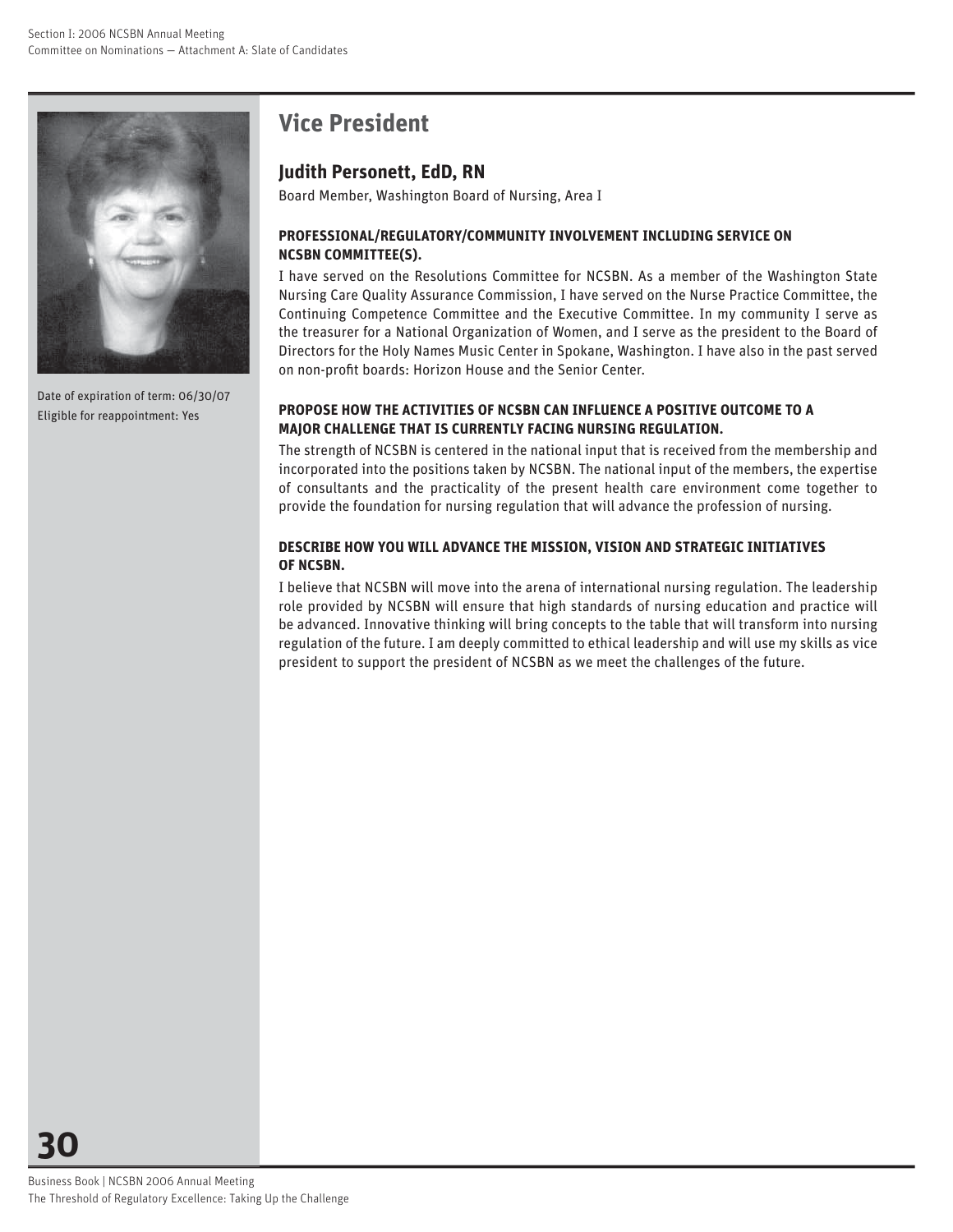# **Vice President**

## **Laura Skidmore Rhodes, MSN, RN**

Executive Director, West Virginia Board of Examiners for Registered Professional Nurses, Area II

## PROFESSIONAL/REGULATORY/COMMUNITY INVOLVEMENT INCLUDING SERVICE ON **NCSBN COMMITTEE(S)**

## $NCSBN:$

Bylaws Task Force, 1999 Bylaws Chairperson, 2000 - present Governance and Leadership Task Force, 2004 - 2005 Governance and Leadership Advisory Council, 2005 - 2006

## **Other:**

American Red Cross, 1980 Sigma Theta Tau, 1983

## **PROPOSE HOW THE ACTIVITIES OF NCSBN CAN INFLUENCE A POSITIVE OUTCOME TO A MAIOR CHALLENGE THAT IS CURRENTLY FACING NURSING REGULATION.**

There are several major challenges currently facing nursing regulation such as issues related to advanced practitioners, continued competence, unlicensed assistive personnel and licensing exams in a language other than English, to name a few. Yet, here is the point, NCSBN can influence a positive outcome on any issue related to nursing regulation by tapping the rich resources and collective wisdom of its membership and staff, and effectively communicating the message.

## **DESCRIBE HOW YOU WILL ADVANCE THE MISSION, VISION AND STRATEGIC INITIATIVES OF NCSBN.**

As the vice president of NCSBN I will: encourage all members to be active participants in the organization; listen to Member Boards to keep abreast of their ideas, concerns and desires; learn the role of being a member of the NCSBN Board of Directors, a not-for-profit organization, as quickly as possible; bring issues to the table for discussion; and do what I can to strengthen communication between and among the organization's Board of Directors and the membership. All of these will be in an effort to advance the organization's mission, vision and strategic initiatives.



Date of expiration of term: N/A Eligible for reappointment: N/A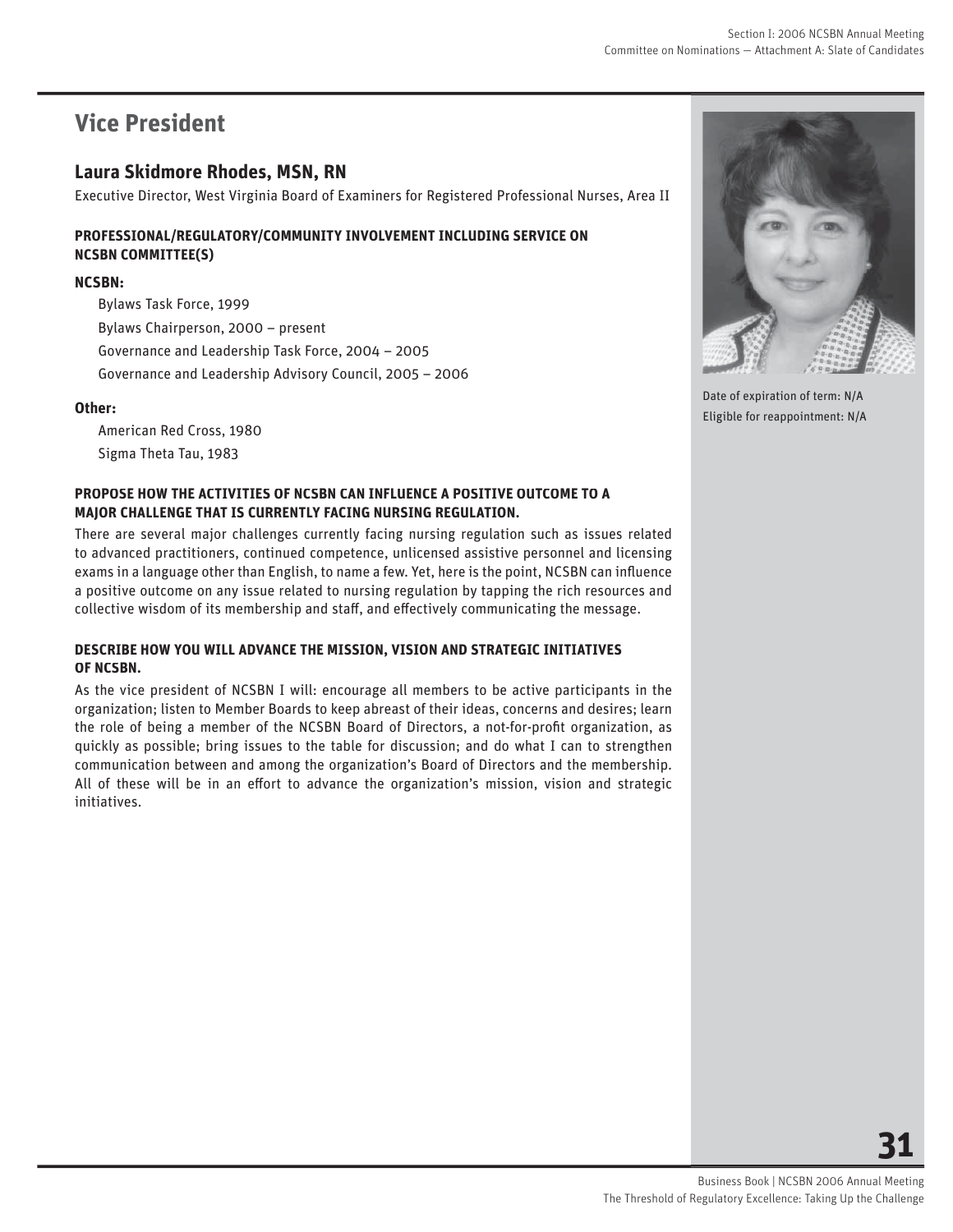

Date of expiration of term: N/A Eligible for reappointment:  $N/A$ 

# **Treasurer**

# **Constance Kalanek, PhD, RN**

Board Staff, North Dakota Board of Nursing, Area II

## PROFESSIONAL/REGULATORY/COMMUNITY INVOLVEMENT INCLUDING SERVICE ON **NCSBN COMMITTEE(S).**

## $NCSBN:$

Board of Directors, Director-at-Large,  $2004 - 2006$ Board Liaison, Commitment to Ongoing Regulatory Excellence Research Project,  $2004 - 2006$ Fellow, NCSBN Institute of Regulatory Excellence, third year Executive Officers Network - Member Executive Officer Network Group Leadership Development Seminar, April 28-29, 2003, and April 22-23, 2004 (planning committee) Commitment to Ongoing Regulatory Excellence Research Project, 2002 - 2004 Resolutions Committee,  $2003 - 2005$ Nurse Licensure Compact Administrators, member, July 1, 2002 Practice, Education, and Regulation Task Force, chair, work completed Aug. 12, 2002

## **State Committees:**

Established in 2004 - North Dakota Nurse Leadership Council is a coalition of the North Dakota Board of Nursing, North Dakota Nurses Association and six other organizations. The goal of the organization is to create a futuristic, unified, goal directed, state level agenda for nursing. The council members have come together in a spirit of cooperation and plan to create a consensus model of decision making among state nursing organizations.

## **Professional Membership and Offices Held:**

American Nurses' Association, 1981 - 2002

Certification, Maternal-Child Nurse, 1987 – 1998

American Nurses Credentialing Center-Commission on Accreditation,

Category Alternate, 1997

ANCC Item Writer for Prenatal Certification Examination

ANA Institute of Constituent. Members on Nursing Practice, Representative for North Dakota, 1992 - 1994

American Society of Psychoprophylaxis in Obstetrics, 1975 - 1990

Certified Childbirth Educator, 1975 – 1990

Badlands Childbirth Educators, treasurer/member, 1975 - 1990

North Dakota Nurses Association, District #10, 1980 - 1990

Continuing Education Committee

Professional Affairs Committee

Government Relations Committee, chairperson

Nominating Committee

NDNA Delegate, 1987; 1989

NDNA Alternate Delegate, 1984; 1986

North Dakota Nurses' Association District # 6, 1990 - 2002

Continuing Education Committee, Nursing Education Rep., 1996 - 1998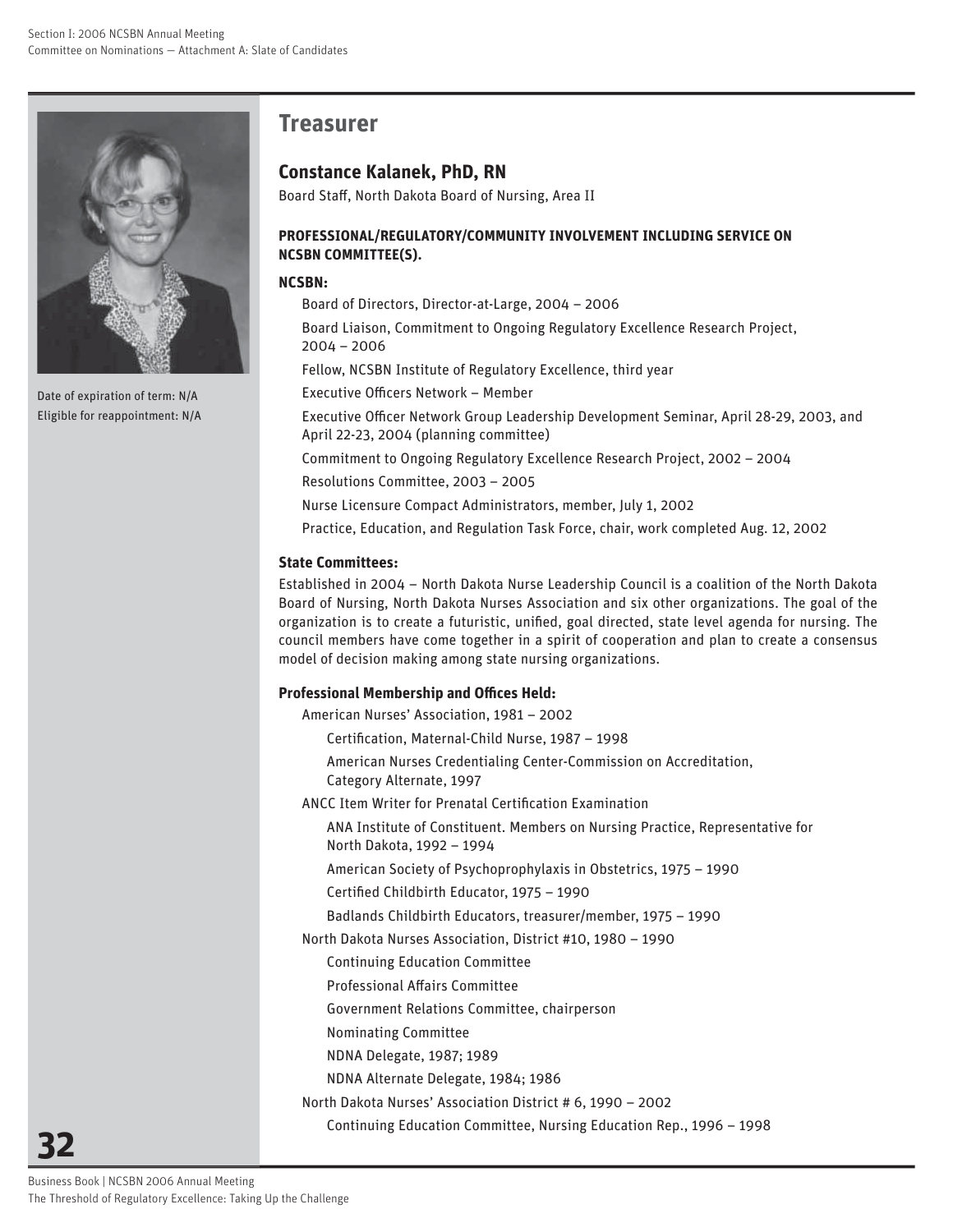NDNA Research/Education Council, 1996 - 1998 NDNA Women, Infants, and Children Interest Group, 1996 - 1998 Refresher Course Task Force, 1988 - 1998 IV Therapy Committee,  $1987 - 1998$ NDNA District #6 Delegate, 1991; 1992; 1994; 1996 Statewide Task Force on Impact of Entry into Practice, chairperson, 1991 - 1994 Congress on Education and Practice, chairperson, 1987 - 1993 Government Relations Committee,  $1984 - 1992$ Membership Committee,  $1984 - 1990$ Delta Kappa Gamma International Society, 1986 - 1990 Northern Rocky Mountain Educational Research Association, 1996 - present Sigma Theta Tau International Honor Society of Nursing, 1988 - present Kappa Upsilon Chapter STT Workshop Planning Committee, 1996 - 1997 North Dakota Board of Nursing, Ad hoc Committee on Revision for Rules for IV Therapy for LPNs, 1997 NCSBN, Appointed alternate for the Case Development Committee, 1996 - 1997

## **PROPOSE HOW THE ACTIVITIES OF NCSBN CAN INFLUENCE A POSITIVE OUTCOME TO A MAJOR CHALLENGE THAT IS CURRENTLY FACING NURSING REGULATION.**

The nursing profession and more specifically nursing regulation are facing many challenges nationally and internationally. We have three examples of scenarios that call for nursing leadership. The first is the nursing shortage of critical proportions; the second is nursing education and the graving of the faculty; and third is an economic imperative, which is calling for cuts in reimbursement as well as education funding. The leadership of NCSBN will be expected to initiate at all levels significant policy development to fill the need for practicing RNs and LPN/VNs for our health care delivery system. The leaders in nursing must have courage to formulate policy to include model rules for innovative nursing education curricula, develop licensure requirements and scopes of practice for emerging practitioners, position papers on management of delegation as the significant role of ancillary personnel and competency issues relevant to the globally educated nurse.

The National Council of State Boards of Nursing has become a leader in conducting research on practice. As we all know, research can influence the face of practice and education. These past two years on the Board has provided me with the opportunity to understand at a greater level the involvement of NCSBN in numerous research projects and how these data has been used for policy development and action of NCSBN.

## **DESCRIBE HOW YOU WILL ADVANCE THE MISSION, VISION AND STRATEGIC INITIATIVES OF NCSBN.**

To advance the mission of NCSBN requires a collaborative effort of visionary leaders. NCSBN in conjunction with Member Boards must focus on problem solving, team building and a proactive approach to leadership. This year as director-at-large, I have participated in a number of efforts to increase the collaboration between nursing leaders while representing NCSBN.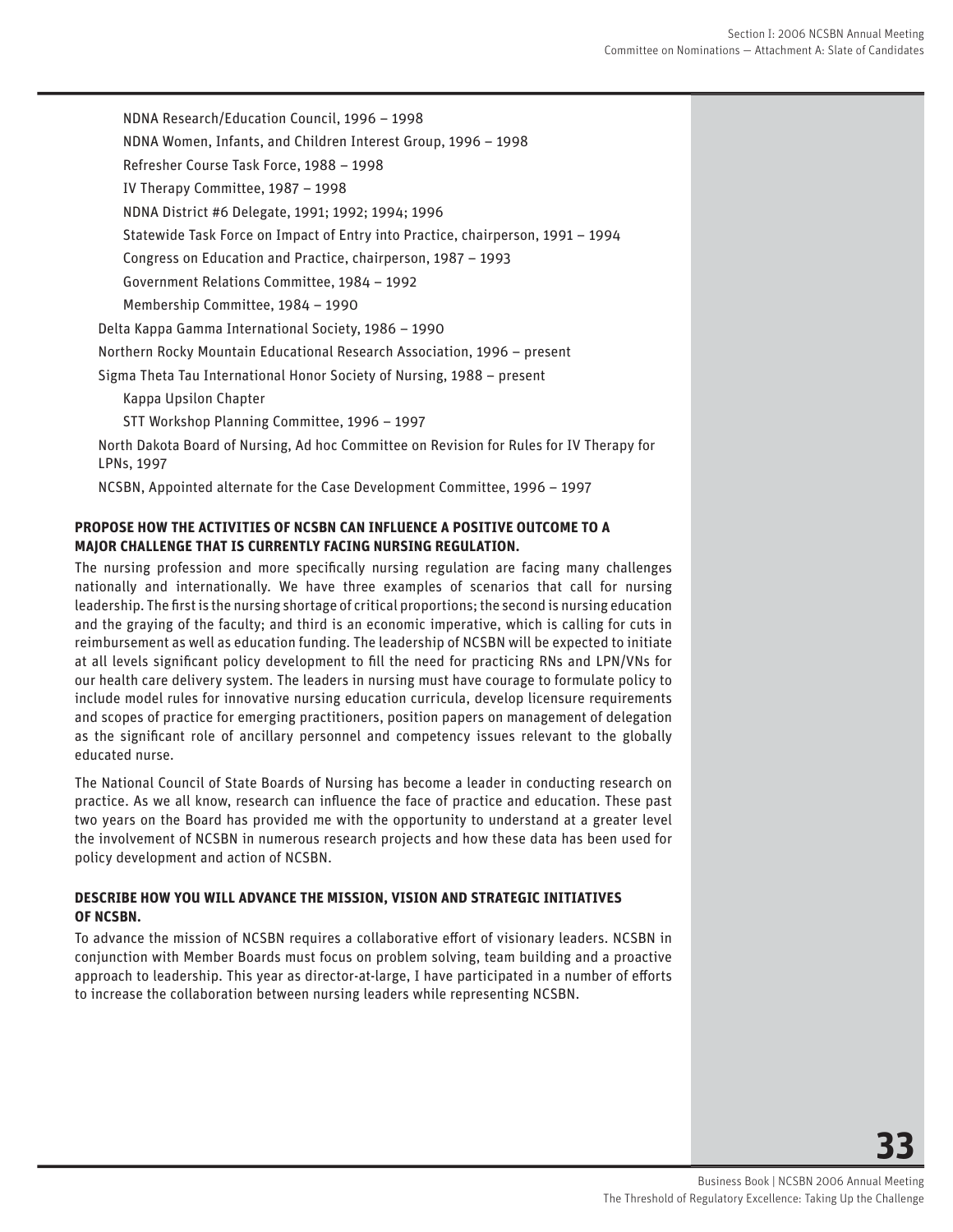

Date of expiration of term: N/A Eligible for reappointment: N/A

# **Treasurer**

# **Ruth Ann Terry, MPH, RN**

Board Staff, California Board of Registered Nursing, Area I

## PROFESSIONAL/REGULATORY/COMMUNITY INVOLVEMENT INCLUDING SERVICE ON **NCSBN COMMITTEE(S).**

As most executive officers, I have been an active member in NCSBN since 1985. I have had the opportunity over the years to serve on several committees including the Bylaws Committee, Resolution Committee, the Nursing Education Survey Committee and most recently the Finance Committee. I have served on the finance committee for three years. Over the years my committee participation has provided me with an in-depth view of the inter-workings of NCSBN as it has grown, and I feel my participation will be an asset to assist NCSBN to continue to move in a positive and global direction.

I also sit on the boards of two nonprofit 501C3 organizations in my community, which also continuously reminds me of the importance of the role of Boards of Directors, their responsibility to protect and promote the organization as well as caring out the fiduciary responsibilities. I feel my participation in NCSBN as well as in my local community has provided the background and understanding needed to be a productive member on the NCSBN Board of Directors as treasurer.

## **PROPOSE HOW THE ACTIVITIES OF NCSBN CAN INFLUENCE A POSITIVE OUTCOME TO A MAIOR CHALLENGE THAT IS CURRENTLY FACING NURSING REGULATION.**

NCSBN is a leader in computer adaptive testing, I believe the recent expansion of testing sites to international countries will provide the opportunity for NCSBN to expand security features that ensures the protection of the NCLEX-RN/PN. I also believe that with the expansion in testing to international countries will also encourage NCSBN to also focus in-depth on the impact of cultural differences in testing. As NCSBN embraces global regulation and as the United States diversify, this organization is in a unique position to indeed be a leader in regional and global regulation of nursing as it affects all people.

## **DESCRIBE HOW YOU WILL ADVANCE THE MISSION, VISION AND STRATEGIC INITIATIVES OF NCSBN.**

I will advance the mission, vision and strategic initiatives by being true to this organization. I will be prepared to discuss all sides of the business of the organization. In my role as treasurer, if elected, I will be ever mindful of the fiduciary responsibility – it will be my utmost priority. Most importantly, I will always be mindful of who our customers are and represent boards of nursing and our strategic partners with honesty, integrity and a little bit of humor. I sincerely welcome the opportunity to assist with advancing the mission and goals of NCSBN into the future.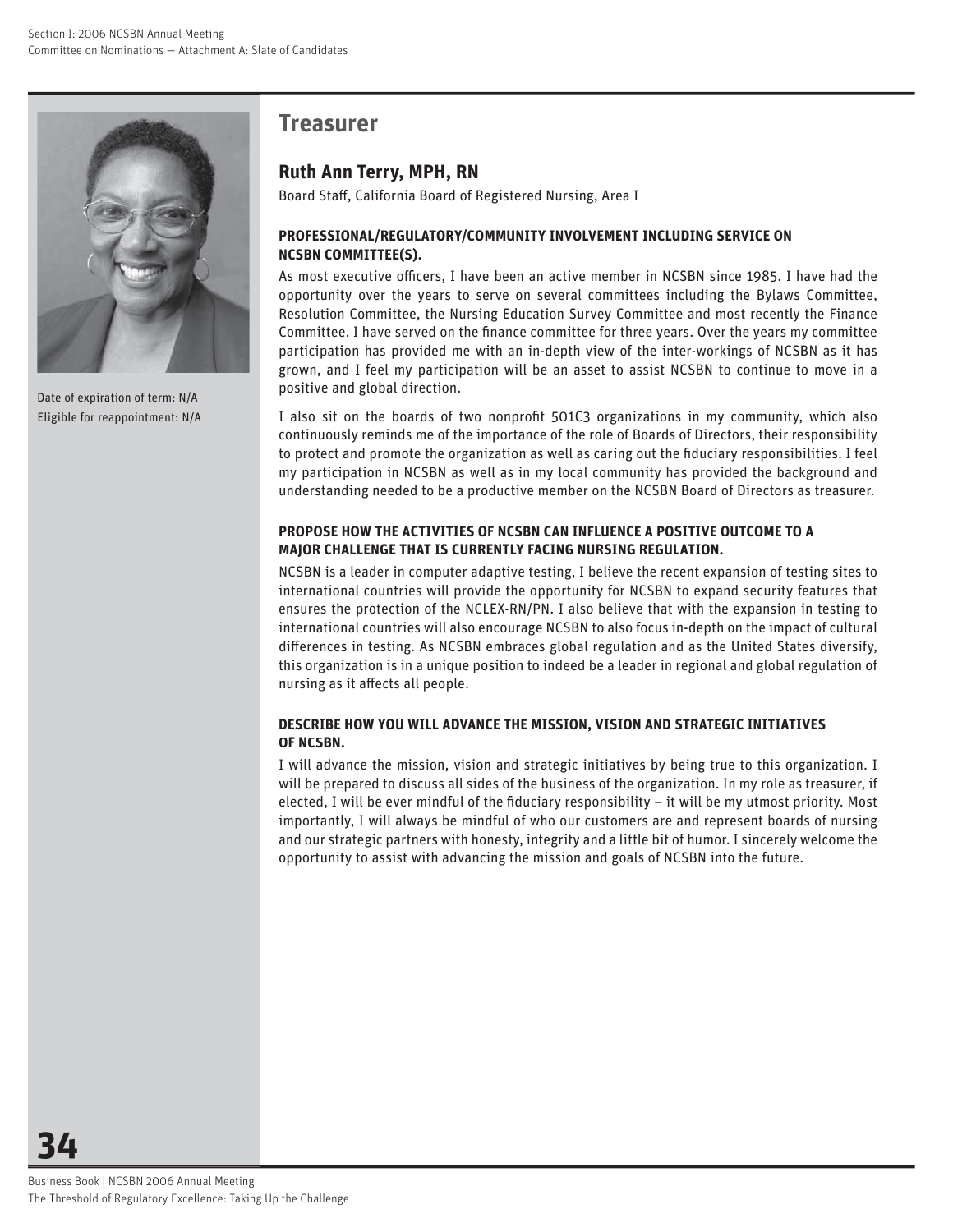# **Area III Director**

## Rose Kearney-Nunnery, PhD, RN, CNE

Board Member, South Carolina Board of Nursing, Area III

## PROFESSIONAL/REGULATORY/COMMUNITY INVOLVEMENT INCLUDING SERVICE ON NCSBN COMMITTEE(S)

Area III Director, 2005 - 2006 (appointed to fill vacancy) Continued Competence Task Force, August - September 2005 (chair) Practice, Regulation & Education Committee, 2001 - 2005 (member)

#### PROPOSE HOW THE ACTIVITIES OF NCSBN CAN INFLUENCE A POSITIVE OUTCOME TO A MAJOR **CHALLENGE THAT IS CURRENTLY FACING NURSING REGULATION.**

Staffing and improving the practice culture, disciplinary issues, and promoting a valid and reliable means to demonstrate continued competence are among the major issues of regulation at present. NCSBN, as composed of its Member Boards, can facilitate identification, research, collaboration, and consistent sharing and use of best practices in these areas.

## DESCRIBE HOW YOU WILL ADVANCE THE MISSION, VISION AND STRATEGIC INITIATIVES OF NCSBN.

With the perspective of a board member and a nurse educator, assist the officers and directors of NCSBN to advance regulatory excellence through thoughtful discussion and decisions that reflect area, national and global concerns for public protection and the enhancement of nursing practice.



Date of expiration of term: 12/31/06 Eligible for reappointment: Yes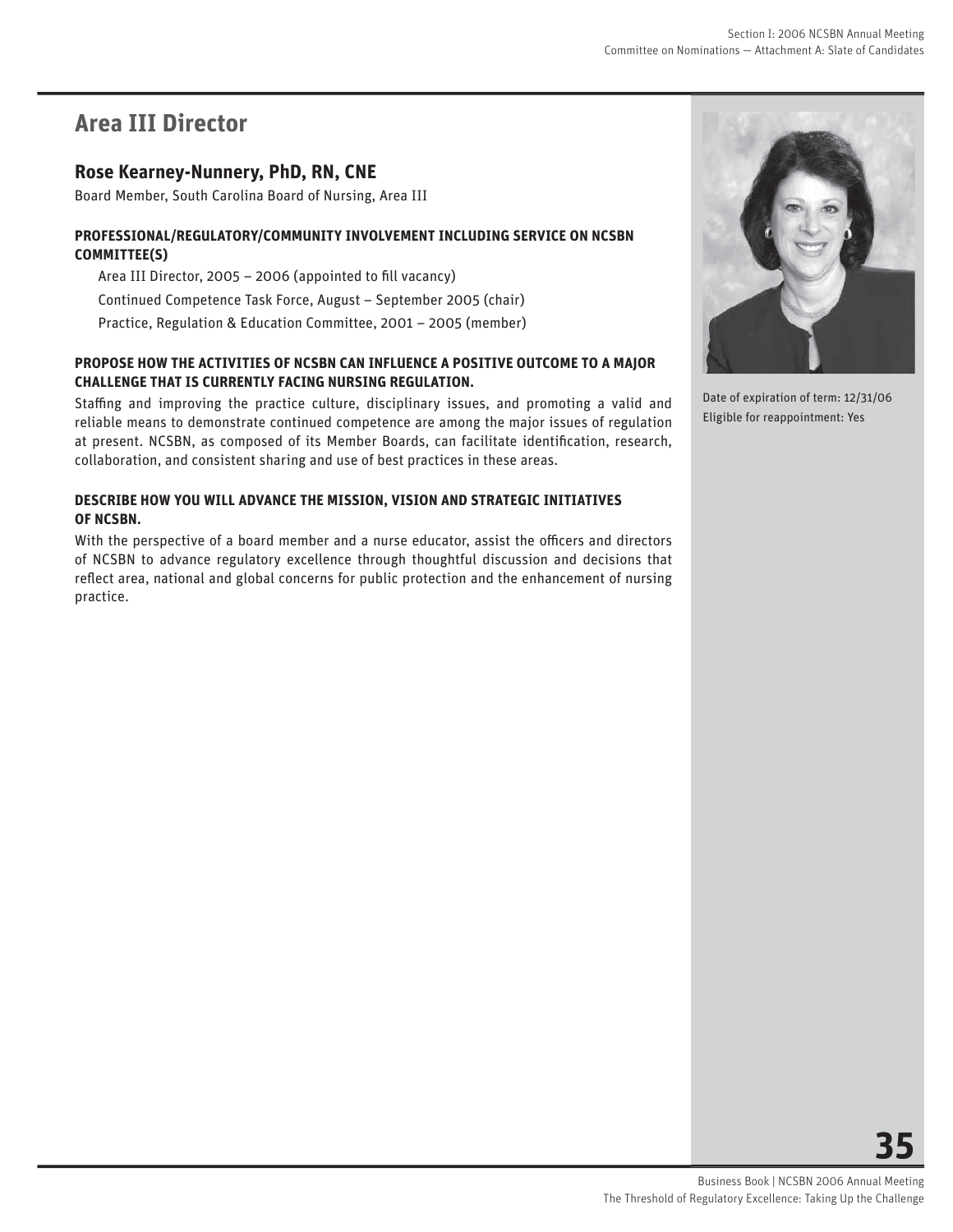

Date of expiration of term: N/A Eligible for reappointment: N/A

# **Gino Chisari, MSN, RN**

Board Staff, Massachusetts Board of Nursing, Area IV

## PROFESSIONAL/REGULATORY/COMMUNITY INVOLVEMENT INCLUDING SERVICE ON **NCSBN COMMITTEE(S).**

National Council of State Boards of Nursing Practice, Regulation and Education Committee, 2002 - Present Chair, PR&E, 2004 - Present Committee on Nominations, 2001 - 2004 Chair, 2001 & 2003 Vice-Chair, 2002 Delegate Assembly Advisory Panel, 2001 Delegate to the 2002 Delegate Assembly Alternate Delegate to the 2003, 2004 & 2005 Delegate Assembly Massachusetts-Rhode Island League for Nursing Board of Directors, 1996 - 200 Vice-Chair, Program Committee, 1996 - 1999 Member, Bylaws Committee, 1998 The Hospice at Mission Hill

Member, Foundation & Fund Raising, 1993 - 1996

## PROPOSE HOW THE ACTIVITIES OF NCSBN CAN INFLUENCE A POSITIVE OUTCOME TO A **MAIOR CHALLENGE THAT IS CURRENTLY FACING NURSING REGULATION.**

NCSBN possesses the unique ability to assess for, generate and distribute evidence that leads, directs and supports public protection policy on the regulation of nursing practice and education. Regulation must be fair, applied consistently, not unnecessarily burdensome, and be used as a strategy to achieve the positive outcomes of bettering nursing services to the public. At each level of government, policy makers are being asked to demonstrate that the use of regulation is appropriate and necessary. The ability of NCSBN to conduct studies on practice, regulation and education from a national, international and local perspective is an activity that provides the Member Boards with well constructed and real time evidence on which to base public protection policy.

## DESCRIBE HOW YOU WILL ADVANCE THE MISSION, VISION AND STRATEGIC INITIATIVES OF NCSBN.

Providing leadership to advance regulatory excellence for public protection means that as a leader I will be prepared to engage in discussion and make decisions that are free of bias, in concert with the intended meaning of the mission, based on need rather than will, and in collaboration with others who will be affected by the decisions of the Board. Holding shared responsibility for the mission of NCSBN means that I will actively listen, participate in the investigation of, carefully weigh options, seek counsel as necessary and make a well informed decision that benefits the organization as a whole.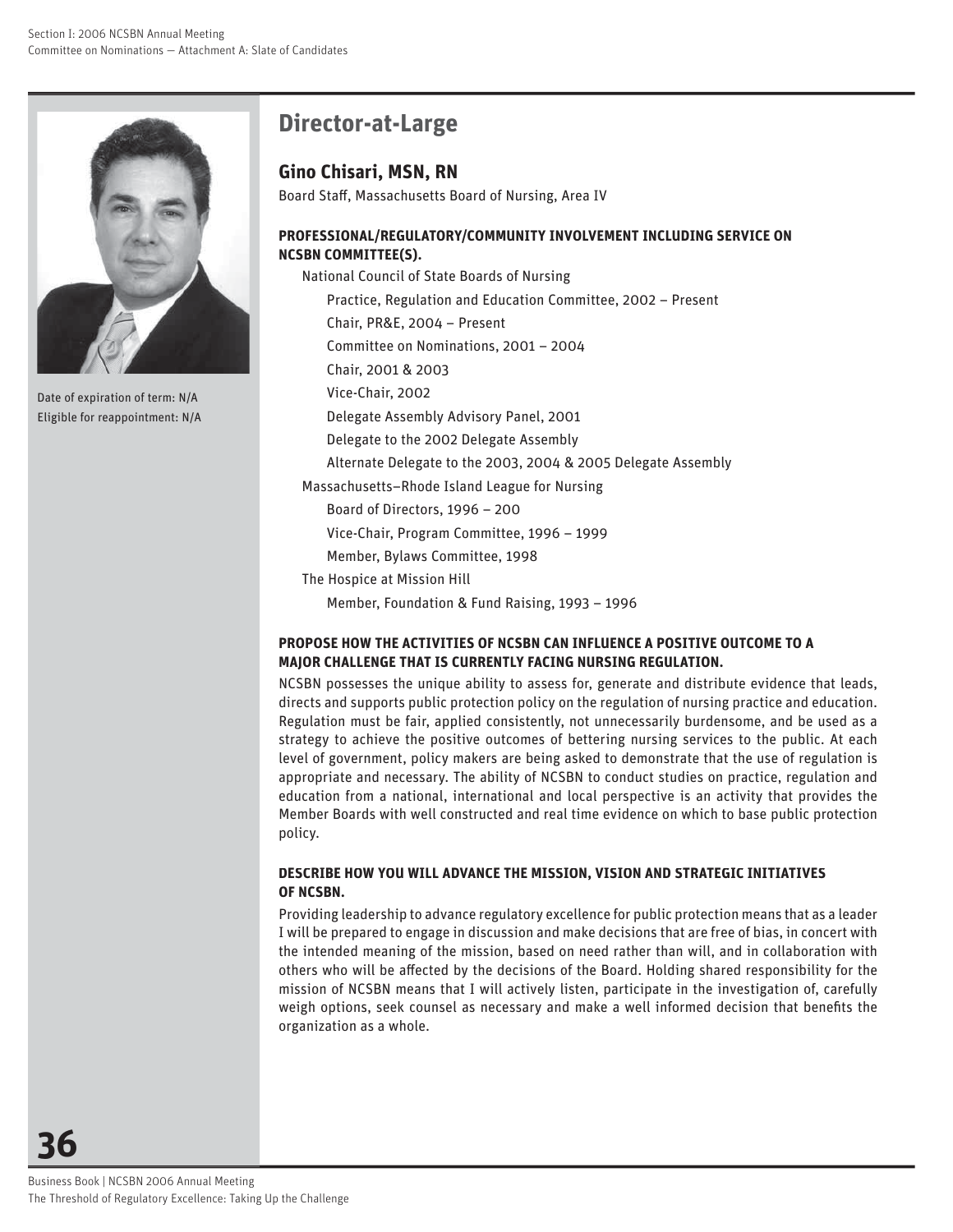## **Rachel Gomez, LVN**

Board Member, Texas Board of Nursing, Area III

## PROFESSIONAL/REGULATORY/COMMUNITY INVOLVEMENT INCLUDING SERVICE ON **NCSBN COMMITTEE(S).**

Board Member of the Texas Board of Vocational Nurses Committee member

NCSBN 25th Anniversary Celebration

Member of the Texas Peer Assistance Program in Texas

Admissions Committee member at the University of Texas, Brownsville Nursing School

## PROPOSE HOW THE ACTIVITIES OF NCSBN CAN INFLUENCE A POSITIVE OUTCOME TO A MAIOR CHALLENGE THAT IS CURRENTLY FACING NURSING REGULATION.

Nursing regulation is a very important part of nursing, without it we would see more nurses come before our boards with problems. What NCSBN needs to do is come up with more ways to improve their knowledge, skills and education. Competencies are a good way but sometimes it is left to the nurses and it is not done. This is a major problem with employers. How to solve this is a major endeavor.

## **DESCRIBE HOW YOU WILL ADVANCE THE MISSION. VISION AND STRATEGIC INITIATIVES OF NCSBN.**

I would like to see NCSBN continue to provide regulatory guidance and support to all the boards in nursing so boards can protect the citizens of our state to give the best nursing care that the nursing profession can provide. I feel that it does so much now but I feel there is always room for advancement, and I would want to be part of this group that will help NCSBN go forward.

I just attended my first Midyear Meeting and was amazed at all that is being done by NCSBN. I would like to continue working on the nursing shortage and find out why more citizens from the United States do not chose the nursing profession. While I appreciate getting foreign nurses, I still would want our own to go into the great field of nursing. Our long-term goal should be to focus on this problem. If we do not we will have a worse problem in the future. I have been invited by our local TV station to provide my insight on this subject. Their perception is that our board is too strict with our practice policy to which I replied that was not something we would consider lowering. So what is the solution?



Date of expiration of term:  $01/01/09$ Eligible for reappointment: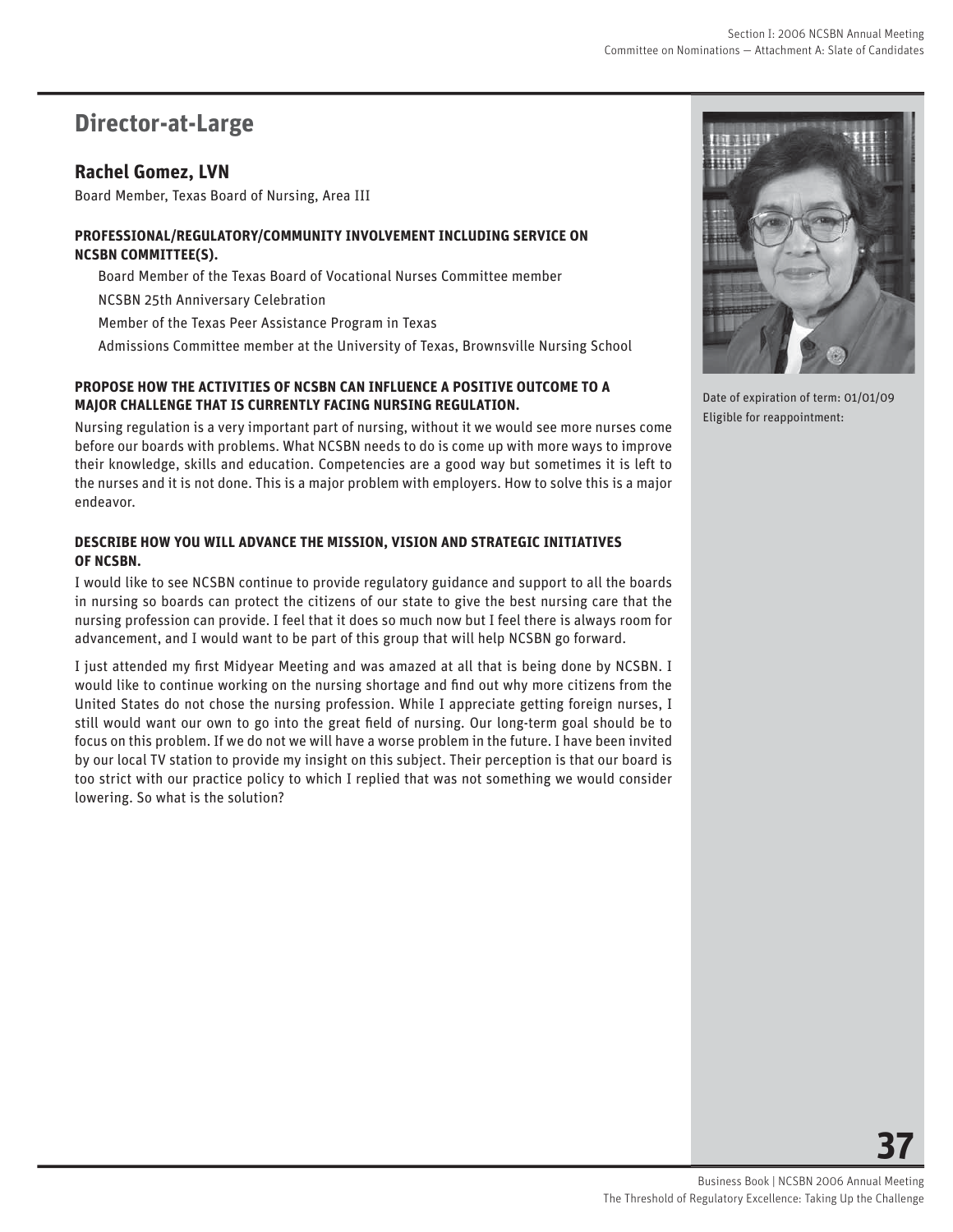

Date of expiration of term: N/A Eligible for reappointment: N/A

## **Cheryl Lynn Koski, MN, RN**

Board Staff, Wyoming Board of Nursing, Area I

## PROFESSIONAL/REGULATORY/COMMUNITY INVOLVEMENT INCLUDING SERVICE ON **NCSBN COMMITTEE(S).**

## **Education:**

Montana State University, MN, 1985 University of Connecticut, BSN, 1973

## **Regulatory Positions:**

Executive Director, Wyoming State Board of Nursing, 1999 - present Compliance Consultant, Wyoming State Board of Nursing - FT, 1996 - 1997; PT, 1995 - 1996

## **NCSBN Committees:**

Executive Officer Leadership Development Committee, Member, 2000 Executive Officer Retreat Committee, Member, 2003 Resolutions Committee, Member, 2001; Chair, 2002, 2003 Unlicensed Assistive Personnel Committee, Chair, 2003 - 2005 Institute of Regulatory Excellence, 2004 Examination Committee, Member, 2005 - present Executive Officer Mentor, 2005 - present

## **Professional Organizations:**

Sigma Theta Tau American Nurses Association **Wyoming Nurse's Association** Wyoming Commission for Nursing and Nursing Education

## **United States Navy:**

Current Rank/Billets: CAPT, NC, USN OHSU Bremerton, WA, Officer in Charge, DET N, Cheyenne, WY OHSU Camp Pendleton, CA, Dept. Head, Medical-Surgical Nursing OHSU Camp Pendleton Headquarters Det., Health Promotion Officer Naval Reserve Readiness Command Region Southwest, San Diego, CA, 2002 - 2005 Naval Reserve Fleet Hospital CBTZ 23, Minneapolis, MN, 1995, 2002 Naval Reserve Fleet Hospital CBTZ 9, Bremerton, WA, 1990 - 1995 Naval Reserve Center, Cheyenne, WY, 1975 - 1979 Active Duty, Naval Regional Medical Center, Camp Lejeune, NC, 1973 - 1975

## Military, Community & Civic Organizations/Activities:

Member First United Methodist Church, Cheyenne, Wyoming Military Affairs Committee, Cheyenne, WY, Representing Naval Reserve Center, Cheyenne Naval Reserve Officers Association Association of Military Surgeons of the United States U.S. Navy League **Wyoming Navy League** Navy Nurse Corps Association American Legion Post #6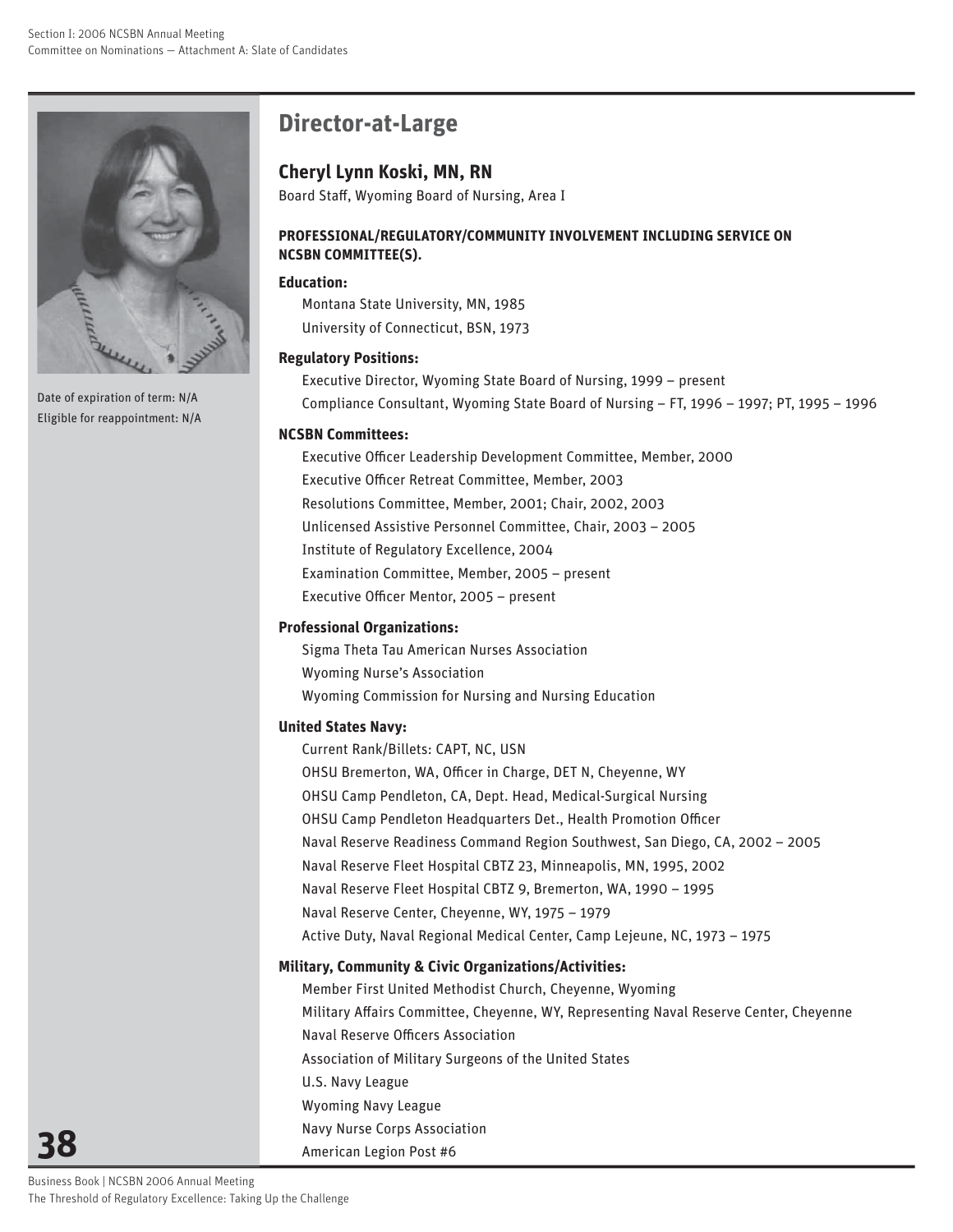## PROPOSE HOW THE ACTIVITIES OF NCSBN CAN INFLUENCE A POSITIVE OUTCOME TO A MAJOR CHALLENGE THAT IS CURRENTLY FACING NURSING REGULATION.

Probably the biggest challenge that continues to confront nursing regulation is the nursing shortage both nationally and internationally. This has impacted not only all areas of nursing, nursing education and nursing practice, but also health care in general. Nursing regulation is confronted with the issue of how to protect the health, safety and welfare of the public in the presence of ever-increasing demands upon the health care system including: (1) the aging population and the increasing chronicity of health care problems; (2) the aging nursing workforce; (3) the movement to expand the roles and scopes of licensed nursing professionals; and (4) the increased utilization of foreign educated nurses and unlicensed persons. The National Council of State Boards of Nursing can assume a leadership role to work collaboratively with nursing and other health care professions and organizations to identify solutions and meet the challenges confronting nursing and nursing regulation.

## DESCRIBE HOW YOU WILL ADVANCE THE MISSION, VISION AND STRATEGIC INITIATIVES OF NCSBN.

I have more than 33 years of nursing and nursing education experience, which includes both civilian and military practice. I will assist to advance the mission, vision and strategic initiatives of the National Council of State Boards of Nursing through working collaboratively with other Member Boards and listening to all view points in order to make informed decisions based on current research, practice and promote excellence in nursing regulation.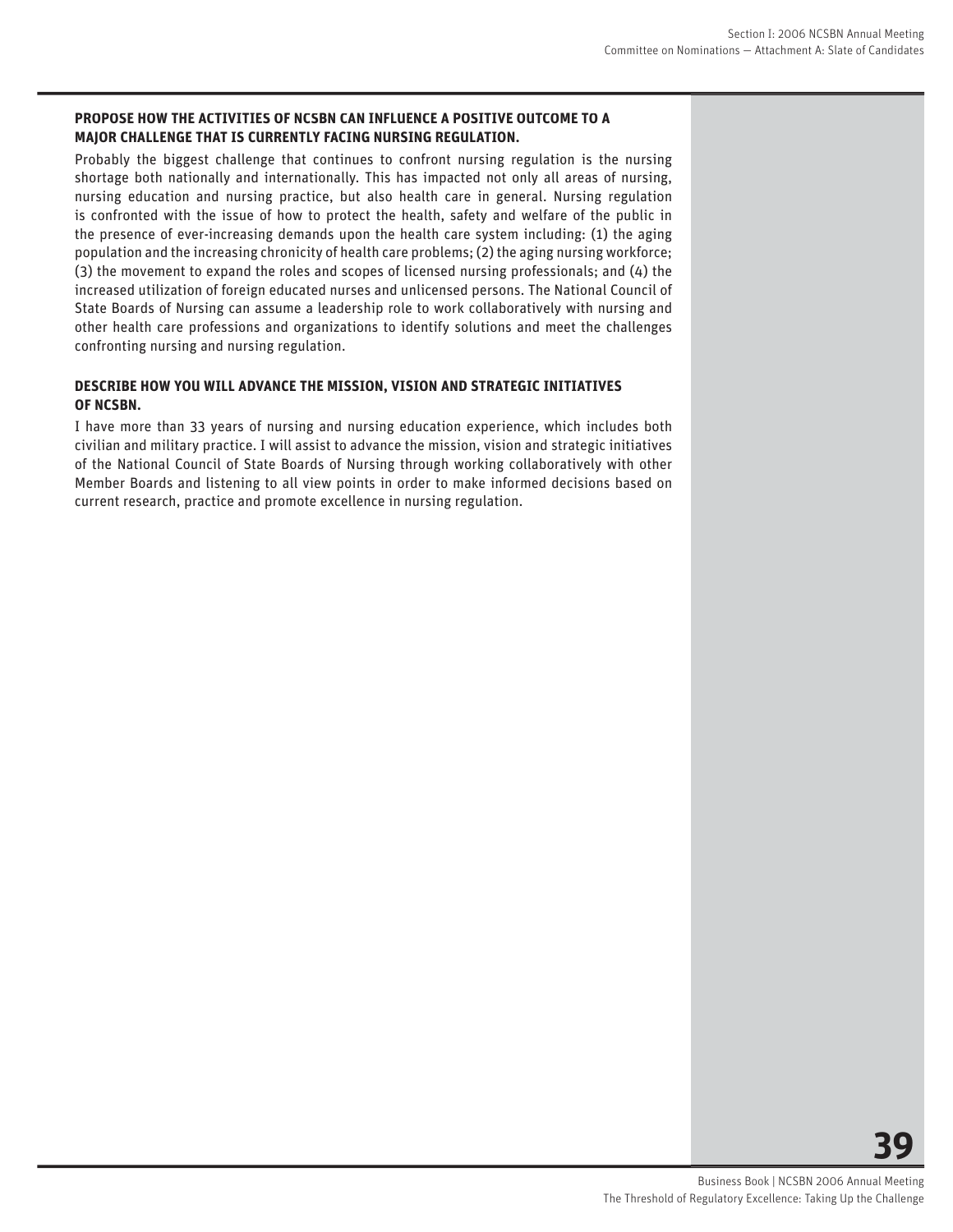

Date of expiration of term: 06/2007 Eligible for reappointment: Yes

## **Kathy Malloch, PhD, MBA, RN, FAAN**

Board Member, Arizona Board of Nursing, Area I

## PROFESSIONAL/REGULATORY/COMMUNITY INVOLVEMENT INCLUDING SERVICE ON **NCSBN COMMITTEE(S).**

Thirty-five years in nursing in roles of staff nurse, manager, vice president, educator, consultant and board of nursing member.

## **Arizona Board of Nursing**

Member since 1999 Current president of the board; third term Past Chair of Scope of Practice Committee Current Chair Education Committee

## **NCSBN:**

Chair, Practice Breakdown Advisory Panel Member, Governance & Leadership Task Force Presenter/Facilitator Institute of Regulatory Excellence 2003, 2004, 2005 Facilitator Presidents Session 2003, 2004 Presenter/Facilitator Executive Officer Leadership Development Seminar 2004

## **PROPOSE HOW THE ACTIVITIES OF NCSBN CAN INFLUENCE A POSITIVE OUTCOME TO A** MAJOR CHALLENGE THAT IS CURRENTLY FACING NURSING REGULATION.

The activities specific to advancing the science of nursing regulation through the Institute of Regulatory Excellence; providing additional opportunities for developing the core competencies of board members and staff through NCSBN sponsored conferences/summits; further learning lessons from states who have implemented the nurse licensure compact with a potential exploration of an international compact; further identification of international test sites for NCLEX; and research on practice breakdown have all contributed to creating new approaches and new knowledge to support regulation that is based on evidence. Specifically, the work of the Practice Breakdown Advisory Panel will provide information to assist regulators, leaders and educators to identify early signs of practice breakdown and intervene earlier thus decreasing violations of the nurse practice act and increasing patient safety. Continued healthy dialogue and focus on each of these areas is mission critical to NCSBN and boards of nursing.

## **DESCRIBE HOW YOU WILL ADVANCE THE MISSION, VISION AND STRATEGIC INITIATIVES OF NCSBN.**

As a director-at-large, I will continue to support the mission, vision and strategic initiatives through responsible board member performance with a focus on evidence-based regulation as the means to achieve and sustain the mission of NCSBN. I believe that my energy, experience and innovative thinking as demonstrated in my many nursing roles, as well as abilities to listen, dialogue and challenge assumptions will contribute significantly to NCSBN's mission of being a leader in regulation.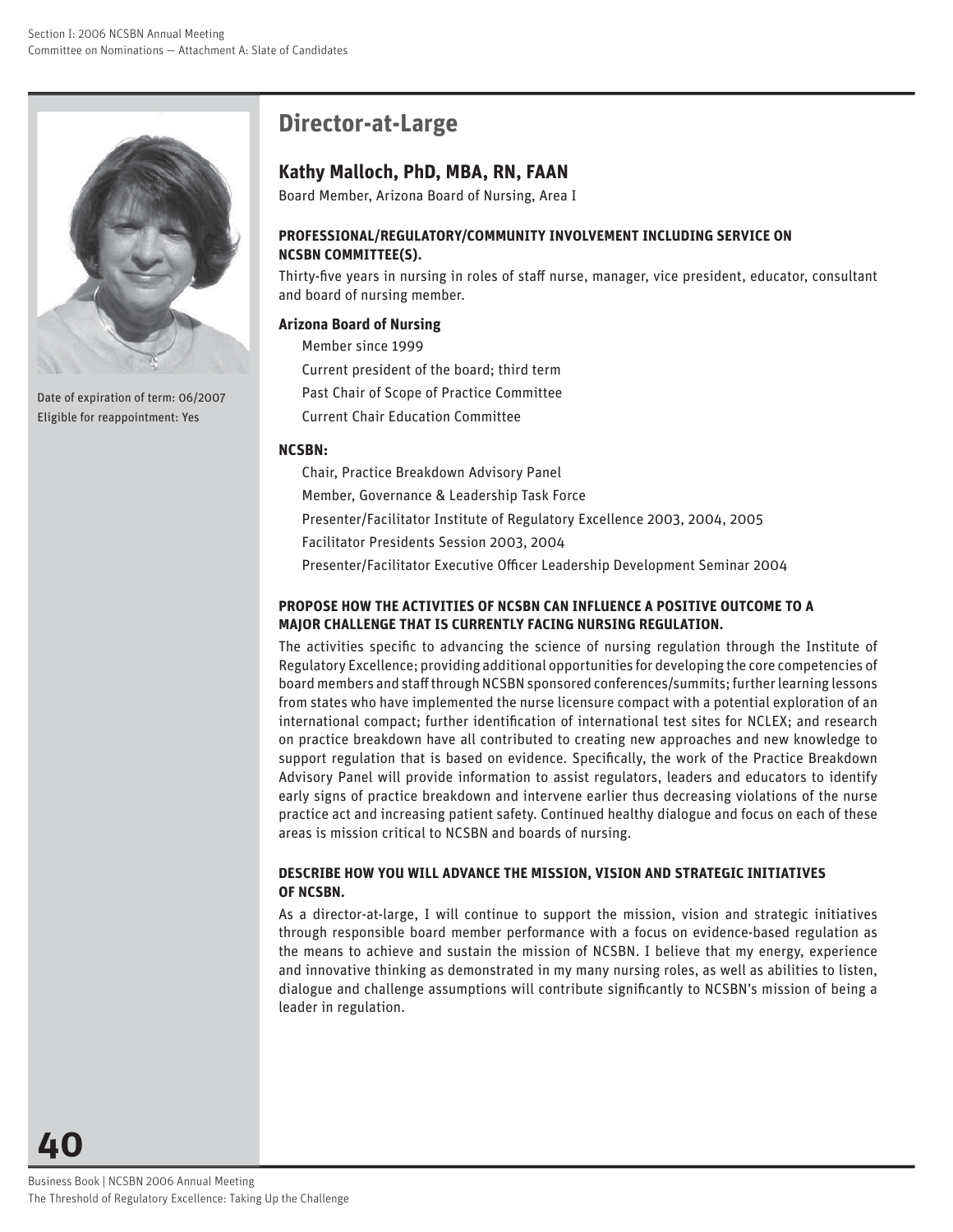## **Elizabeth Stullenbarger, DSN, RN**

Board Member, Alabama Board of Nursing, Area III

## PROFESSIONAL/REGULATORY/COMMUNITY INVOLVEMENT INCLUDING SERVICE ON **NCSBN COMMITTEE(S).**

West Virginia Board of Nursing, Program Visitor, 1972 - 1976 Florida Board of Nursing, Educational Rules Task Force, 2001 - 2002 APRN Credentialing Task Force, 1996 - 1997 AL Board of Nursing, Member and Vice President, 2005 - 2006

## PROPOSE HOW THE ACTIVITIES OF NCSBN CAN INFLUENCE A POSITIVE OUTCOME TO A MAJOR CHALLENGE THAT IS CURRENTLY FACING NURSING REGULATION.

NCSBN can influence positive outcome through avocation of quality educational outcomes and effectiveness assessment and regulation of those outcomes.

## **DESCRIBE HOW YOU WILL ADVANCE THE MISSION, VISION AND STRATEGIC INITIATIVES OF NCSBN.**

I will influence the mission and vision through support and advocacy as a board officer in my state and through activities of NCSBN if selected to serve. I also advocate through my position of work.



Date of expiration of term:  $12/31/07$ Eligible for reappointment: First-term member, will be eligible in 2008

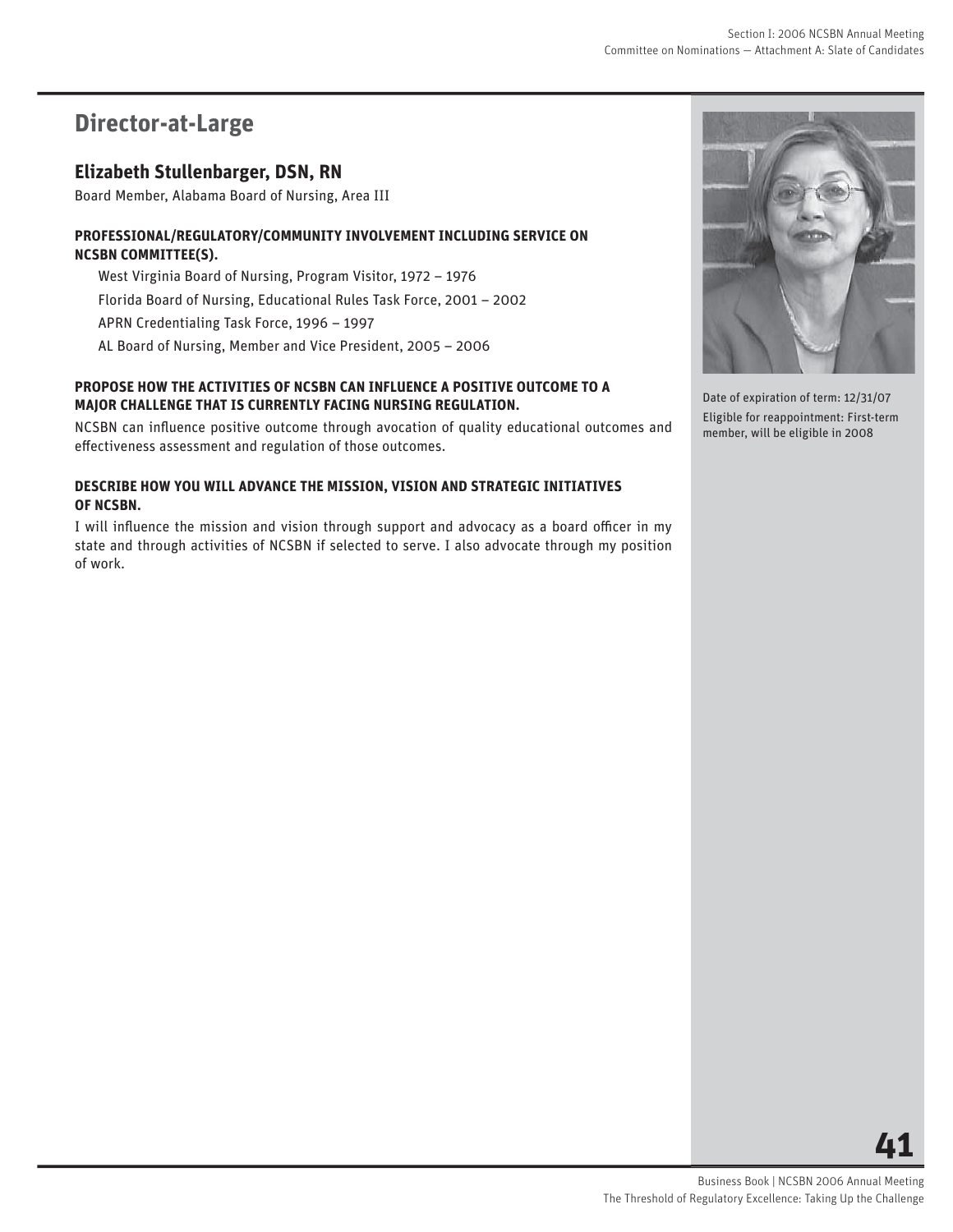

Date of expiration of term: N/A Eligible for reappointment: N/A

# **Committee on Nominations, Area III**

## **Janice I. Hooper, PhD, RN**

Board Staff, Texas Board of Nursing, Area III

## PROFESSIONAL/REGULATORY/COMMUNITY INVOLVEMENT INCLUDING SERVICE ON **NCSBN COMMITTEE(S).**

Past nurse educator in Missouri in nursing programs at all levels (ADN, BSN, MSN, diploma) Past president of Delta Lambda Chapter of Sigma Theta Tau, St. Louis Program Evaluator for NLCNAC 1991 - 2002

#### **PROPOSE HOW THE ACTIVITIES OF NCSBN CAN INFLUENCE A POSITIVE OUTCOME TO A MAIOR CHALLENGE THAT IS CURRENTLY FACING NURSING REGULATION.**

NCSBN provides the only real avenue for joint collaboration and decision-making among boards of nursing. The resources provided from NCSBN and disseminated research findings are valuable information for boards, for nursing education and for nursing practice.

## **DESCRIBE HOW YOU WILL ADVANCE THE MISSION, VISION AND STRATEGIC INITIATIVES OF NCSBN.**

I would strive to uphold the high standards for professional and vocational nursing, especially in the area of nursing education. I would stay abreast of current philosophical underpinnings of NCSBN for application to local position papers and statements supporting safe and competent nursing practice.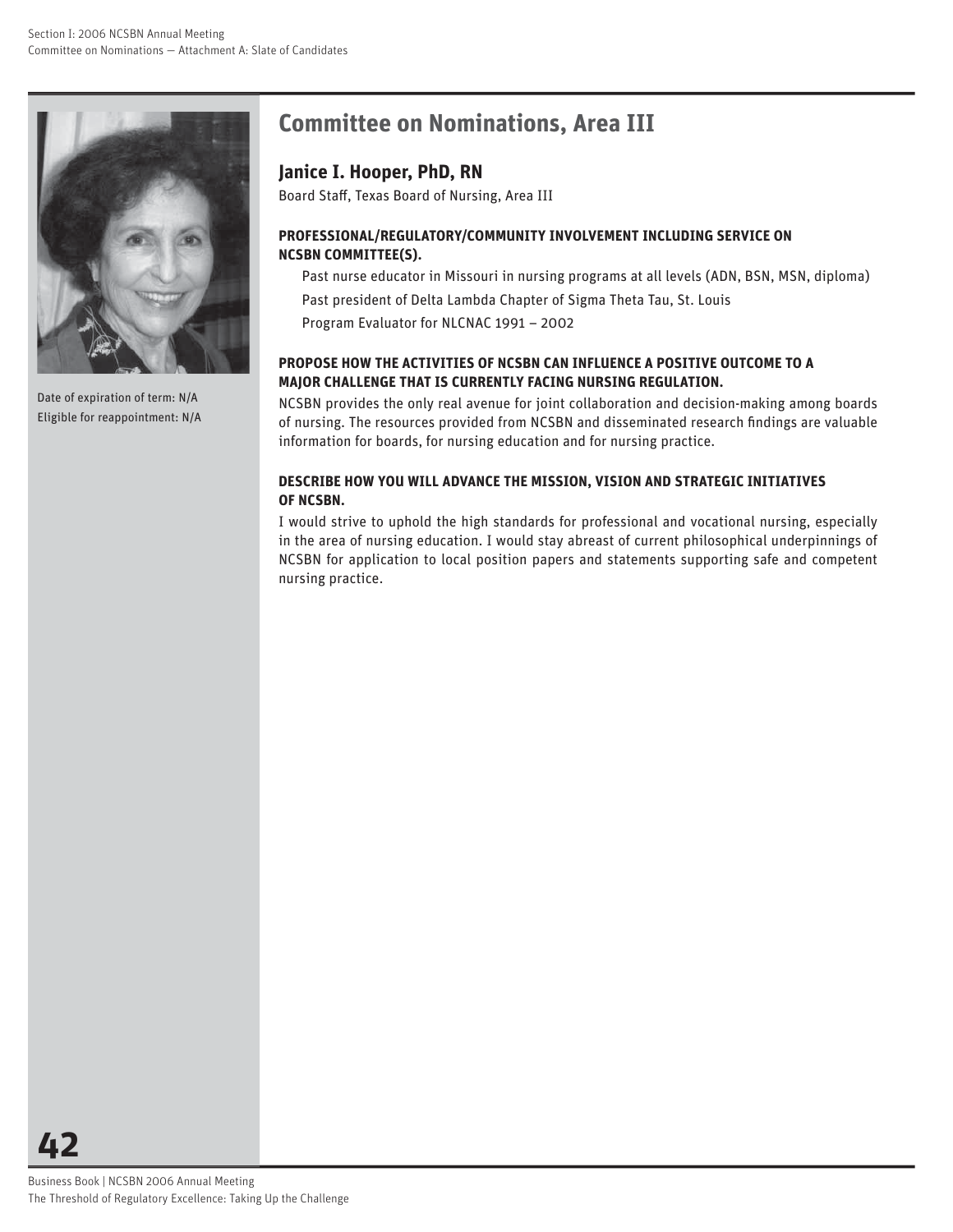# **Committee on Nominations, Area III**

## **Emily Pharr, LPN**

Board Member, Mississippi Board of Nursing, Area III

## PROFESSIONAL/REGULATORY/COMMUNITY INVOLVEMENT INCLUDING SERVICE ON NCSBN **COMMITTEE(S).**

President - Mississippi LPN Association National LPN Association Treasurer - Mississippi Board of Nursing

#### **PROPOSE HOW THE ACTIVITIES OF NCSBN CAN INFLUENCE A POSITIVE OUTCOME TO A** MAIOR CHALLENGE THAT IS CURRENTLY FACING NURSING REGULATION.

Continuation and enhancement of ongoing research is the best way for NCSBN to have a positive impact upon challenges faced by nursing regulators. Evidence-based regulation is the best avenue for boards to fulfill their obligation of protection of the public through licensure and regulation of practitioners.

## **DESCRIBE HOW YOU WILL ADVANCE THE MISSION, VISION AND STRATEGIC INITIATIVES OF NCSBN.**

I will review all data presented, obtain additional data when needed, encourage inclusion of all stakeholders and make an informed decision regarding the issues within the mission of NCSBN that are presented to the Board.



Date of expiration of term: 06/01/09 Eligible for reappointment: Yes

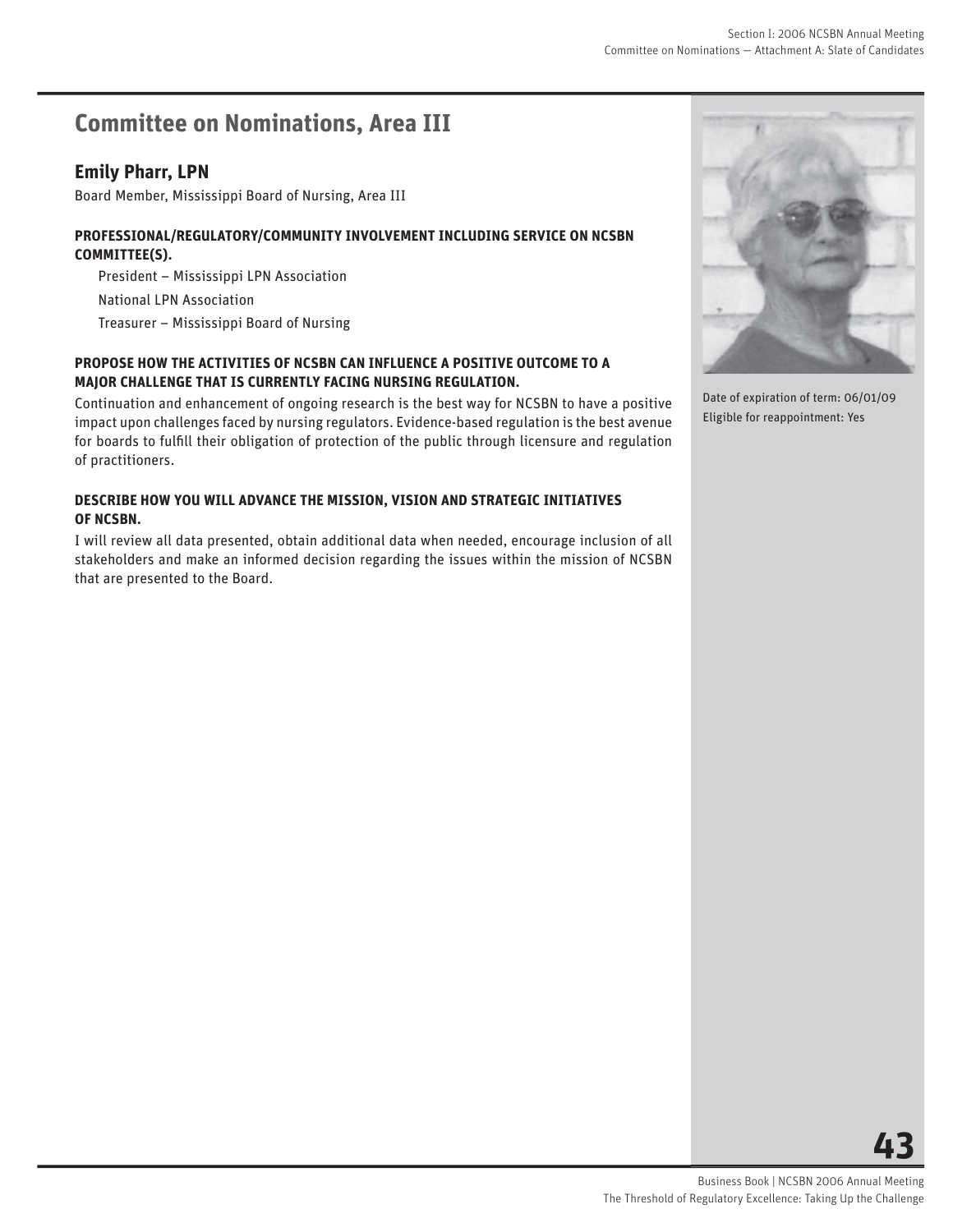

Date of expiration of term: N/A Eligible for reappointment: N/A

# **Committee on Nominations - Area IV**

## **Emmaline Woodson, RN, MS**

Board Staff, Maryland Board of Nursing, Area IV

## PROFESSIONAL/REGULATORY/COMMUNITY INVOLVEMENT INCLUDING SERVICE ON NCSBN **COMMITTEE(S).**

American Nurses Association Maryland Nurses Association Past member of several NCSBN Committees and Task Forces Last served on the Disciplinary Advisory Panel for three years Baltimore Tuskegee Alumni Association American Red Cross Emergency Services Volunteer

## **PROPOSE HOW THE ACTIVITIES OF NCSBN CAN INFLUENCE A POSITIVE OUTCOME TO A** MAJOR CHALLENGE THAT IS CURRENTLY FACING NURSING REGULATION.

I view NCSBN as a resource for its members, bringing a collective view and response to the issues facing all regulatory boards. NCSBN has taken a proactive stance in dealing with such issues as the economic short falls in several of the jurisdictions by supporting members participation in meetings and workshops. NCSBN has recognized the need to address issues regarding our diverse health care recipients and the need to assimilate foreign educated nurses into the health care force.

## **DESCRIBE HOW YOU WILL ADVANCE THE MISSION, VISION AND STRATEGIC INITIATIVES OF NCSBN.**

I have a great passion for nursing and the work of the National Council of State Boards of Nursing. As a member of the Nominations Committee, I would strive to bring force the best candidates to work toward the advancement of NCSBN's mission, vision and strategic initiatives. Assuring that each candidate has a working knowledge of the mission, vision and strategic initiatives, and an awareness of the duties and responsibilities of the desired office.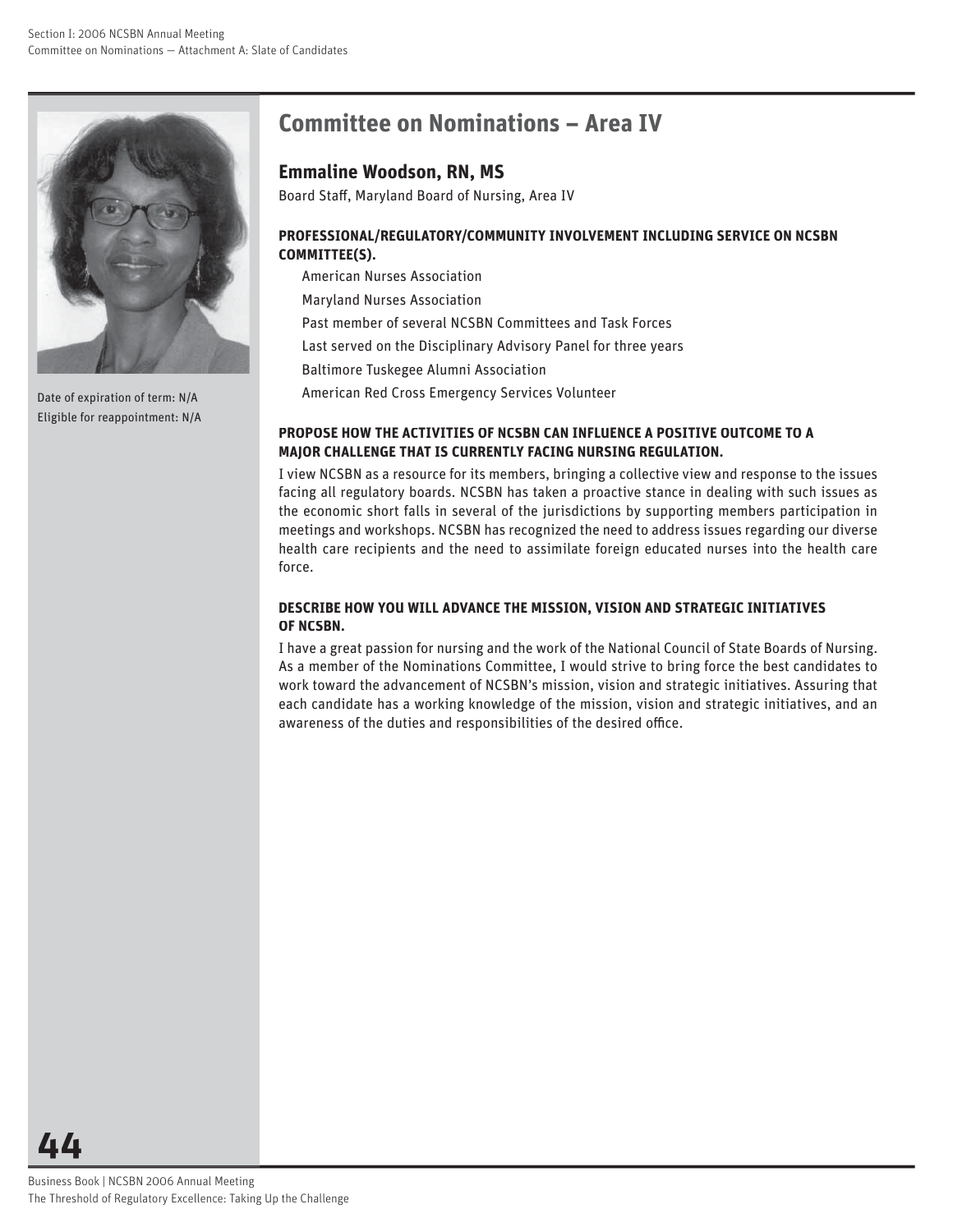# <span id="page-41-0"></span>**2006 Report of the Board of Directors**

## Highlights of Business Activities Oct. 1, 2005, through May 31, 2006

#### **COLLABORATION WITH EXTERNAL ORGANIZATIONS**

■ On behalf of the Board of Directors, President Donna Dorsey met with the leadership of the American Association of Colleges of Nursing, the National Organization of Nurse Practitioner Faculty, the International Council of Nurses, the U.S. Trade Office, the Philippine government, the Nursing & Midwifery Council of the United Kingdom, the Board of Nursing of Ireland and the Ontario College of Nursing.

#### STRATEGIC PARTNERSHIP MEETING ATTENDANCE BY NCSBN BOARD OF DIRECTORS **AND/OR STAFF**

- $\mathcal{L}_{\mathcal{A}}$ National Commission on Quality Long Term Care
- Institute of Medicine
- Sigma Theta Tau International Research Conference a.
- National Academy of State Health Policy (NASHP) Annual Meeting a.
- Globalization of Professional & Specialized Accreditation, Center for Quality Assurance in **College International Education (CQAIE)**
- Council on Licensure, Enforcement and Regulation (CLEAR)
- Citizens Advocacy Center (CAC) a a
- American Medical Association (AMA) **College**
- American National Standards Institute (ANSI) **College**
- American Association of Colleges of Nursing (AACN) DNP Stakeholder Meeting  $\mathcal{L}_{\mathcal{A}}$
- Optimizing Global Health through Nursing Science m.
- $\mathcal{L}_{\mathcal{A}}$ American Organization of Nurse Executives (AONE) Roundtable
- Nursing Organizations Alliance (NOA)  $\mathcal{L}_{\mathcal{A}}$
- International Council of Nurses: Credentialing and Regulatory Forum m.
- National League for Nursing Education Summit a a
- American Association of Colleges of Nursing Fall Semiannual Meeting
- a. National Federation of Licensed Practical Nurses Annual Conference
- National Organization of Associate Degree Nursing Convention m.
- Sigma Theta Tau International Biennial Convention  $\mathcal{L}_{\mathcal{A}}$
- American Board of Nursing Specialties Fall 2005 Assembly m.
- **Essential Nursing Competencies for Genetics and Genomics Meeting** m.
- National Coordinating Council for Medication Error Reporting and Prevention (NCC MERP) **College**
- The National Student Nurses' Association (NSNA)
- American Association of Colleges of Nursing (AACN) Baccalaureate **College**
- **FARB Attorney Certification Seminar and Leadership Conference** n.
- National Practitioner Data Bank Executive Committee

#### **Board of Directors**

#### August 2005 - July 2006

Donna Dorsey, MS, RN, FAAN President, Maryland, Area IV Polly Johnson, MSN, RN, FAAN Vice President, North Carolina, Area III

Sandra Evans, MAEd, RN Treasurer, Idaho, Area I

Rolf Olson, JD Area I Director, Oregon

Mary Blubaugh, MSN, RN Area II Director, Kansas

Rose Kearney-Nunnery, PhD, RN Area III Director, South Carolina

Myra Broadway, JD, MS, RN Area IV Director, Maine

Faith Fields, MSN, RN Director-at-Large, Arkansas, Area III

Constance Kalanek, PhD, RN Director-at-Large, North Dakota, Area II

#### Staff

Kathy Apple, RN, MS, CAE **Executive Director** 

## **Legal Counsel**

Thomas Abram, JD

#### **Board Meeting Dates**

- Aug. 4, 2005, Washington, DC
- Aug. 29-31, 2006, Chicago, Illinois
- Oct. 5, 2005, Conference Call
- Oct. 31 Nov. 1, 2006, Electronic
- Dec. 7-9, 2006, Chicago
- Feb. 8-10, 2006, Chicago
- May 3-5, 2006, Chicago
- I July 12-14, 2006, Chicago
- Iuly 31, 2006, Salt Lake City, Utah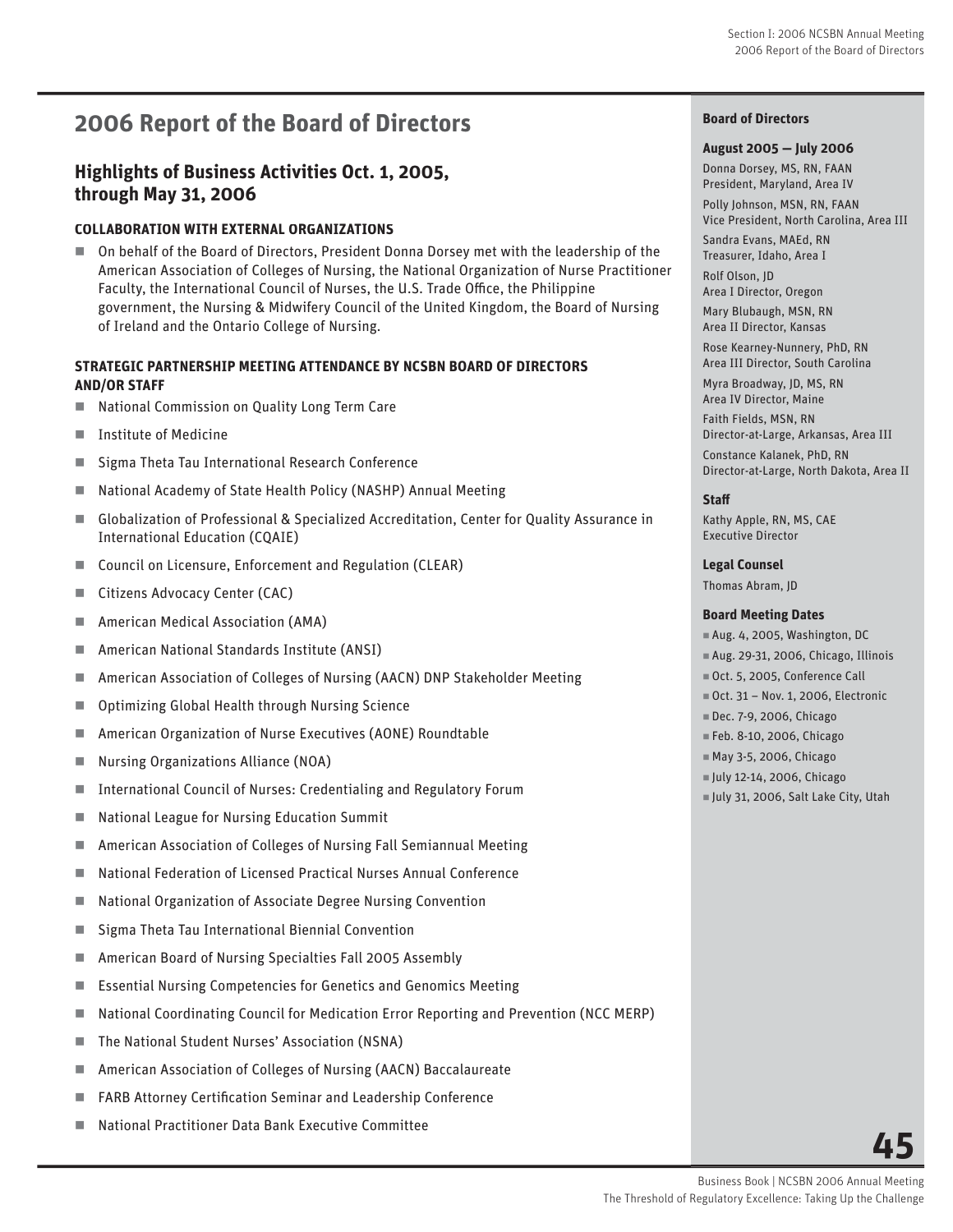- Accreditation Council for Graduate Medical Education (ACGME)
- Federation of Association of Regulatory Boards (FARB)
- National Association Boards of Pharmacy (NABP)
- American Organization of Nurse Executives (AONE)
- Federation of State Medical Boards (FSMB)
- National Association of Clinical Nurse Specialists (NACNS)
- $\blacksquare$  Alliance for Nursing Accreditation
- American Board of Nursing Specialties Fall 2006 Assembly (ABNS)
- National Health Policy Conference/Academy Health
- $\blacksquare$  Public Policy Institute for Health Professionals/American College of Nurse Practitioners
- $\blacksquare$  International Centre on Nurse Migration
- $\blacksquare$  University Healthsystem Consortium
- National Governors Association
- American Nurses Association
- Canadian Nurses Association
- **E** International Council of Nurses Regulatory Forum

#### **FINANCE**

- $\blacksquare$  The Board approved the organizational budget for the fiscal year beginning Oct. 1, 2005, and ending Sept. 30, 2006.
- $\blacksquare$  The Board reviewed and approved the financial quarterly statements for FYO6.
- $\blacksquare$  The Board met with the auditors to review the FYO5 audit and approved the independent audit for the year ending Sept. 30, 2005.
- $\blacksquare$  The Board reviewed the performance of the investment manager and the investment policy.
- $\blacksquare$  The Board reviewed the current liability policy.
- The Board discussed the Finance Committee's report on Nursys® revenue sharing.

#### **GOVERNANCE & POLICY**

- $\blacksquare$  The Board discussed and revised NCSBN Policy 1.5, Record Retention Schedule.
- $\blacksquare$  The Board reviewed the work of the Advance Practice Consensus Forum.
- $\blacksquare$  The Board fulfilled all appointments to committee chairs and membership for FYO6.
- $\blacksquare$  The Board reviewed and discussed the proposed international mobility of nurse's public policy action plan. The plan included monitoring mobility issues and relevant legislation, collaboration with stakeholders.
- The Board reviewed and discussed the feasibility of NCSBN utilizing Nurs*ys*® as a database for volunteer nurse information in disaster preparedness efforts.
- The Board finalized the Strategic Objectives for FYO6.
- $\blacksquare$  The Board discussed and revised the charge to the Practice Regulation and Education committee based on the 2005 Delegate Assembly resolution related to medication assistive personnel.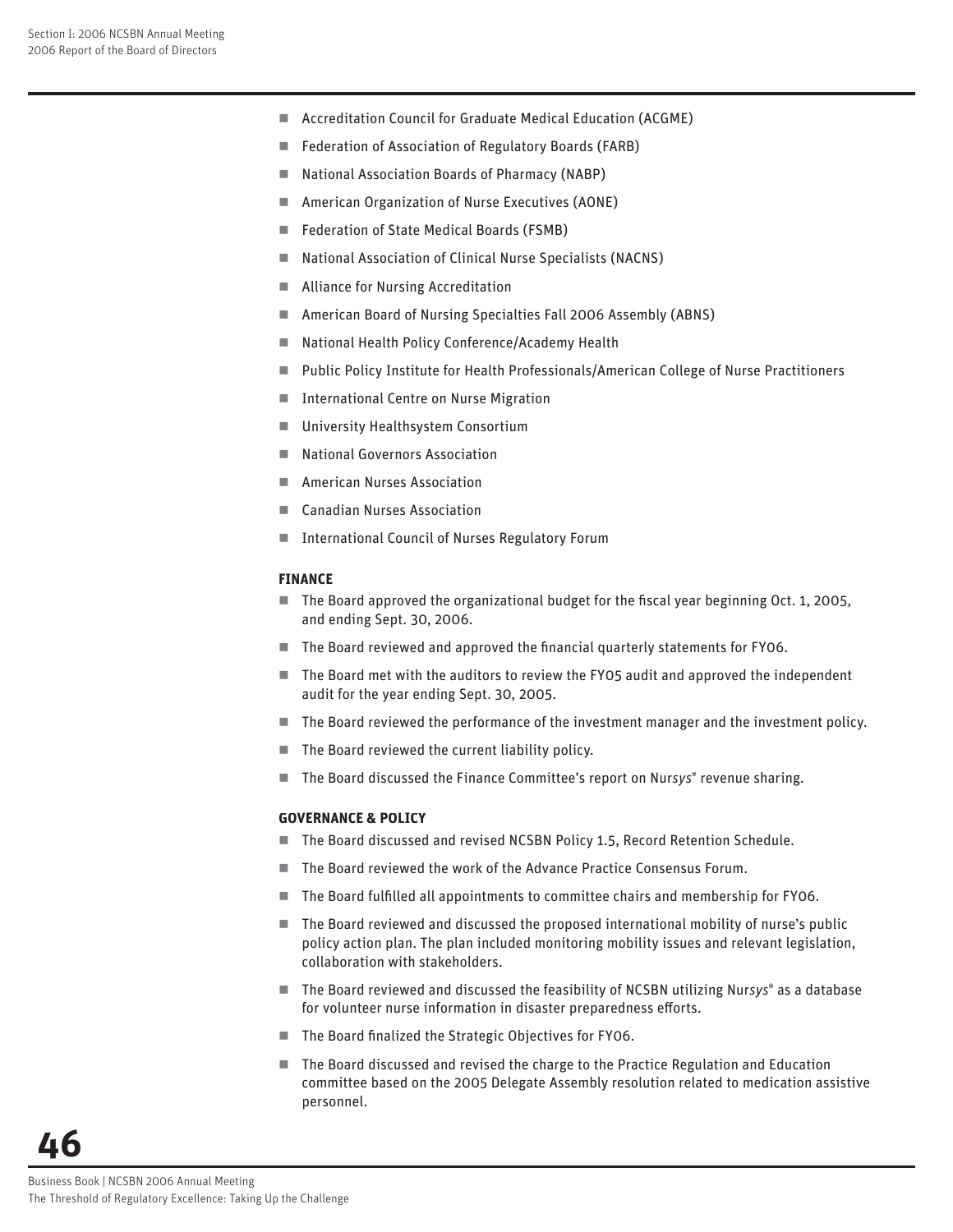- $\blacksquare$  The Board discussed the proposed public statement based on the 2005 Delegate Assembly resolution. The Board approved the proposed document, "Nursing Regulation and the Interpretation of Nursing Scopes of Practice." The document was distributed to Member Boards and placed on the NCSBN Web site.
- $\blacksquare$  The Board finalized the calendar for board member attendance at external organization meetings.
- $\blacksquare$  The Board moved to direct the Bylaws Committee to initiate bylaw revisions based on the Governance and Leadership Advisory Panel recommendations and the feedback received from the membership.
- The Board reviewed the history and outcomes of Lewin Group Analysis of nursing's economic value including NCSBN's participation and contribution to the study.
- $\blacksquare$  The Board reviewed and discussed the NCSBN testimony presented to the Pennsylvania Legislature regarding the NCLEX $\textdegree$  examination.
- The Board appointed a chair and members to the new Nursys® Design Task Force. The Board charged the task force to, "Evaluate the Nurs*ys*® business design and rules, along with associated policies and procedures, and make recommendations to the Board of Directors."
- $\blacksquare$  Polly Johnson, chair of the Governance and Leadership Advisory Panel, provided routine updates on the work of the Advisory Panel.
- The Board appointed Rose Kearney-Nunnery to replace Martha Bursinger, who resigned the position, as Area III director.
- $\blacksquare$  The Board moved to fund two representatives from each Member Board jurisdiction to attend the NLCA Discipline and Legal Counsel Summit.
- $\blacksquare$  The Board reviewed and discussed the 2006 Midyear meeting agenda and the meeting evaluations.
- The Board approved the Board of Director meeting dates for FYO7.
- $\blacksquare$  The Board discussed potential guiding principles for the future of regulation.
- $\blacksquare$  The Board reviewed and discussed the evaluations received related to the 2005 NCSBN Annual Meeting.
- $\blacksquare$  The Board discussed NCSBN efforts to assist Member Boards of nursing affected by the hurricanes in FY05.
- $\blacksquare$  The Board discussed the resolution from the American Medical Association to study the scope of practice of several health care disciplines including nurses.
- $\blacksquare$  The Board reviewed the resolution accepted by the Council of State Governments regarding the need for criminal background checks via fingerprint.
- An environmental scan was discussed at each meeting.
- $\blacksquare$  The Board reviewed and discussed the revisions to the awards process.
- $\blacksquare$  The Board reviewed the outcome of the 2005 Committee Chair Orientation. The Board reviewed the recommendation regarding a formal nominating process and procedure for members interested in committee chair positions. The Board approved the proposed committee chair nomination and selection process.
- $\blacksquare$  The Board approved the revisions to policy 4.5, Role of Committee Chair.
- $\blacksquare$  The Board approved the resolution for rental of a safety deposit box with Chase bank for NCSBN use.
- The Board moved to approve a \$1,000 donation to the UCSF Margretta Madden Styles International Student Scholarship Fund in honor of and in memorial to Dr. Gretta Styles.

<u>47</u>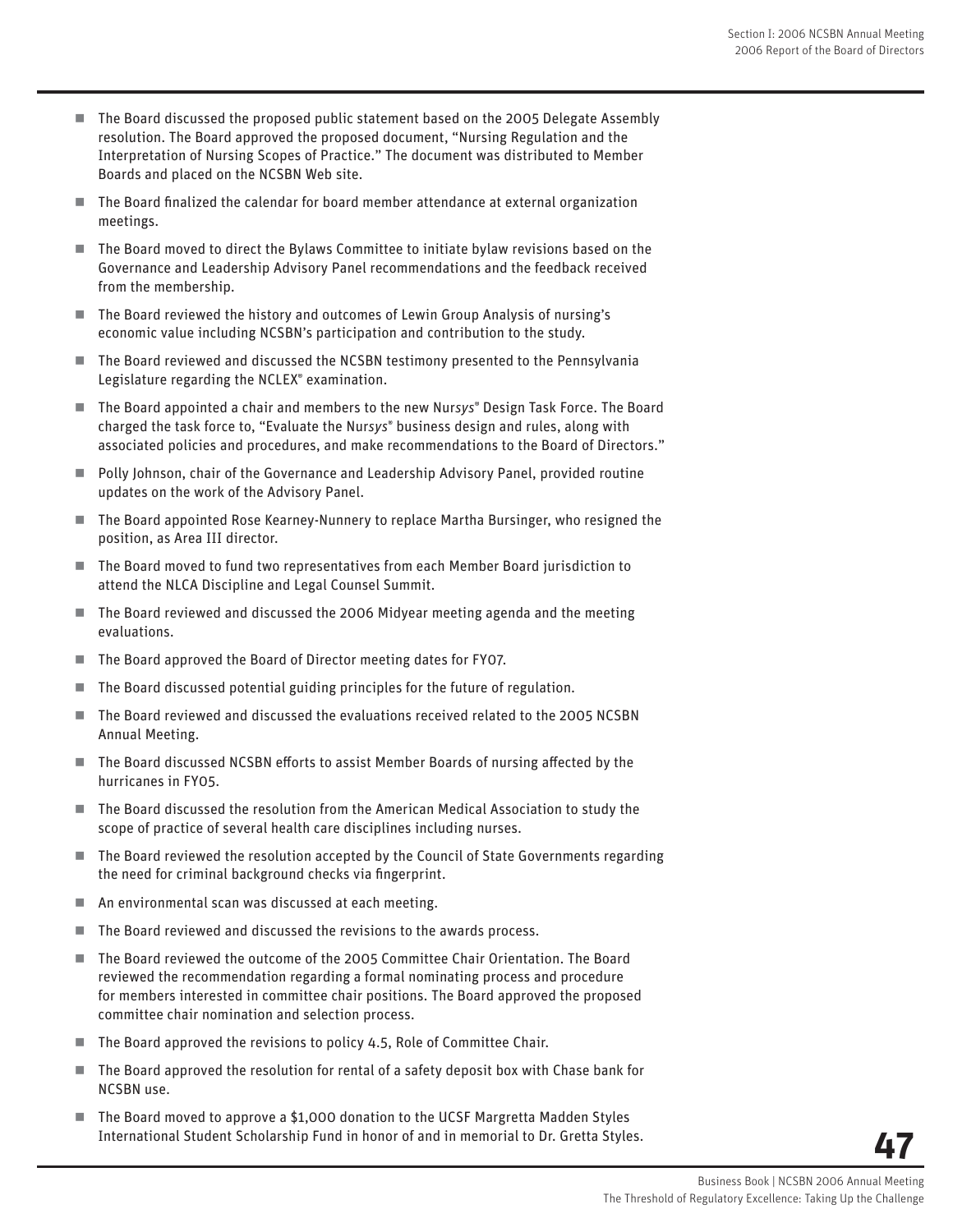- The Board facilitated a Member Board dial-in at each meeting to share information with the membership regarding Board of Director meeting agenda items and to listen to current issues and concerns from the membership.
- $\blacksquare$  The Board reviewed and discussed the membership status of the Puerto Rico Board of Nurse Examiners.
- The Board reviewed and discussed the proposed Uniform Interstate Emergency Health Care Services Act.
- $\blacksquare$  The Board reviewed and adopted the Legislative Considerations for Assessing Changes in Health Care Professions Scope of Practice document developed by NCSBN with the ASWB, FSBPT, FSMB, NBCOT and the NABP.
- The Board prepared strategic objectives for FY07.
- $\blacksquare$  The Board reviewed and discussed a possible testing center site for the Philippines.
- The Board reviewed the evaluations of the Nursys<sup>®</sup> User Meeting.
- $\blacksquare$  The Board reviewed the preliminary results of the Gallup Evaluation of the Nurse Licensure Compact.
- $\blacksquare$  The Board reviewed the proposed NPDB reporting rules.
- $\blacksquare$  The Board conducted an evaluation of the Board meeting at the end of each meeting.
- $\blacksquare$  The Board conducted a board self assessment for its performance for FY06.
- $\blacksquare$  The Board reviewed the work of all committees and prepared a business agenda for the 2006 Delegate Assembly.

#### **TESTING**

- $\blacksquare$  The Board reviewed and discussed the recommendations for additional country sites for administration of NCLEX $^\circ$ . The Board moved to accept the proposed seven additional countries and directed a comprehensive, targeted analysis report to be prepared by August 2006 for adding sites in the Middle East and the Philippines.
- $\blacksquare$  The Board moved to include a discussion of the issues of an alternative language examination with the membership at the 2006 Midyear meeting.
- $\blacksquare$  The Board discussed the current NNAAP<sup>"</sup> examination contract with Promissor.
- $\blacksquare$  The Board discussed the NCLEX communication plan report.
- $\blacksquare$  The Board reviewed quarterly reports from Pearson VUE.
- $\blacksquare$  The Board reviewed and approved revisions to examination policies.

#### **PRACTICE, EDUCATION AND REGULATION**

- $\blacksquare$  The Board reviewed and discussed a joint delegation statement between NCSBN and ANA.
- $\blacksquare$  The Board reviewed and discussed the report and the emergence of DNP programs in the United States. The Board directed staff to draft a letter related to NCSBN's concerns regarding promotion of doctorate of nursing programs.
- $\blacksquare$  The Board reviewed and discussed the status of the 2005 Delegate Assembly resolution related to medication assistants.

#### **INFORMATION TECHNOLOGY**

- The Board discussed NCSBN's computer-based national data warehouse, Nursys<sup>®</sup>, and the operational design of the system.
- The Board approved the proposed revision to Nursys<sup>®</sup> Policy 1.2.

**#'**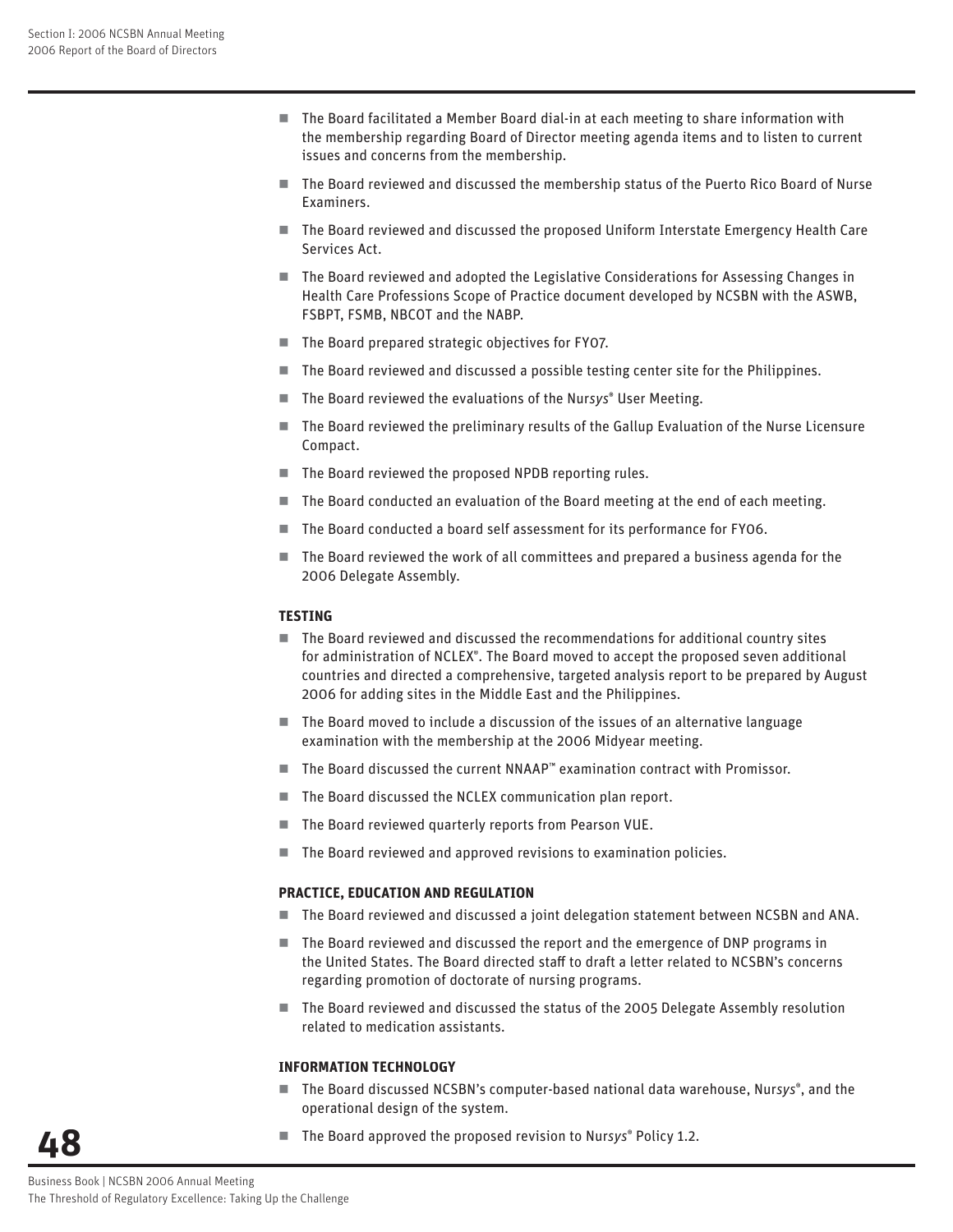- The Board reviewed and approved revisions to IT policies.
- The Board was introduced to Nur Rajwany who is the new director of Information  $\overline{\phantom{a}}$ Technology.

#### **RESEARCH**

- The Board reviewed and discussed the Elements of Nursing Education Study results and the outcome of the Invitational Forum held Jan. 26, 2006, for external stakeholders.
- The Board reviewed the progress of all research projects currently under study.

## **REVIEW OF STRATEGIC PLAN**

- The Board reviewed the year-end NCSBN Balanced Scorecard report for FY05.
- The Board reviewed the progress of the strategic plan quarterly.

## **Attachment**

A. Annual Progress Report, October 2005 - May 2006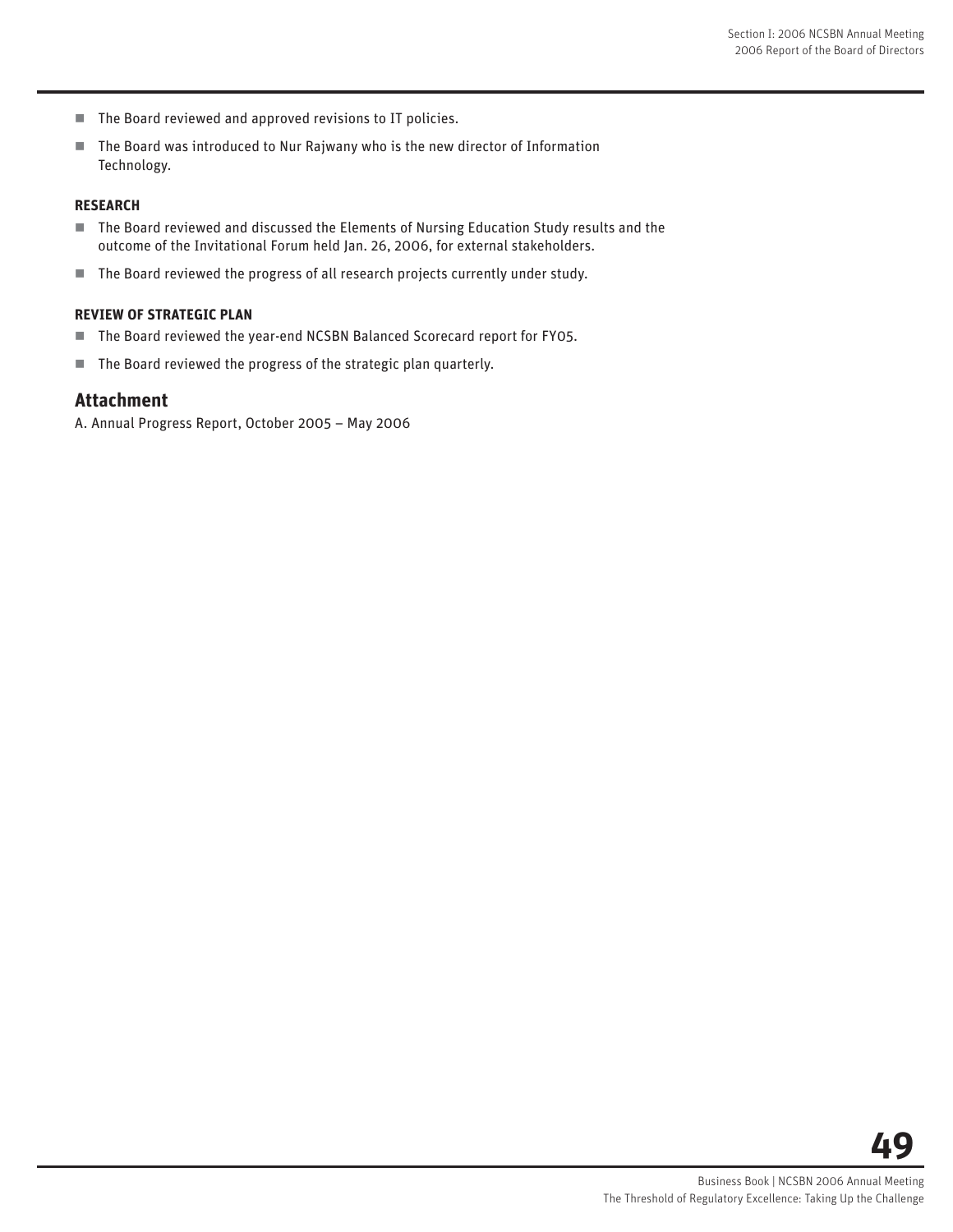Section I: 2006 NCSBN Annual Meeting

# 50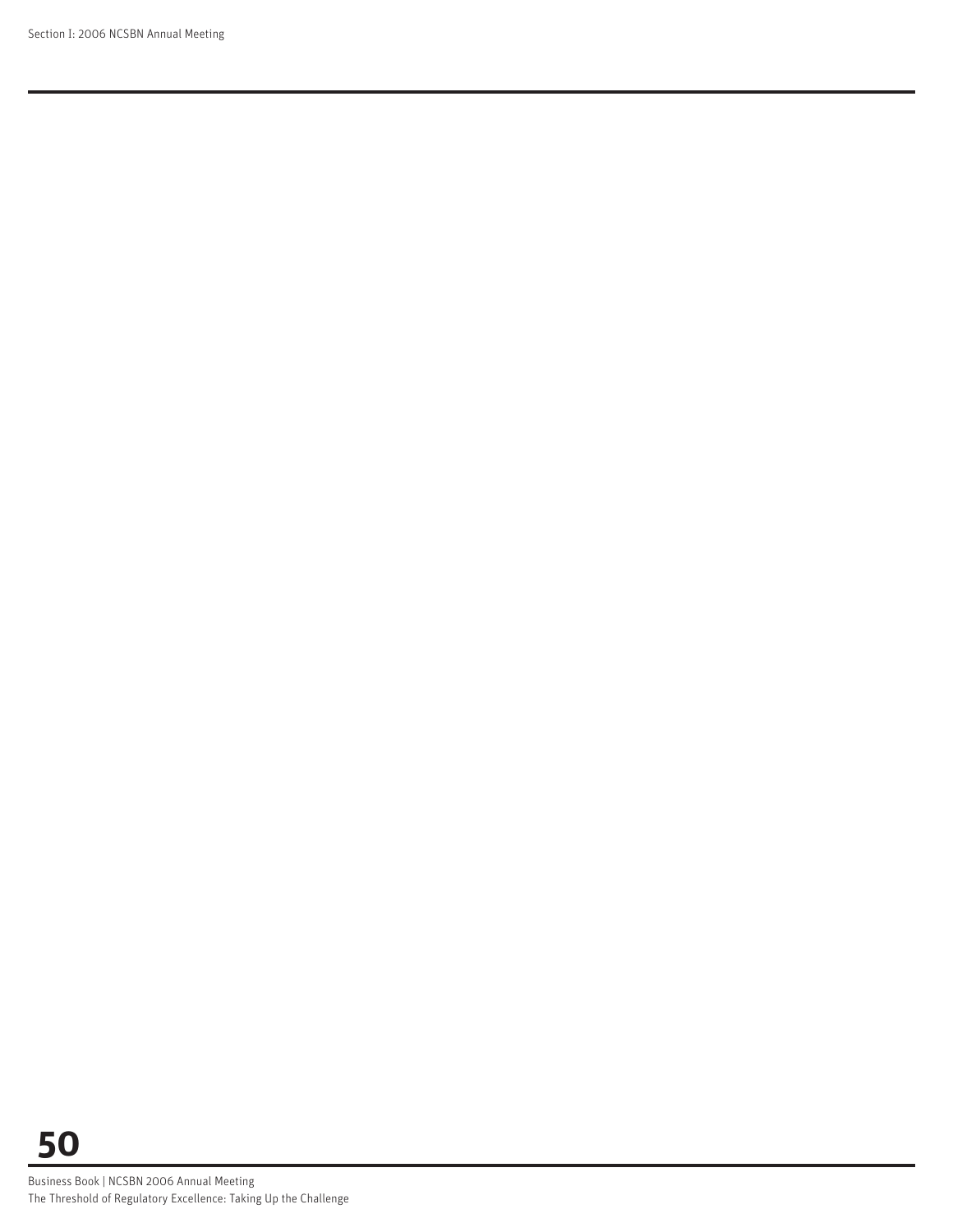# <span id="page-47-0"></span>**Attachment A Annual Progress Report, October 2005 - May 2006**

## **8. Strategic Initiative: Member Boards**

Facilitate Member Board excellence through individual and collective development.

#### **STRATEGIC OBJECTIVE 1**

#### Implement and evaluate the Member Board development plan.

The three-year plan, documenting all education meetings, summits, information sharing and networking opportunities offered by NCSBN, is being used to assess member participation and satisfaction. Cumulative results of these evaluations will help guide future NCSBN educational offerings.

#### **STRATEGIC OBIECTIVE 2**

#### Facilitate timely information sharing and networking opportunities.

NCSBN continues to provide at least 10 pertinent activities per quarter to the membership in the form of information sharing and/or networking opportunities.

#### **STRATEGIC OBJECTIVE 3**

#### Continuously evaluate the effectiveness of timely education, information sharing and  $networking$  opportunities.

NCSBN evaluates all education, information sharing and network opportunities based on participation, number, variety, quality and information pertinent to the needs of the membership. The results of these evaluations provide evidence to continuously improve the quality of future NCSBN offerings.

#### **STRATEGIC OBJECTIVE 4**

#### **Recognize excellence.**

A clearly articulated and objective process for soliciting and identifying outstanding contributions to the organization has been communicated to the membership and enacted through the NCSBN Awards Program.

#### **STRATEGIC OBJECTIVE 5**

#### Support Member Boards seeking to enter into the Nurse Licensure Compact (NLC)

Provided direct assistance to four states requiring information on the NLC. Presented information regarding the facts about the NLC at numerous conferences. Began exploration of a federal grant process for states interested in entering the NLC.

Completed and distributed to the membership an independent evaluation of the NLC by the Gallup Organization.

## **II.** Strategic Initiative: Regulatory Excellence Promote evidence-based regulation that provides for public protection.

#### **STRATEGIC OBJECTIVE 1**

#### **Identify indicators of regulatory excellence through CORE**

Thirty-three Member Boards participated in CORE stakeholder surveys. New data collection methods identified and explored to further increase membership participation. CORE data collection tools and performance measures refined to provide better information.

#### **Background**

The Annual Progress Report is provided as a summary of the year's activity and accomplishments in the work toward achieving the organization's strategic initiatives.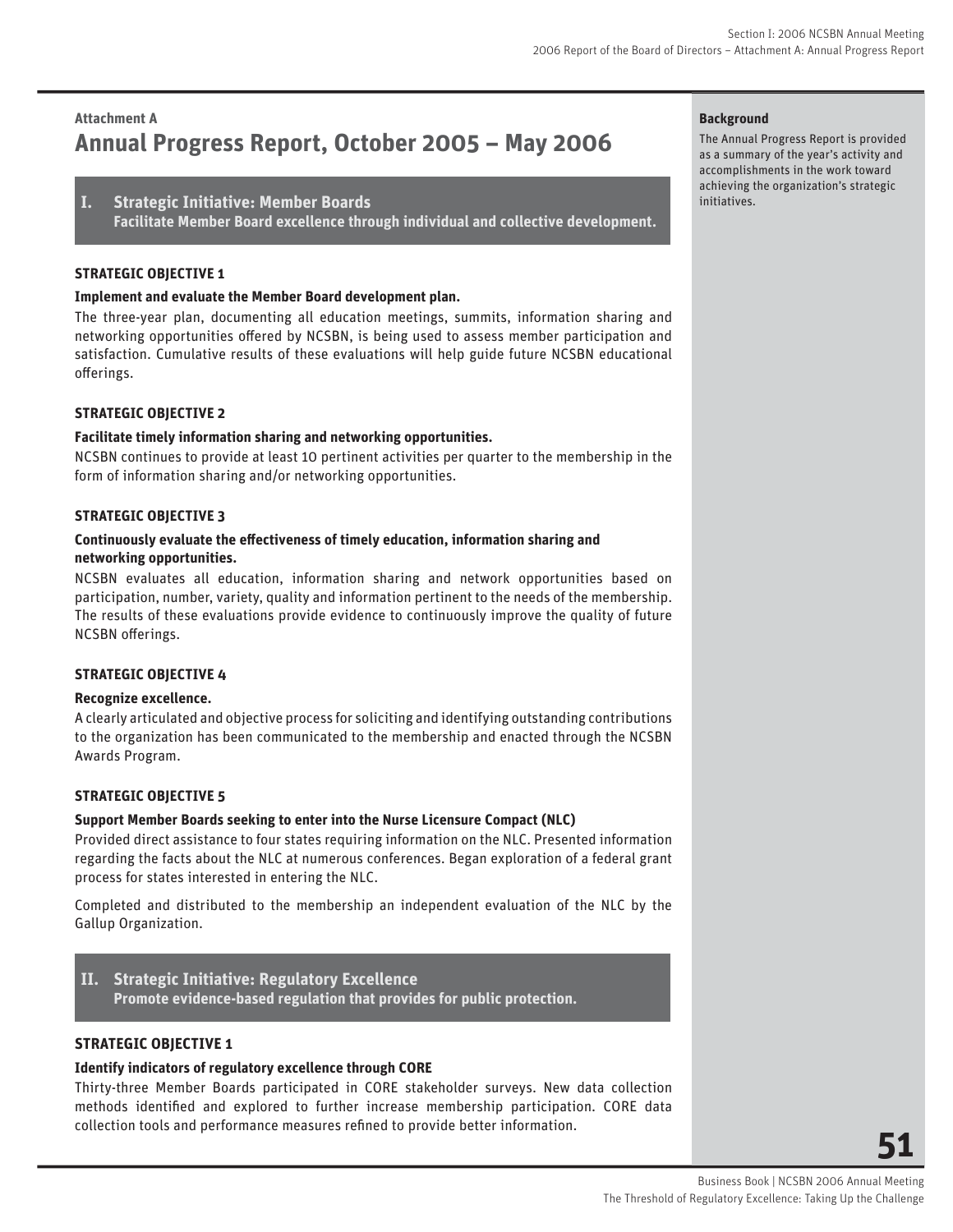#### **STRATEGIC OBJECTIVE 2**

#### **Support Member Board adaptation of best practices.**

National standard for drug screening parameters were recommend to Member Boards. Resources developed to support Member Boards with legislative authority information about criminal background checks including fingerprinting, planning, model policies and procedures. Model medication administration curriculum developed.

## **STRATEGIC OBJECTIVE 3**

#### Collaborate with national organizations in the promotion of evidence-based regulation.

NCSBN participates in at least three pertinent activities per quarter with national organizations to promote evidence-based regulation. Examples of collaboration include the Regulatory Forum with the International Council of Nurses, the Advance Practice Consensus Forum and the Citizens Advocacy Center Pain Management Colloquium.

## **STRATEGIC OBJECTIVE 4**

## **Describe the future regulation of APRNs.**

A vision paper that describes the potential future regulation of Advanced Practice Registered Nurses drafted and released for external comment.

## **III. Strategic Initiative: PERC**

Enhance the organizational culture to support change and innovation.

## **STRATEGIC OBIECTIVE 1**

## Implement recommendations to enhance NCSBN's ability to be progressive, creative and responsive to change.

Extensive process designed to create a collective generative discussion amongst the membership was conducted. Results of this process formed the basis for the proposed bylaws changes presented to the Delegate Assembly.

## **STRATEGIC OBJECTIVE 2**

## Evaluate the communication improvement plan based on evaluation of Member Board satisfaction with communication from the Board of Directors and NCSBN staff.

After evaluating the satisfaction with communication between Members Boards and the NCSBN Board of Directors and staff, a new, organizational marketing and communication plan was developed. This Board plan is intended to provide more timely and pertinent information to the membership regarding NCSBN organizational activities.

## **STRATEGIC OBJECTIVE 3**

#### **Enhance communication between Member Boards and external stakeholders.**

Communication has been facilitated between Member Boards and the American Association of Colleges of Nursing, the American Organization of Nurse Executives, the Citizens Advocacy Center, the Commission on Graduates of Foreign Nursing Schools, the Joint Commission on Accreditation of Hospital Organizations, the Institute for Safe Medication Practices, the National Association of State Health Policy and the National League for Nursing Accrediting Commission.

## **IV.** Strategic Initiative: Competence

Position NCSBN as the premier organization to measure entry and continuing competence of nurses and related health care providers.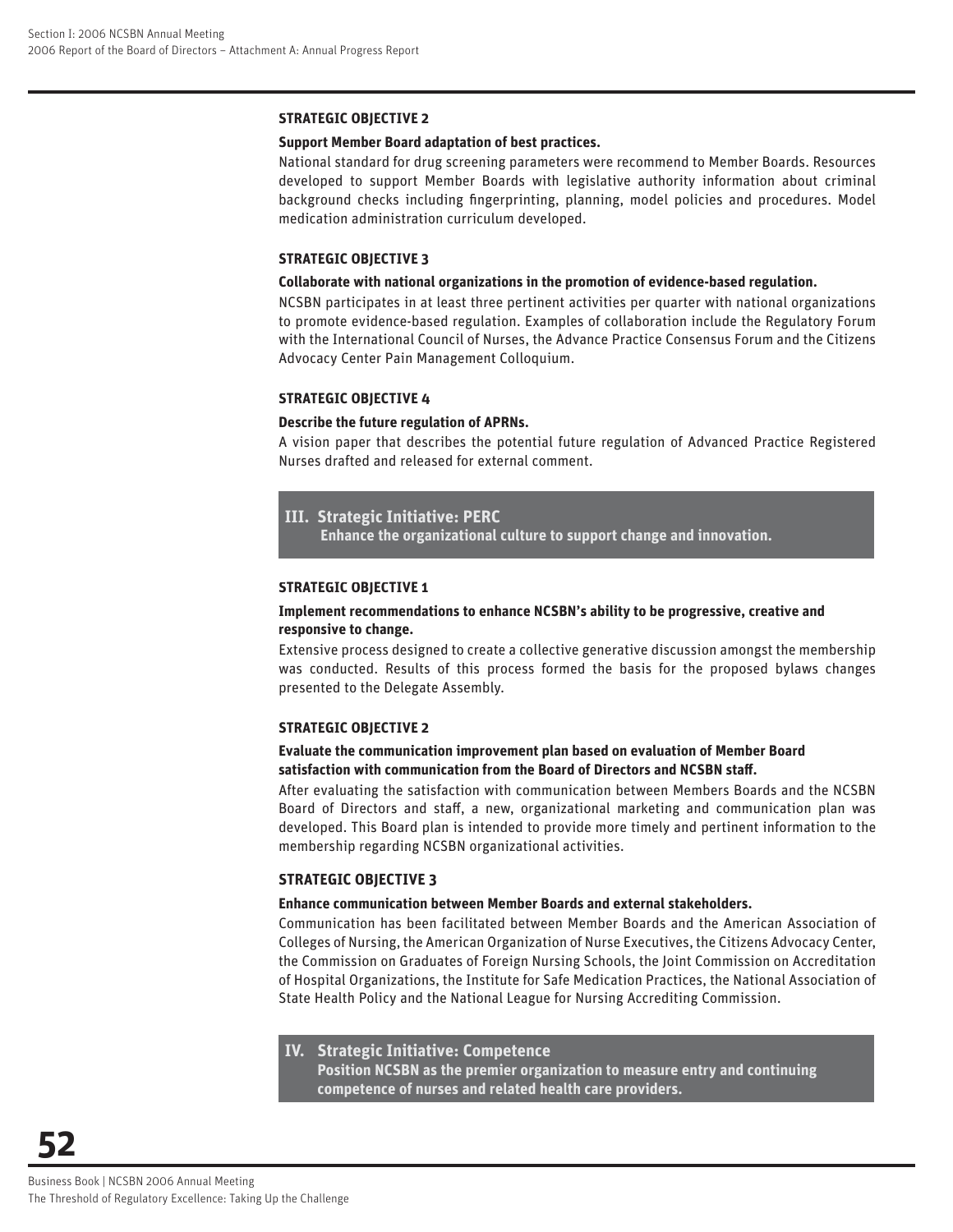## **STRATEGIC OBJECTIVE 1**

#### NCLEX is the premier examination for entry into practice.

Test development, psychometric and test delivery metrics developed to ensure adherence to contractual and operational program requirements have been identified. Related performance measures and targets have been identified and successfully achieved. Options regarding an alternative language-assisted NCLEX Examination were presented to the membership for discussion and feedback. The current NCLEX-PN Practice Analysis was completed. A new NCLEX-RN Test Plan was developed for Delegate Assembly approval.

#### **STRATEGIC OBJECTIVE 2**

## Develop a strategic communication plan on public protection benefits of the **NCLEX Examinations.**

Strategic communication plan completed and implementation initiated. NCLEX promotional kits for Member Boards, including new revised and redesigned brochures, have been developed.

## **STRATEGIC OBJECTIVE 3**

#### Continue development of an assessment instrument to measure continued competence of RNs and LPN/VNs.

A communication plan on continued competence developed and implemented. A draft regulatory model designed to be used by Member Boards to ensure the continued competence of the nurse was developed and provided to the membership for feedback. Continued competence practice analysis studies, designed to describe and validate the existence of "core" competencies, have been conducted for both registered and licensed practical/vocational nurses.

## **STRATEGIC OBJECTIVE 4**

## Maintain the quality of the NNAAP<sup>™</sup> exam.

The 2005 Nurse Aide Practice Analysis was completed. Received and reviewed the 2005 NNAAP Technical Report. Contract with test service extended, potential future test vendor options and alternate exam ownership model explored.

#### **STRATEGIC OBJECTIVE 5**

#### Explore innovations in testing to measure entry-level competency.

Identified entry-level competencies that are not measured adequately by the NCLEX Examinations and identified unmet needs in competency assessment. Areas of innovation explored and reported to the membership. A plan to investigate new methodologies is in development.

#### $\overline{\mathsf{V}}$ . **Strategic Initiative: Data**

Advance NCSBN as the leading source of data, information and research regarding nursing regulation and related health care issues.

## **STRATEGIC OBJECTIVE 1**

## Conduct research that provides evidence regarding regulatory initiatives that supports public protection.

The nurse practitioner/clinical nurse specialist role delineation study was conducted. Year three of the five-year study to investigate post-entry nurse competency has been completed. Completed and disseminated the elements of education research study. Work on the transition to practice research study continues. Based on previous Delegate Assembly action, the research study into the minimum number of clinical training hours necessary to reach entry-level competence will not be conducted. Research projects related to the discipline are currently under study.